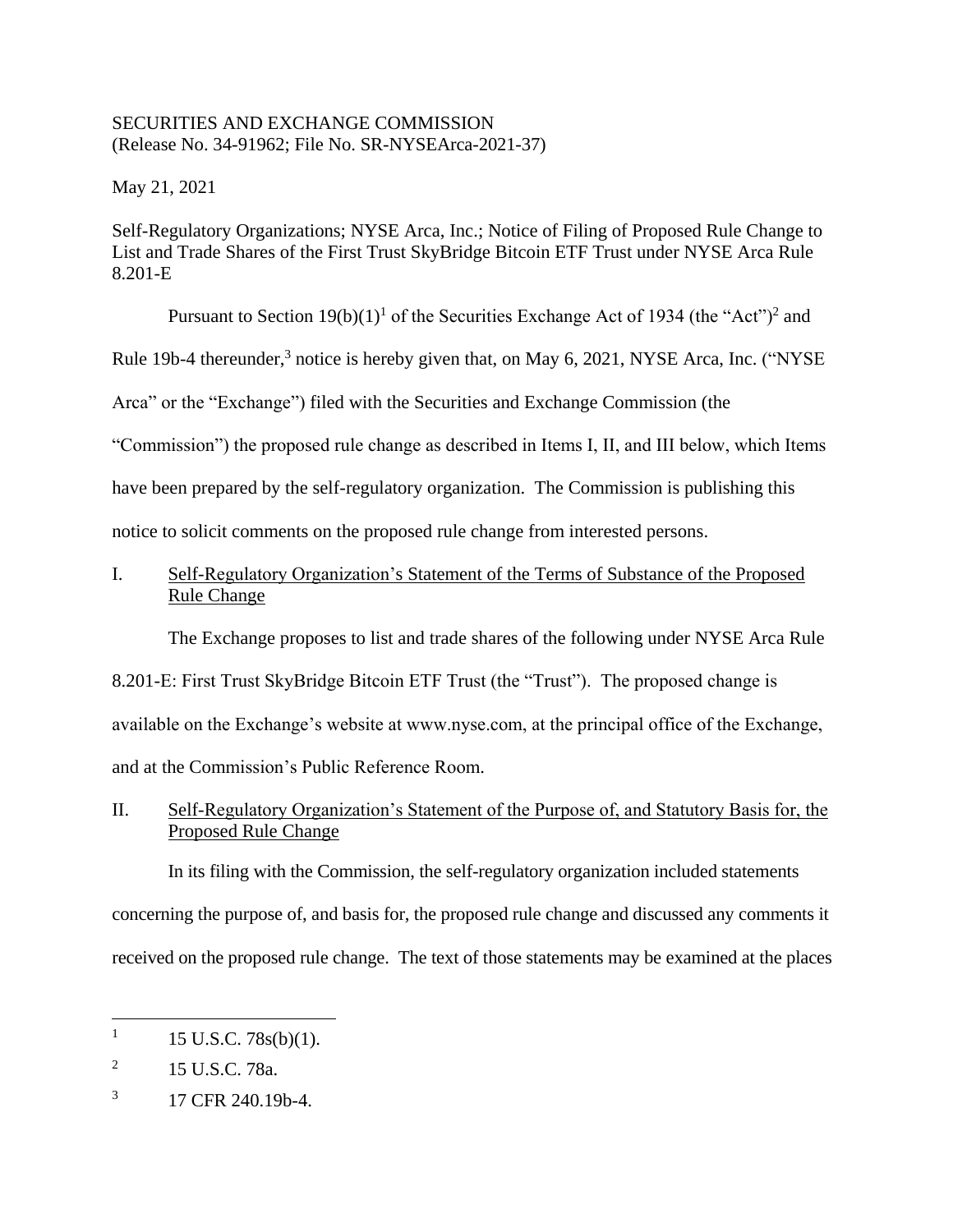specified in Item IV below. The Exchange has prepared summaries, set forth in sections A, B, and C below, of the most significant parts of such statements.

# A. Self-Regulatory Organization's Statement of the Purpose of, and the Statutory Basis for, the Proposed Rule Change

1. Purpose

Under NYSE Arca Rule 8.201-E, the Exchange may propose to list and/or trade pursuant to unlisted trading privileges "Commodity-Based Trust Shares."<sup>4</sup> The Exchange proposes to list and trade shares of the Trust (the "Shares") pursuant to NYSE Arca Rule 8.201-E.<sup>5</sup>

The sponsor of the Trust is First Trust Advisors L.P. (the "Sponsor" or "Advisor"). The sub-adviser for the trust is SkyBridge Capital II, LLC (the "Sub-Advisor"). The trustee for the Trust is Delaware Trust Company (the "Trustee"). The Bank of New York Mellon is the transfer agent of the Trust (in such capacity, the "Transfer Agent") and the administrator of the Trust (in such capacity, the "Administrator"). The bitcoin custodian for the Trust is NYDIG Trust Company LLC (the "Bitcoin Custodian").

The Trust is a Delaware statutory trust, organized on March 12, 2021, that operates pursuant to a trust agreement between the Advisor and the Trustee (the "Trust Agreement"). The Trust has no fixed termination date.

 $\overline{4}$ Commodity-Based Trust Shares are securities issued by a trust that represent investors' discrete identifiable and undivided beneficial ownership interest in the commodities deposited into the Trust.

<sup>5</sup> On March 19, 2021, the Trust filed a registration statement on Form S-1 under the Securities Act of 1933 (15 U.S.C. 77a) (the "Securities Act") (File No. 333-254529) and amended such registration statement on May 6, 2021 (the "Registration Statement").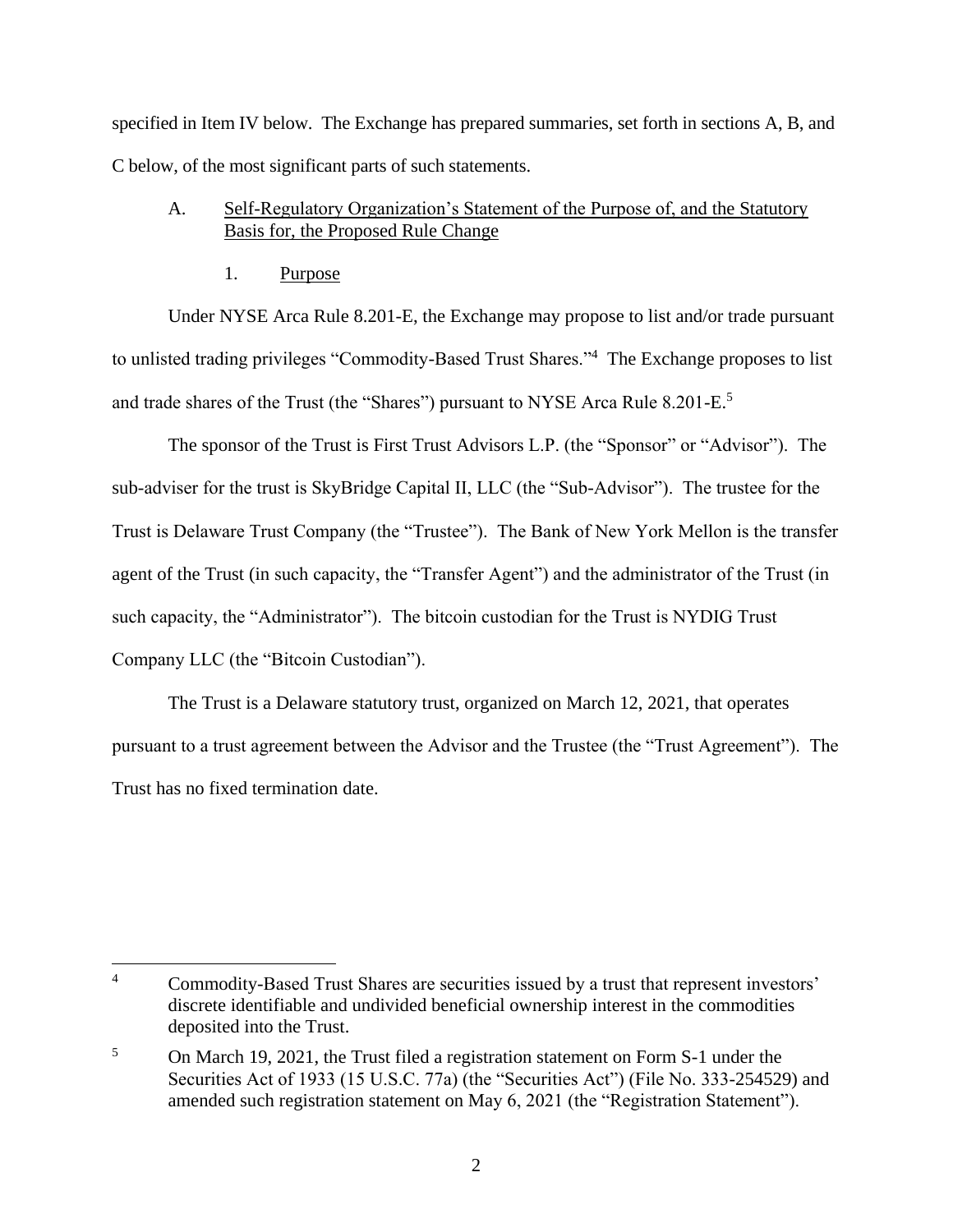## Background

As discussed in further detail below, $6$  bitcoin is a digital asset based on the decentralized, open source protocol of the peer-to-peer computer network launched in 2009 that governs the creation, movement, and ownership of bitcoin and hosts the public ledger, or "blockchain," on which all bitcoin transactions are recorded (the "Bitcoin Network" or "Bitcoin"). The decentralized nature of the Bitcoin Network allows parties to transact directly with one another based on cryptographic proof instead of relying on a trusted third party. The protocol also lays out the rate of issuance of new bitcoin within the Bitcoin Network, a rate that is reduced by half approximately every four years with an eventual hard cap of 21 million. It is generally understood that the combination of these two features  $-$  a systemic hard cap of 21 million bitcoin and the ability to transact trustlessly with anyone connected to the Bitcoin Network – gives bitcoin its value.<sup>7</sup>

The first rule filing proposing to list an exchange-traded product to provide exposure to bitcoin in the U.S. was submitted by the Cboe BZX Exchange, Inc. on June 30, 2016.<sup>8</sup> At that time, blockchain technology, and digital assets that utilized it, were relatively new to the broader public. The market cap of all bitcoin in existence at that time was approximately \$10 billion. No registered offering of digital asset securities or shares in an investment vehicle with exposure to bitcoin or any other cryptocurrency had yet been conducted, and the regulated infrastructure for

<sup>&</sup>lt;sup>6</sup> See "The Bitcoin Industry and Market," infra.

<sup>&</sup>lt;sup>7</sup> For additional information about bitcoin and the Bitcoin Network, see https://bitcoin.org/en/getting started.

<sup>&</sup>lt;sup>8</sup> See Order Setting Aside Action by Delegated Authority and Disapproving a Proposed Rule Change, as Modified by Amendments No. 1 and 2, to List and Trade Shares of the Winklevoss Bitcoin Trust, Securities Exchange Act Release No. 83723 (July 26, 2018), 83 FR 37579 (August 1, 2018) (the "Winklevoss II Order"). This proposal was subsequently disapproved by the Commission. See id.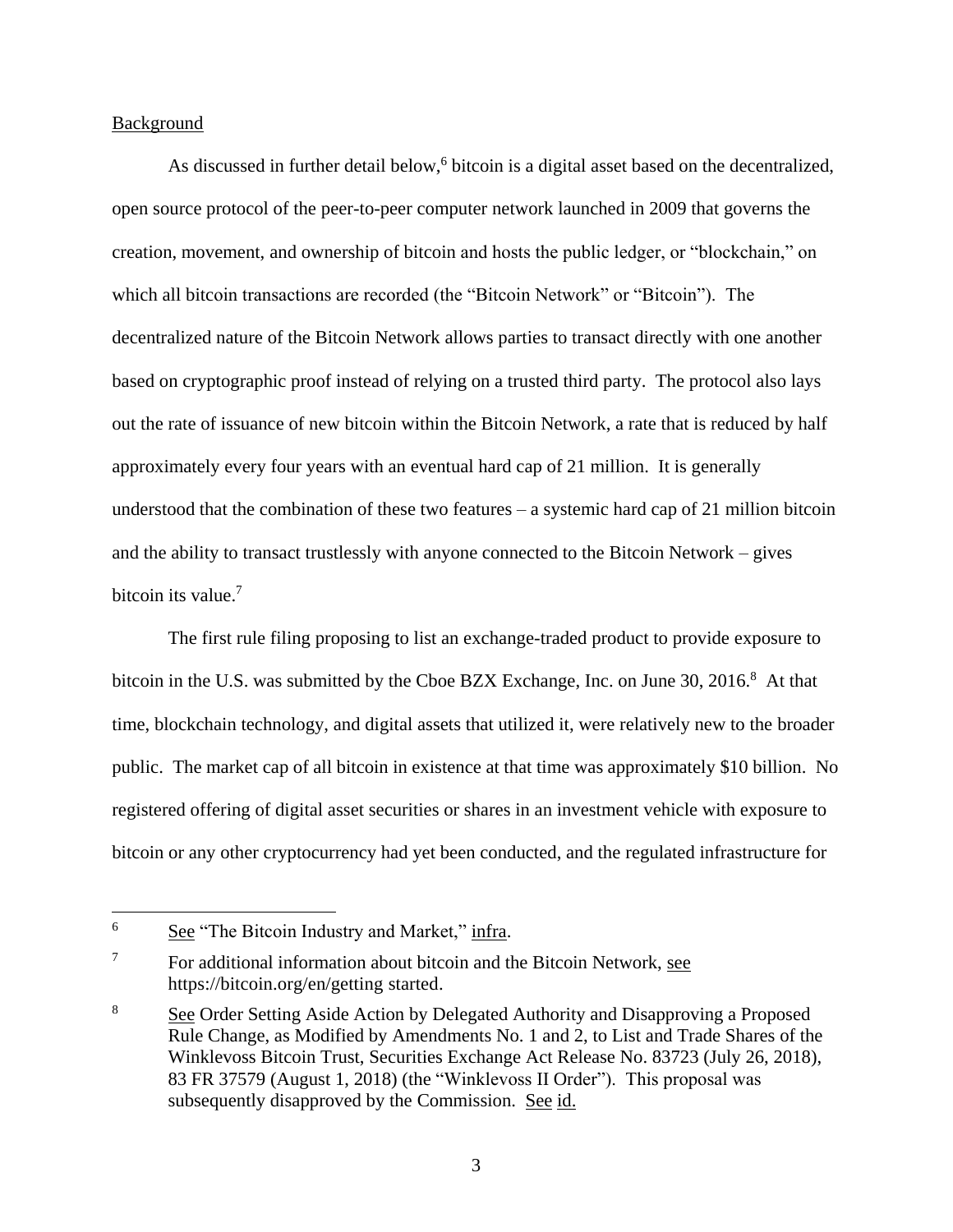conducting a digital asset securities offering had not begun to develop.<sup>9</sup> Similarly, regulated U.S. bitcoin futures contracts did not exist. The Commodity Futures Trading Commission (the "CFTC") had determined that bitcoin is a commodity,<sup>10</sup> but had not engaged in significant enforcement actions in the space. The New York Department of Financial Services ("NYDFS") adopted its final BitLicense regulatory framework in 2015, but had only approved four entities to engage in activities relating to virtual currencies (whether through granting a BitLicense or a limited-purpose trust charter) as of June 30, 2016.<sup>11</sup> While the first over-the-counter bitcoin fund launched in 2013, public trading was limited and the fund had only \$60 million in assets.<sup>12</sup> There were very few, if any, traditional financial institutions engaged in the space, whether through investment or providing services to digital asset companies. In January 2018, the Staff

 $\overline{9}$ Digital assets that are securities under U.S. law are referred to throughout this proposal as "digital asset securities." All other digital assets, including bitcoin, are referred to interchangeably as "cryptocurrencies" or "virtual currencies." The term "digital assets" refers to all digital assets, including both digital asset securities and cryptocurrencies, together.

<sup>&</sup>lt;sup>10</sup> See "In the Matter of Coinflip, Inc." ("Coinflip") (CFTC Docket 15-29 (September 17, 2015)) (order instituting proceedings pursuant to Sections 6(c) and 6(d) of the CEA, making findings and imposing remedial sanctions), in which the CFTC stated: "Section 1a(9) of the CEA defines 'commodity' to include, among other things,'all services, rights, and interests in which contracts for future delivery are presently or in the future dealt in.' 7 U.S.C. § 1a(9). The definition of a 'commodity' is broad. See, e.g., Board of Trade of City of Chicago v. SEC, 677 F.2d 1137, 1142 (7th Cir. 1982). Bitcoin and other virtual currencies are encompassed in the definition and properly defined as commodities."

 $11$  A list of virtual currency businesses that are entities regulated by the NYDFS is available on the NYDFS website. See https://www.dfs.ny.gov/apps\_and\_licensing/virtual\_currency\_businesses/regulated\_entiti es.

<sup>&</sup>lt;sup>12</sup> See Bitcoin Investment Trust Form S-1, dated May 27, 2016, available at: https://www.sec.gov/Archives/edgar/data/1588489/000095012316017801/filename1.htm (data as of March 31, 2016 according to publicly available filings).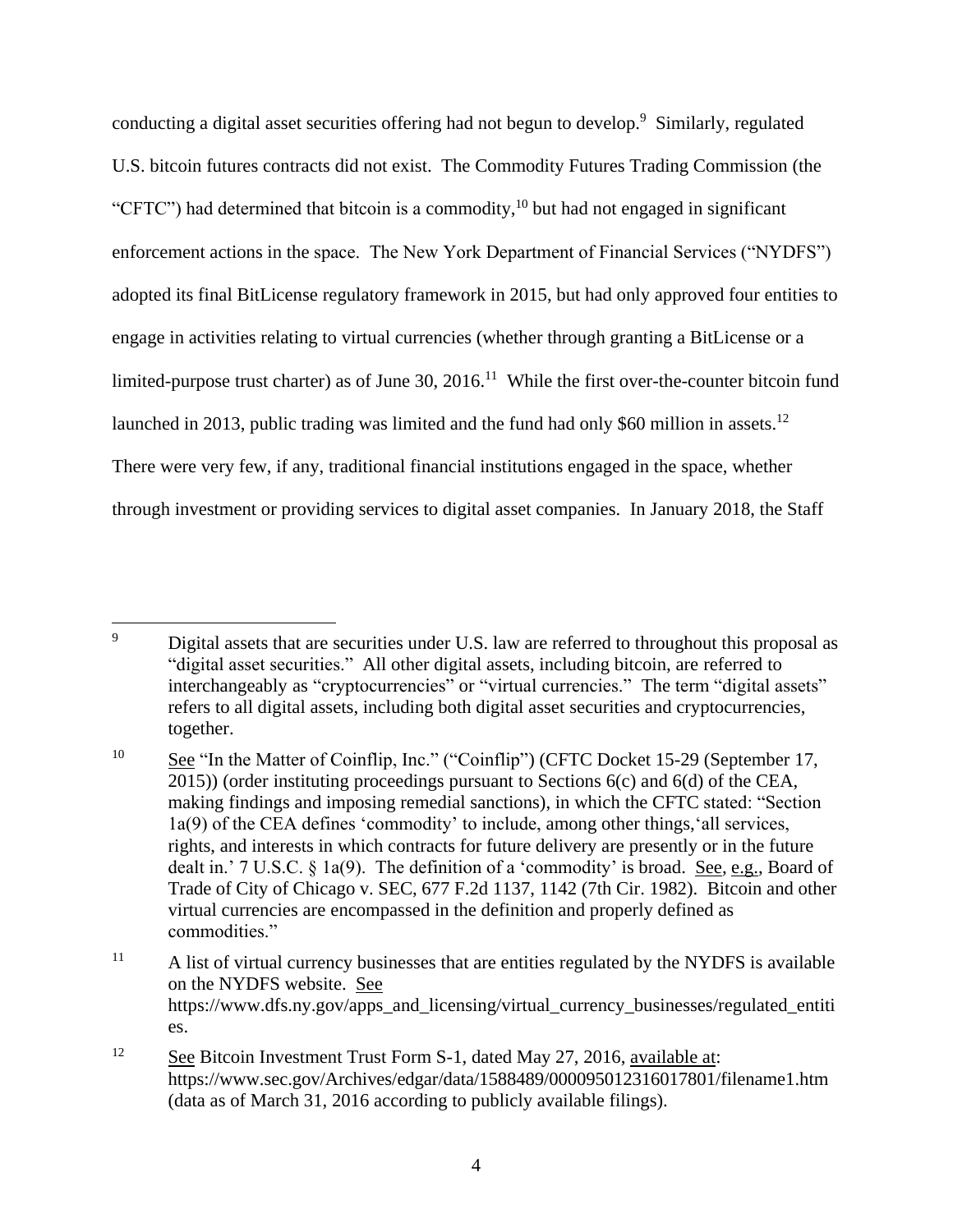of the Commission noted in a letter to the Investment Company Institute and SIFMA that it was not aware, at that time, of a single custodian providing fund custodial services for digital assets.<sup>13</sup>

As of the first quarter of 2021, the digital assets financial ecosystem, including bitcoin, has progressed significantly. The development of a regulated market for digital asset securities has significantly evolved, with market participants having conducted registered public offerings of both digital asset securities<sup>14</sup> and shares in investment vehicles holding bitcoin futures.<sup>15</sup> Additionally, licensed and regulated service providers have emerged to provide fund custodial services for digital assets, among other services. For example, in December 2020, the Commission adopted a conditional no-action position permitting certain special purpose broker-dealers to custody digital asset securities under Rule 15c3-3 under the Exchange Act;<sup>16</sup> in September 2020, the Staff of the Commission released a no-action letter permitting certain broker-dealers to operate a non-custodial Alternative Trading System ("ATS") for digital asset

 $\overline{a}$ <sup>13</sup> See Letter from Dalia Blass, Director, Division of Investment Management, U.S. Securities and Exchange Commission to Paul Schott Stevens, President & CEO, Investment Company Institute and Timothy W. Cameron, Asset Management Group – Head, Securities Industry and Financial Markets Association (January 18, 2018), available at: https://www.sec.gov/divisions/investment/noaction/2018/cryptocurrency-011818.htm.

<sup>&</sup>lt;sup>14</sup> See Prospectus Supplement filed pursuant to Rule  $424(b)(1)$  for INX Tokens (Registration No. 333-233363), available at: https://www.sec.gov/Archives/edgar/data/1725882/000121390020023202/ea125858- 424b1\_inxlimited.htm.

<sup>&</sup>lt;sup>15</sup> See Prospectus filed by Stone Ridge Trust VI on behalf of NYDIG Bitcoin Strategy Fund Registration, available at: https://www.sec.gov/Archives/edgar/data/1764894/000119312519309942/d693146d497. htm.

<sup>16</sup> See Securities Exchange Act Release No. 90788, 86 FR 11627 (February 26, 2021) (File Number S7-25-20) (Custody of Digital Asset Securities by Special Purpose Broker-Dealers).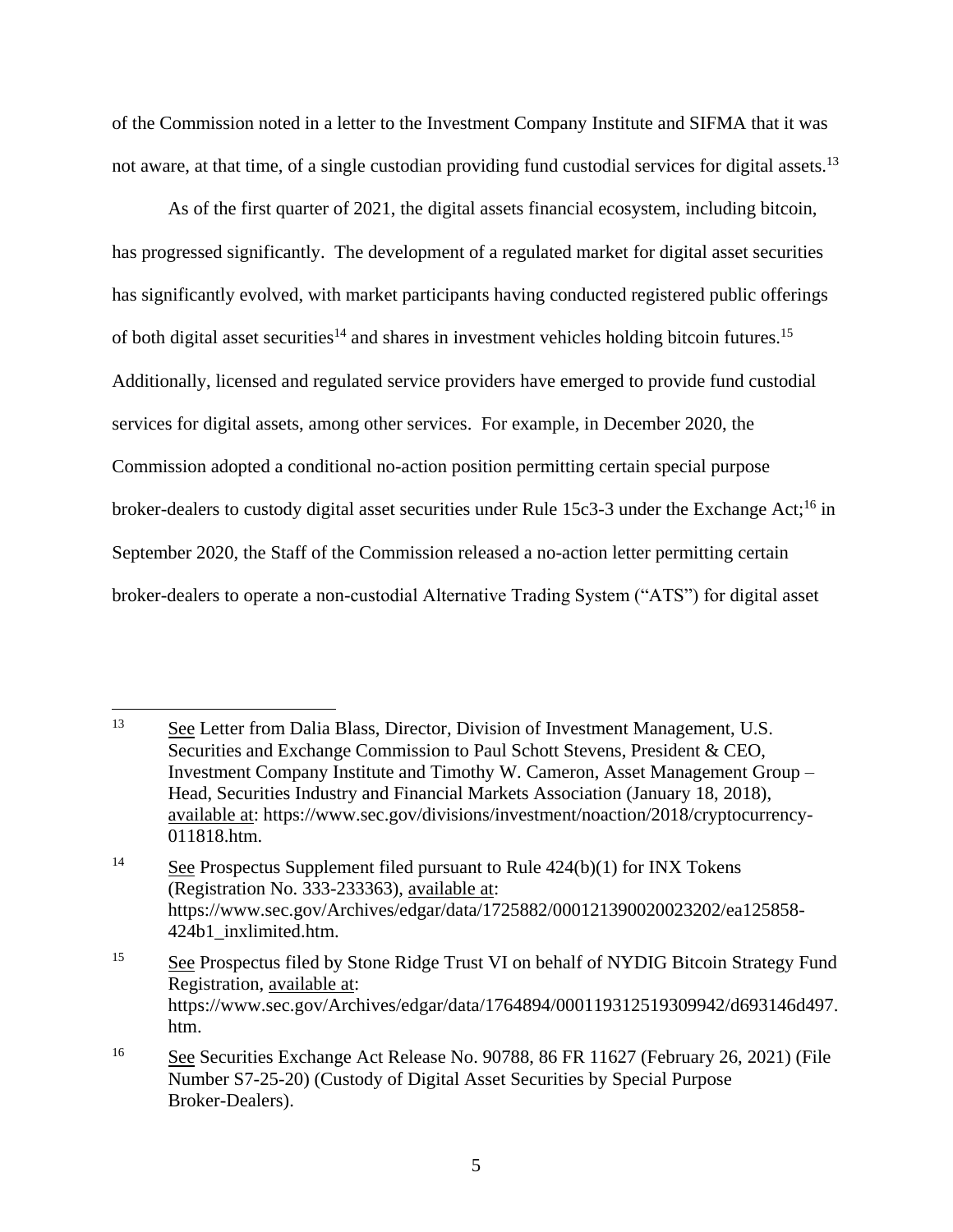securities, subject to specified conditions;<sup>17</sup> in October 2019, the Staff of the Commission granted temporary relief from the clearing agency registration requirement to an entity seeking to establish a securities clearance and settlement system based on distributed ledger technology;<sup>18</sup> and multiple transfer agents who provide services for digital asset securities have registered with the Commission.<sup>19</sup>

Beyond the Commission's purview, the regulatory landscape has also changed significantly since 2016, and cryptocurrency markets have grown and evolved as well. The market for bitcoin is approximately 100 times larger, having recently reached a market cap of over \$1 trillion. As of February 27, 2021, bitcoin's market cap is greater than companies such as Facebook, Inc., Berkshire Hathaway Inc., and JP Morgan Chase & Co. The number of verified users at Coinbase, the largest U.S.-based bitcoin exchange, has grown to over 56 million.<sup>20</sup> CFTC-regulated bitcoin futures ("Bitcoin Futures") represented approximately \$28 billion in notional trading volume on the Chicago Mercantile Exchange (the "CME") in December 2020

 $\overline{a}$ <sup>17</sup> See Letter from Elizabeth Baird, Deputy Director, Division of Trading and Markets, U.S. Securities and Exchange Commission to Kris Dailey, Vice President, Risk Oversight & Operational Regulation, Financial Industry Regulatory Authority (September 25, 2020), available at: https://www.sec.gov/divisions/marketreg/mr-noaction/2020/finra-ats-rolein-settlement-of-digital-asset-security-trades-09252020.pdf.

<sup>&</sup>lt;sup>18</sup> See Letter from Jeffrey S. Mooney, Associate Director, Division of Trading and Markets, U.S. Securities and Exchange Commission to Charles G. Cascarilla & Daniel M. Burstein, Paxos Trust Company, LLC (October 28, 2019), available at: https://www.sec.gov/divisions/marketreg/mr-noaction/2019/paxos-trust-company-102819- 17a.pdf.

<sup>&</sup>lt;sup>19</sup> See, e.g., Form TA-1/A filed by Tokensoft Transfer Agent LLC (CIK: 0001794142) on January 8, 2021, available at: https://www.sec.gov/Archives/edgar/data/1794142/000179414219000001/xslFTA1X01/p rimary\_doc.xml.

<sup>&</sup>lt;sup>20</sup> See, e.g., "Riding Bitcoin Surge, Coinbase Active Users Grew by 117% in Q1 2021; Revenue Tops \$1.8B" (April 6, 2021), available at: https://www.coindesk.com/coinbaseq1-earnings-report-monthly-active-users.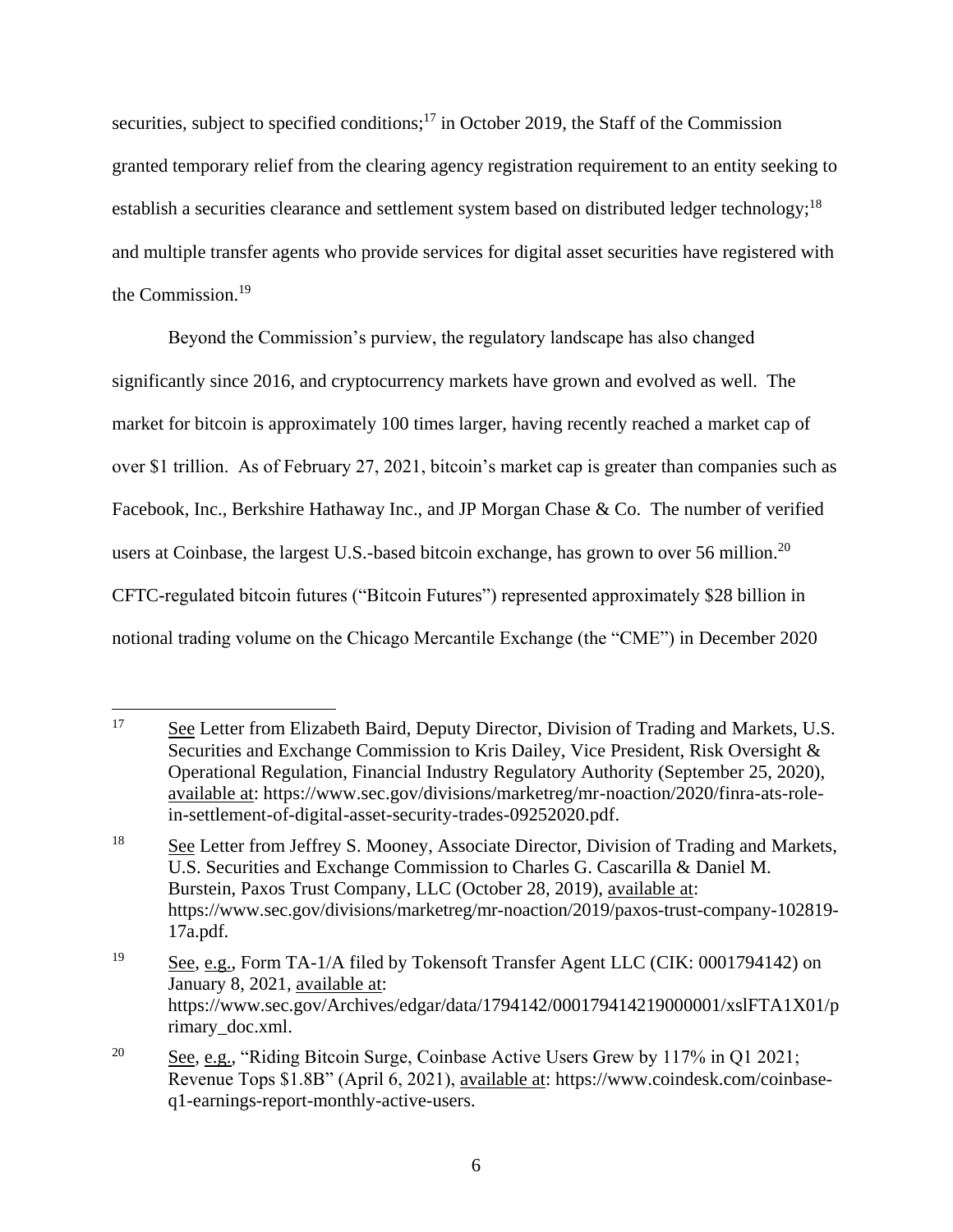compared to \$737 million, \$1.4 billion, and \$3.9 billion in total trading in December 2017, December 2018, and December 2019, respectively. Bitcoin Futures traded over \$1.2 billion per day in December 2020 and represented \$1.6 billion in open interest compared to \$115 million in December 2019.<sup>21</sup> The CFTC has exercised its regulatory jurisdiction in bringing a number of enforcement actions related to bitcoin and against trading platforms that offer cryptocurrency trading.<sup>22</sup> The U.S. Office of the Comptroller of the Currency (the "OCC") has made clear that federally-chartered banks are able to provide custody services for cryptocurrencies and other digital assets.<sup>23</sup> The OCC recently granted conditional approval of two charter conversions by state-chartered trust companies to national banks, both of which provide cryptocurrency custody services.<sup>24</sup> NYDFS has granted no fewer than twenty-five BitLicenses, including to established public payment companies like PayPal Holdings, Inc. and Square, Inc., and limited purpose trust

<sup>24</sup> See OCC News Release 2021-6 (January 13, 2021), available at: https://www.occ.gov/news-issuances/news-releases/2021/nr-occ-2021-6.html andOCC News Release 2021-19 (February 5, 2021), available at: https://www.occ.gov/news-issuances/news-releases/2021/nr-occ-2021-19.html.

 $21$ <sup>21</sup> All statistics and charts included in this proposal with respect to the CME are sourced from https://www.cmegroup.com/trading/bitcoin-futures.html. In addition, as further discussed below, the Sponsor believes the CME represents a regulated market of significant size for purposes of addressing the Commission's concerns about potential manipulation of the bitcoin market.

<sup>&</sup>lt;sup>22</sup> The CFTC's annual report for Fiscal Year 2020 (which ended on September 30, 2020) noted that the CFTC "continued to aggressively prosecute misconduct involving digital assets that fit within the CEA's definition of commodity" and "brought a record setting seven cases involving digital assets." See CFTC FY2020 Division of Enforcement Annual Report, available at: https://www.cftc.gov/media/5321/DOE\_FY2020\_AnnualReport\_120120/download. Additionally, the CFTC filed on October 1, 2020, a civil enforcement action against the owner/operators of the BitMEX trading platform, which was one of the largest bitcoin derivative exchanges. See CFTC Release No. 8270-20 (October1, 2020), available at: https://www.cftc.gov/PressRoom/PressReleases/8270-20.

<sup>&</sup>lt;sup>23</sup> See OCC News Release 2021-2 (January 4, 2021), available at: https://www.occ.gov/news-issuances/news-releases/2021/nr-occ-2021-2.html.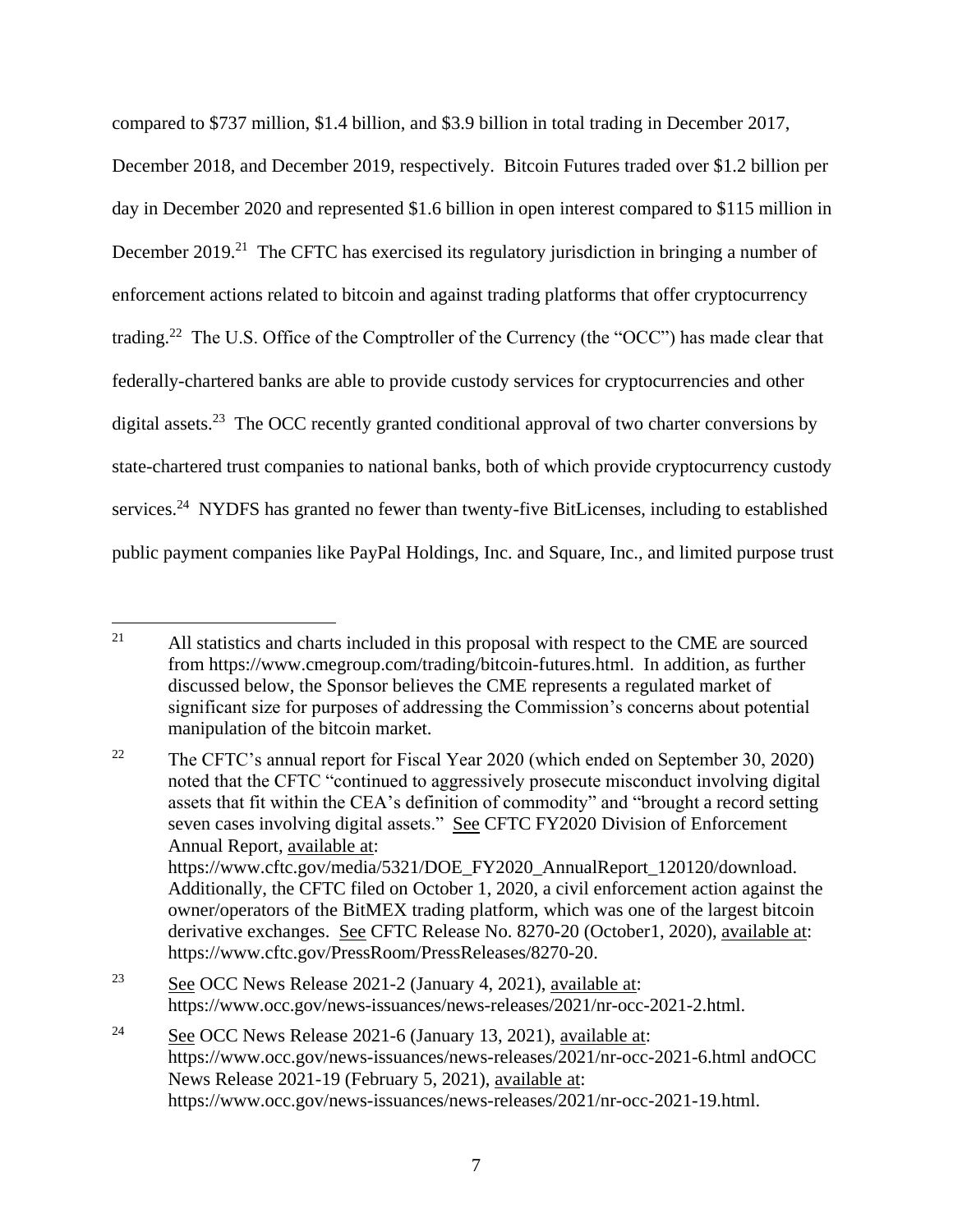charters to entities providing cryptocurrency custody services. The U.S. Treasury Financial Crimes Enforcement Network ("FinCEN") has released extensive guidance regarding the applicability of the Bank Secrecy Act ("BSA") and implementing regulations to virtual currency businesses,<sup>25</sup> and has proposed rules imposing requirements on entities subject to the BSA that are specific to the technological context of virtual currencies.<sup>26</sup> In addition, the Treasury's Office of Foreign Assets Control ("OFAC") has brought enforcement actions over apparent violations of the sanctions laws in connection with the provision of wallet management services for digital assets.<sup>27</sup>

In addition to the regulatory developments laid out above, more traditional financial market participants appear to be embracing cryptocurrency: large insurance companies,  $^{28}$ 

 $25$ <sup>25</sup> See FinCEN Guidance FIN-2019-G001 (May 9, 2019) (Application of FinCEN's Regulations to Certain Business Models Involving Convertible Virtual Currencies), available at: https://www.fincen.gov/sites/default/files/2019- 05/FinCEN%20Guidance%20CVC%20F INAL%20508.pdf.

<sup>26</sup> See U.S. Department of the Treasury Press Release: "The Financial Crimes Enforcement Network Proposes Rule Aimed at Closing Anti-Money Laundering Regulatory Gaps for Certain Convertible Virtual Currency and Digital Asset Transactions" (December 18, 2020), available at: https://home.treasury.gov/news/press-releases/sm1216.

 $\frac{27}{27}$  See U.S. Department of the Treasury Enforcement Release: "OFAC Enters Into \$98,830 Settlement with BitGo, Inc. for Apparent Violations of Multiple Sanctions Programs Related to Digital Currency Transactions" (December 30,2020), available at: https://home.treasury.gov/system/files/126/20201230\_bitgo.pdf.

<sup>28</sup> On December 10, 2020, Massachusetts Mutual Life Insurance Company (MassMutual) announced that it had purchased \$100 million in bitcoin for its general investment account. See MassMutual Press Release "Institutional Bitcoin provider NYDIG announces minority stake purchase by MassMutual" (December10, 2020), available at: https://www.massmutual.com/about-us/news-and-press- releases/press-releases/2020/12/i nstitutional-bitcoin-provider-nydig-announces- minority-stake-purchase-by-massmutual.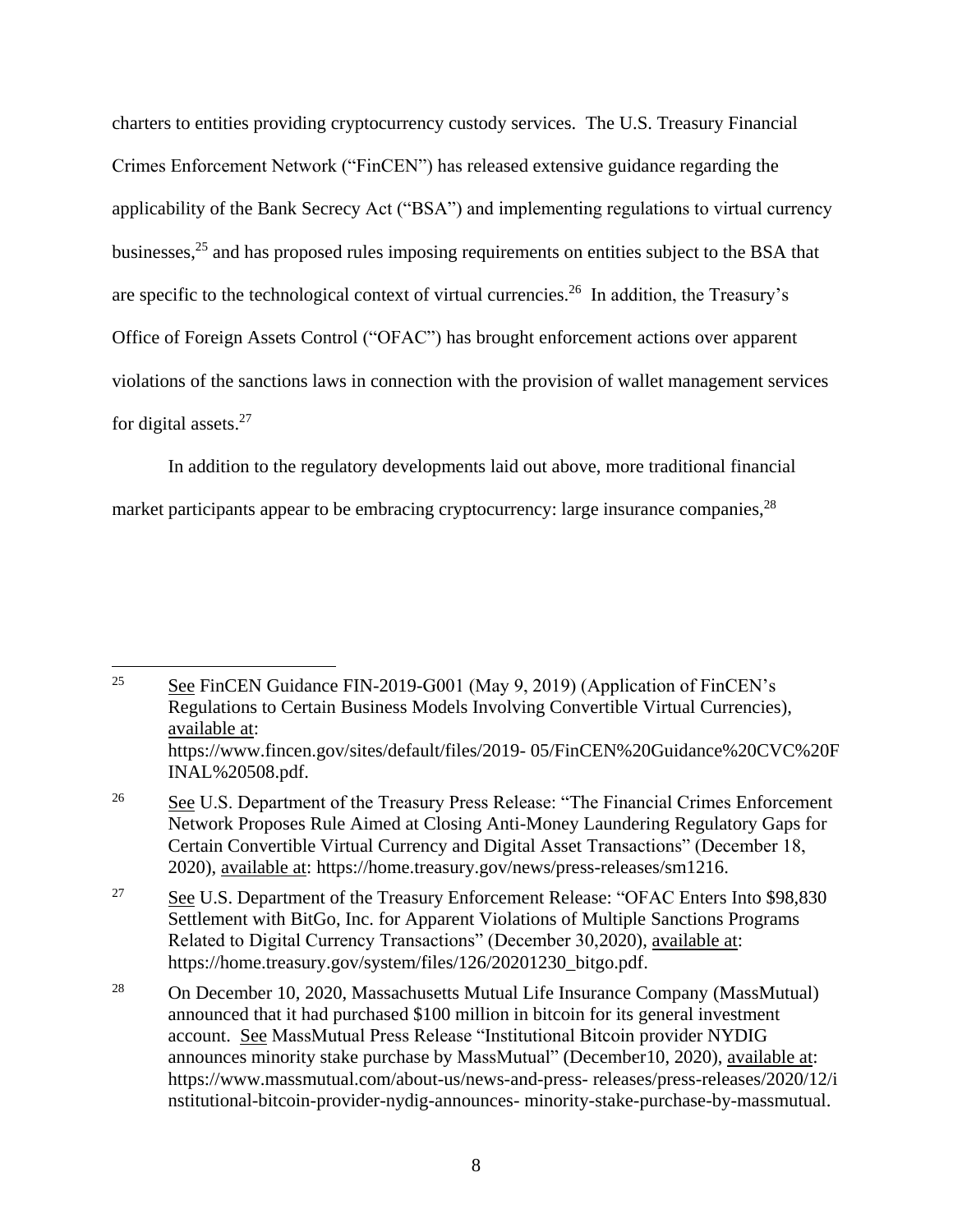investment banks, $^{29}$  asset managers, $^{30}$  credit card companies, $^{31}$  university endowments, $^{32}$ 

pension funds,  $33$  and even historically bitcoin skeptical fund managers  $34$  are allocating to bitcoin.

The largest over-the-counter bitcoin fund previously filed a Form 10 registration statement,

which the Staff of the Commission reviewed and which took effect automatically, and is now a

<sup>29</sup> See, e.g., "Morgan Stanley to Offer Rich Clients Access to Bitcoin Funds" (March 17, 2021) available at: https://www.bloomberg.com/news/articles/2021-03-17/morganstanley-to-offer-rich-clients-access-to-bitcoin-funds.

<sup>&</sup>lt;sup>30</sup> See, e.g., "BlackRock's Rick Rieder says the world's largest asset manager has 'started to dabble' in bitcoin" (February 17, 2021), available at: https://www.cnbc.com/2021/02/17/blackrock-has-started-to-dabble-in-bitcoin- says-rick-r ieder.html and "Guggenheim's Scott Minerd Says Bitcoin Should Be Worth \$400,000" (December 16, 2020), available at: https://www.bloomberg.com/news/articles/2020-12-16/guggenheim-s-scott- minerd-saysbitcoin-should-be-worth-400-000.

 $31$  See, e.g., "Visa Moves to Allow Payment Settlements Using Cryptocurrency" (March 29, 2021), available at: https://www.reuters.com/business/autos-transportation/exclusivevisa-moves-allow-payment-settlements-using-cryptocurrency-2021-03-29/.

<sup>&</sup>lt;sup>32</sup> See, e.g., "Harvard and Yale Endowments Among Those Reportedly BuyingCrypto" (January 25, 2021), available at: https://www.bloomberg.com/news/articles/2021-01-26/harvard-and-yale- endowments-a mong-those-reportedly-buying-crypto.

<sup>&</sup>lt;sup>33</sup> See, e.g., "Virginia Police Department Reveals Why its Pension Fund is Betting on Bitcoin" (February 14, 2019), available at: https://finance.yahoo.com/news/virginia-police-department-reveals-why- 194558505.htm l.

<sup>34</sup> See, e.g., "Bridgewater: Our Thoughts on Bitcoin" (January 28, 2021) available at: https://www.bridgewater.com/research-and-insights/our-thoughts-on-bitcoin and "Paul Tudor Jones says he likes bitcoin even more now, rally still in the 'first inning'" (October 22, 2020), available at: https://www.cnbc.com/2020/10/22/- paul-tudor-jones-says-he-likes-bitcoin-even-more-no w-rally-still-in-the-first- inning.html.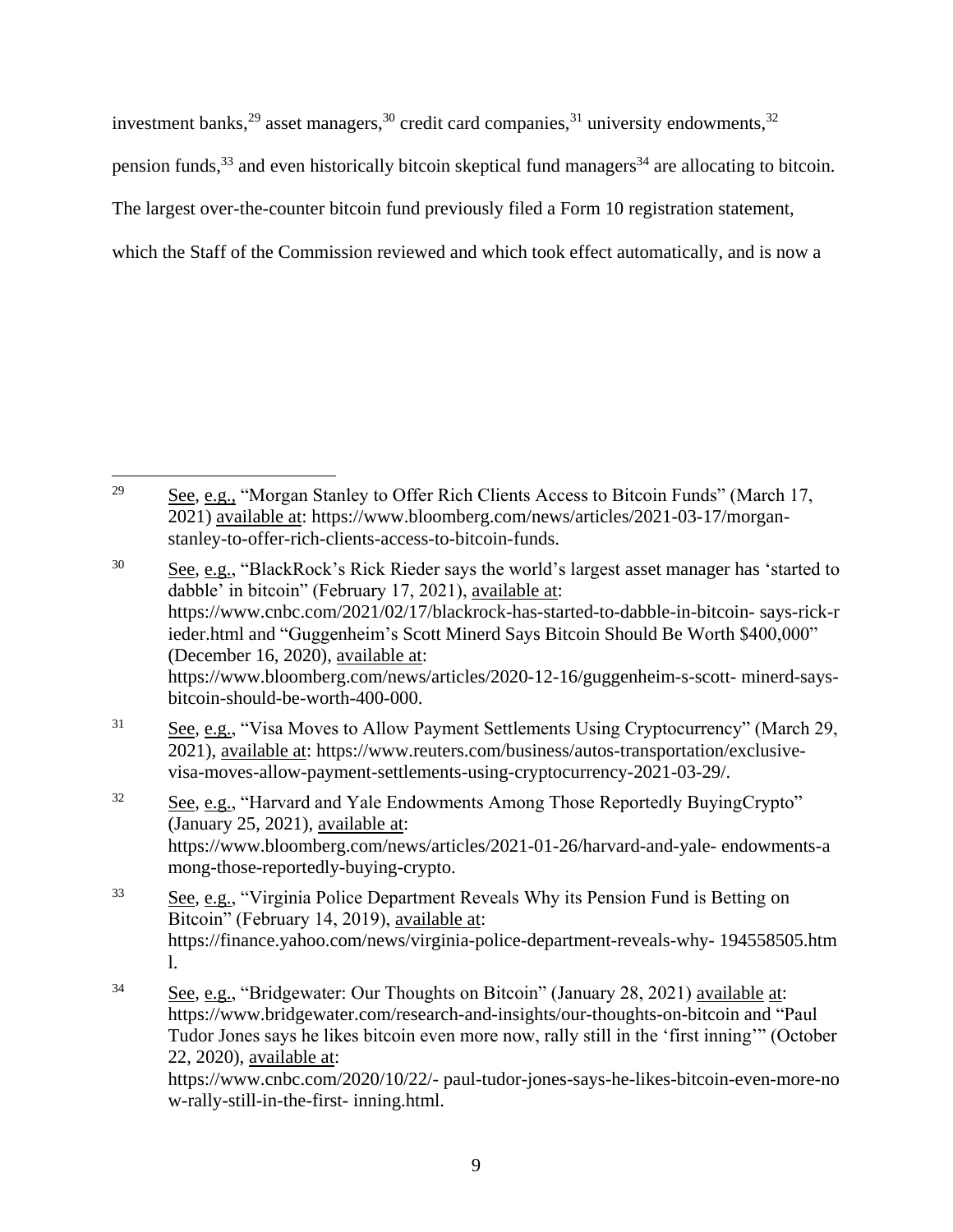reporting company.<sup>35</sup> Established companies like Tesla, Inc.,<sup>36</sup> MicroStrategy Incorporated,<sup>37</sup> and Square, Inc.,<sup>38</sup> among others, have recently announced substantial investments in bitcoin in amounts as large as \$1.5 billion (Tesla) and \$425 million (MicroStrategy).

Despite these developments, access for U.S. retail investors to gain exposure to bitcoin via a transparent and regulated exchange-traded vehicle remains limited. As investors and advisors increasingly utilize exchange-traded product ("ETP") to manage diversified portfolios (including equities, fixed income securities, commodities, and currencies) quickly, easily, relatively inexpensively, tax-efficiently, and without having to hold directly any of the underlying assets, options for bitcoin exposure for U.S. investors remain limited to: (i) investing in over-the-counter bitcoin funds ("OTC Bitcoin Funds") that are subject to high premium/discount volatility (and high management fees) to the advantage of more sophisticated investors that are able to purchase shares at net asset value ("NAV") directly with the issuing trust; (ii) facing the technical risk, complexity, and generally high fees associated with buying and storing bitcoin directly; or (iii) purchasing shares of operating companies that they believe

<sup>&</sup>lt;sup>35</sup> See Letter from Division of Corporation Finance, Office of Real Estate  $\&$  Construction to Barry E. Silbert, Chief Executive Officer, Grayscale Bitcoin Trust (January 31, 2020), available at: https://www.sec.gov/Archives/edgar/data/1588489/000000000020000953/filename1.pdf.

<sup>&</sup>lt;sup>36</sup> See Form 10-K submitted by Tesla, Inc. for the fiscal year ended December 31, 2020 at 23: https://www.sec.gov/ix?doc=/Archives/edgar/data/1318605/00015645902100459 9/tsla-10k\_20201231.htm.

<sup>&</sup>lt;sup>37</sup> See Form 10-Q submitted by MicroStrategy Incorporated for the quarterly period ended September 30, 2020 at 8: https://www.sec.gov/ix?doc=/Archives/edgar/data/1050446/00015645902004799 5/mstr-10q\_20200930.htm.

<sup>&</sup>lt;sup>38</sup> See Form 10-Q submitted by Square, Inc. for the quarterly period ended September 30, 2020 at 51: https://www.sec.gov/ix?doc=/Archives/edgar/data/1512673/00015126732000001 2/sq-20200930.htm.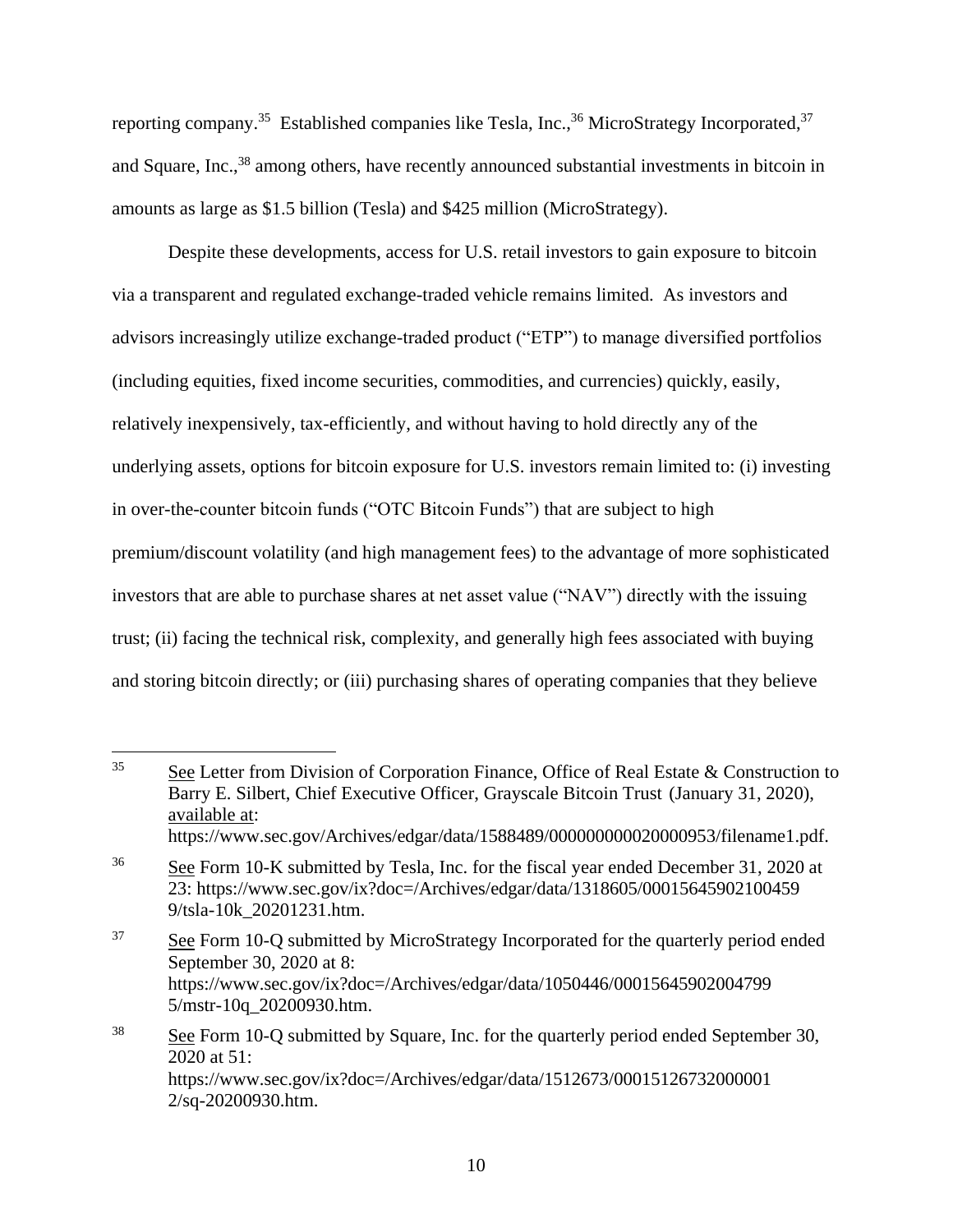will provide proxy exposure to bitcoin with limited disclosure about the associated risks. Meanwhile, investors in many other countries, including Canada, are able to use more traditional exchange listed and traded products to gain exposure to bitcoin, disadvantaging U.S. investors and leaving them with riskier, more expensive, and less regulated means of getting bitcoin exposure.<sup>39</sup>

For example, the Purpose Bitcoin ETF, a retail physical bitcoin ETP recently launched in Canada, reportedly reached \$421.8 million in assets under management ("AUM") in two days, and has achieved \$993 million in assets as of April 14, 2021, demonstrating the demand for a North American market listed bitcoin ETP. The Sponsor believes that the demand for the Purpose Bitcoin ETF is driven primarily by investors' desire to have a regulated and accessible means of exposure to bitcoin. The Purpose Bitcoin ETF also offers a class of units that is U.S. dollar denominated, which could appeal to U.S. investors. Without an approved bitcoin ETP in the U.S. as a viable alternative, the Sponsor believes U.S. investors will seek to purchase these shares in order to get access to bitcoin exposure, leaving them without the protections of U.S. securities laws. Given the separate regulatory regime and the potential difficulties associated with any international litigation, such an arrangement would create more risk exposure for U.S. investors than they would otherwise have with a U.S. exchange listed ETP. With the addition of more bitcoin ETPs in non-U.S. jurisdictions expected to grow, the Sponsor anticipates that such risks will only continue to grow.

<sup>39</sup> Securities regulators in a number of other countries have either approved or otherwise allowed the listing and trading of bitcoin ETPs. Specifically, these funds (with their respective approximate AUMs as of April 14, 2021) include the Purpose Bitcoin ETF (\$993,000,000), VanEck Vectors Bitcoin ETN (\$209,000,000), WisdomTree Bitcoin ETP (\$407,000,000), Bitcoin Tracker One (\$1,380,000,000), BTCetc bitcoin ETP (\$1,410,000,000), 21Shares Bitcoin ETP (\$362,000,000), 21Shares Bitcoin Suisse ETP (\$30,000,000), CoinShares Physical Bitcoin ETP (\$396,000,000).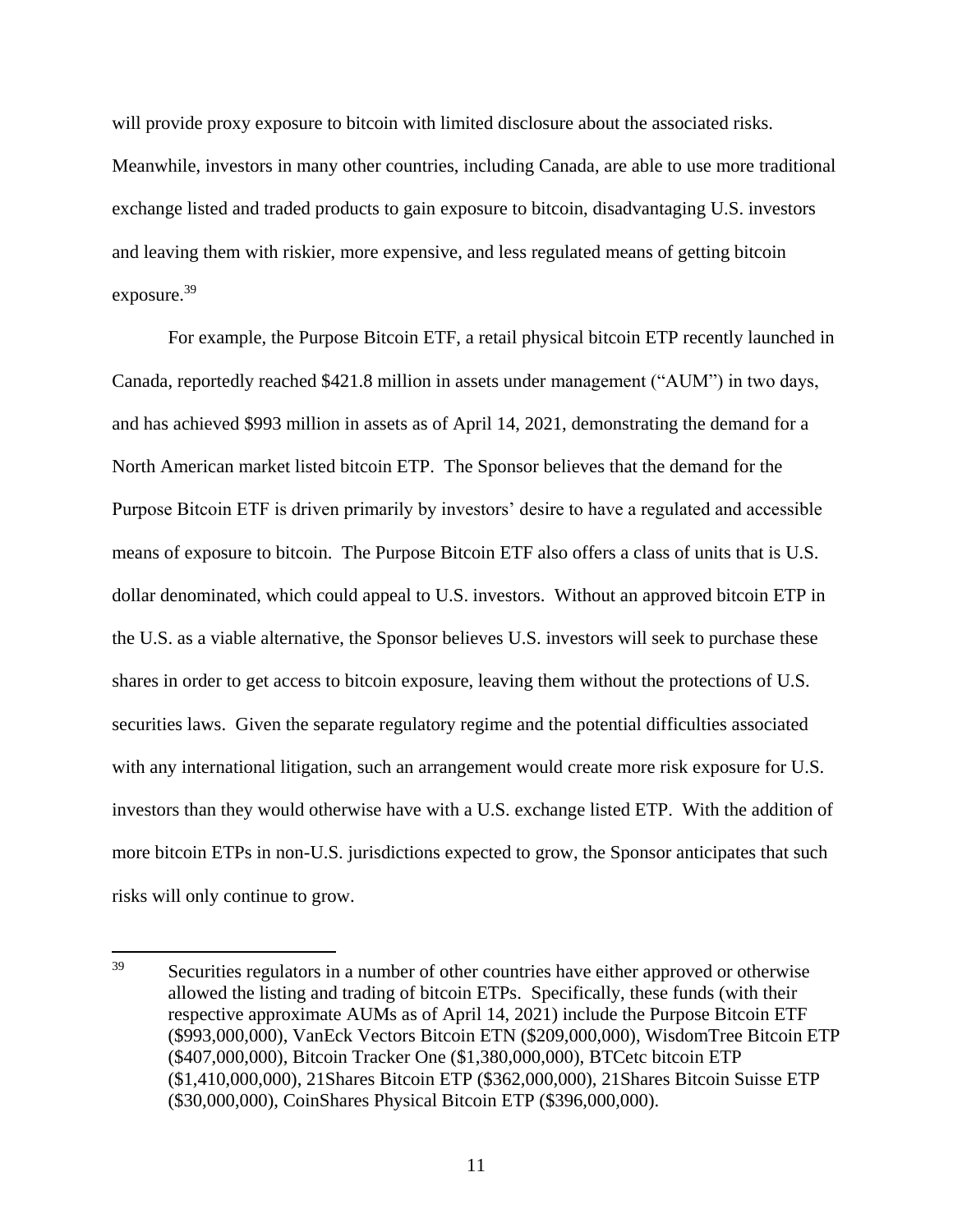In addition, several funds registered under the Investment Company Act of 1940 (the "1940 Act") have effective registration statements that contemplate bitcoin exposure through a variety of means, including through investments in bitcoin futures contacts<sup>40</sup> and through OTC Bitcoin Funds.<sup>41</sup> As of the date of this filing, it is anticipated that other 1940 Act funds will soon begin to pursue bitcoin through other means, including through put options on bitcoin futures contracts and investments in privately offered pooled investment vehicles that invest in bitcoin.<sup>42</sup> In previous statements, the Staff of the Commission has acknowledged how such funds can satisfy their concerns regarding custody, valuation, and manipulation.<sup>43</sup> The funds that have already invested in bitcoin instruments have no reported issues regarding custody, valuation, or manipulation of the instruments held by these funds. While these funds do offer investors some means of exposure to bitcoin, the current offerings fall short of giving investors an accessible, regulated product that provides concentrated exposure to bitcoin.

## OTC Bitcoin Funds and Investor Protection

Recently, U.S. investor exposure to bitcoin through OTC Bitcoin Funds has grown into the tens of billions of dollars. With that growth, so too has grown the potential risk to U.S. investors. As described below, premium and discount volatility, high fees, insufficient

 $40<sup>°</sup>$ See, e.g., Stone Ridge Trust VI (File No. 333-234055); BlackRock Global Allocation Fund, Inc. (File No. 33-22462); and BlackRock Funds V (File No. 333-224371).

<sup>&</sup>lt;sup>41</sup> See, e.g., Amplify Transformational Data Sharing ETF (File No. 333-207937); and ARK Innovation ETF (File No. 333-191019).

<sup>&</sup>lt;sup>42</sup> See Stone Ridge Trust, Post-Effective Amendment No. 74 to Registration Statement on Form N-1A (File No. 333-184477), available at: https://www.sec.gov/Archives/edgar/data/1559992/000119312521072856/d129263d485a pos.htm.

<sup>&</sup>lt;sup>43</sup> See Dalia Blass, "Keynote Address—2019 ICI Securities Law Developments Conference" (December 3, 2019), available at: https://www.sec.gov/news/speech/blasskeynote-address-2019-ici-securities-law-developments-conference.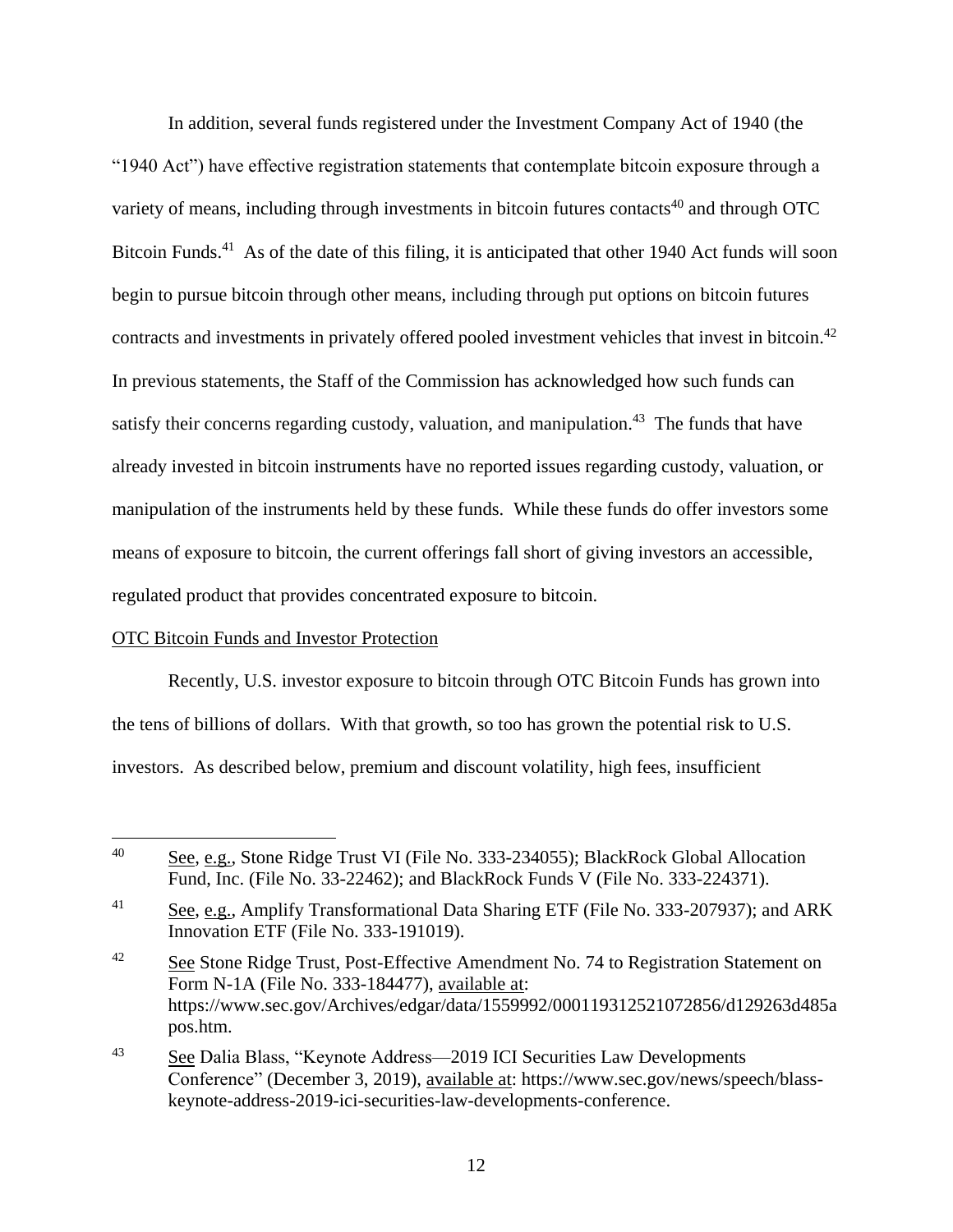disclosures, and technical hurdles are exposing U.S. investors to risks that could potentially be eliminated through access to a bitcoin ETP. The Sponsor understands the Commission's previous focus on potential manipulation of a bitcoin ETP in prior disapproval orders, but believes that such concerns have been sufficiently mitigated and may be outweighed by the growing and quantifiable investor protection concerns related to OTC Bitcoin Funds. Accordingly, the Sponsor believes that this proposal (and other comparable proposals) represents an opportunity for U.S. investors to gain exposure to bitcoin in a regulated and transparent exchange-traded vehicle that limits risks by: (i) reducing premium and discount volatility; (ii) reducing management fees through meaningful competition; (iii) reducing risks associated with investing in operating companies that are imperfect proxies for bitcoin exposure; and (iv) providing an alternative to custodying spot bitcoin.

## OTC Bitcoin Funds and Premium/Discount Volatility

OTC Bitcoin Funds are generally designed to provide exposure to bitcoin in a manner similar to the Shares. However, unlike the Shares, OTC Bitcoin Funds are unable to freely offer creation and redemption in a way that incentivizes market participants to keep their shares trading in line with their NAV<sup>44</sup> and, as a result, shares of OTC Bitcoin Funds frequently trade at a price that is out of line with the value of their assets held. Historically, OTC Bitcoin Funds have traded at a significant premium to NAV.<sup>45</sup>

<sup>44</sup> Because OTC Bitcoin Funds are not listed on an exchange, they are also not subject to the same transparency and regulatory oversight by a listing exchange as the Shares would be. In the case of the Trust, the existence of a surveillance-sharing agreement between the Exchange and the Bitcoin Futures market results in increased investor protections as compared to OTC Bitcoin Funds.

<sup>&</sup>lt;sup>45</sup> The inability to trade in line with NAV may at some point result in OTC Bitcoin Funds trading at a discount to their NAV, which has occurred more recently with respect to one prominent OTC Bitcoin Fund. While that has not historically been the case, and it is not clear whether such discounts will continue, such a prolonged, significant discount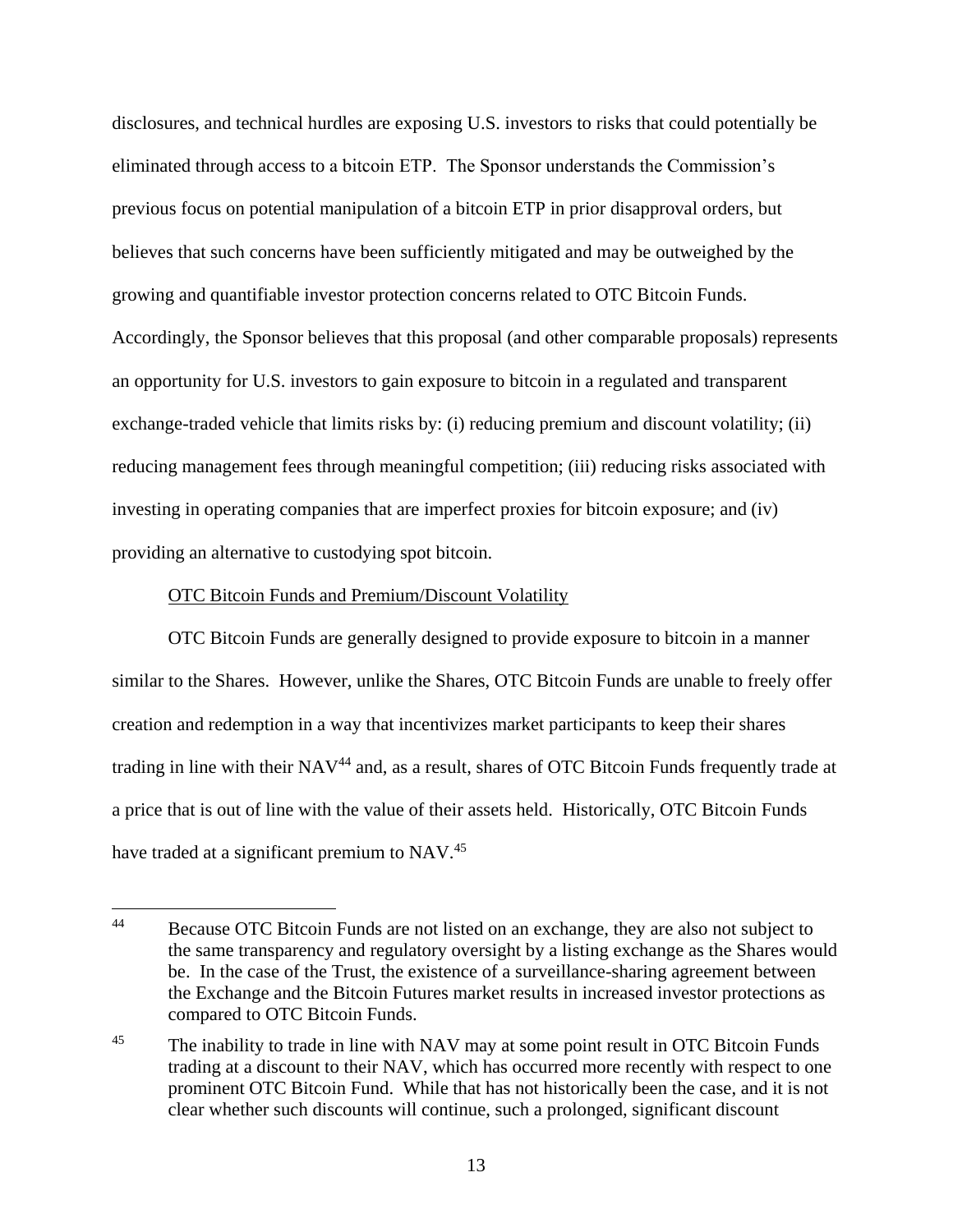Trading at a premium or a discount is not unique to OTC Bitcoin Funds and is notin itself problematic, but the size of such premiums/discounts and volatility thereof highlight the key differences in operations and market structure of OTC Bitcoin Funds as compared to ETPs. Combined with the significant increase in AUM for OTC Bitcoin Funds over the past year, the size and volatility of premiums and discounts for OTC Bitcoin Funds have given rise to significant and quantifiable investor protection issues, as further described below. In fact, the largest OTC Bitcoin Fund has grown to \$35.0 billion in AUM as of February 19,  $2021^{46}$  and has historically traded at a premium of between roughly five and forty percent, though it has seen premiums at times above one hundred percent.<sup>47</sup> Recently, however, it has traded at a discount. As of March 24, 2021, the discount was approximately 14%, <sup>48</sup> representing around \$4.9 billion less in market value than the bitcoin actually held by the fund. If premium/discount numbers move back to the middle of its historical range to a 20% premium (which historically could occur at any time and overnight), it would represent a swing of approximately \$11.9 billion in

scenario would give rise to nearly identical potential issues related to trading at a premium.

<sup>&</sup>lt;sup>46</sup> Compare to an AUM of approximately \$2.6 billion on February 26, 2020, the date on which the Commission issued the most recent disapproval order for a bitcoin ETP. See Order Disapproving a Proposed Rule Change, as Modified by Amendment No. 1, to Amend NYSE Arca Rule 8.201-E (Commodity-Based Trust Shares) and to List and Trade Shares of the United States Bitcoin and Treasury Investment Trust Under NYSE Arca Rule 8.201-E, Securities Exchange Act Release No. 88284 (February 26, 2020), 85 FR 12595 (March 3, 2020) (SR-NYSEArca-2019-39) (the "Wilshire Phoenix Order"). While the price of one bitcoin has increased approximately 400% in the intervening period, the total AUM has increased by approximately 1240%, indicating that the increase in AUM is attributable to more than just price appreciation in bitcoin.

<sup>47</sup> See "Traders Piling Into Overvalued Crypto Funds Risk a Painful Exit" (February4, 2021), available at: https://www.bloomberg.com/news/articles/2021-02- 04/bitcoin-one-big-risk-when-investi ng-in-crypto-funds.

<sup>&</sup>lt;sup>48</sup> This discount is compared to another OTC Bitcoin Product which had a premium of over 60% on the same day, with a premium of over 200% a few days earlier.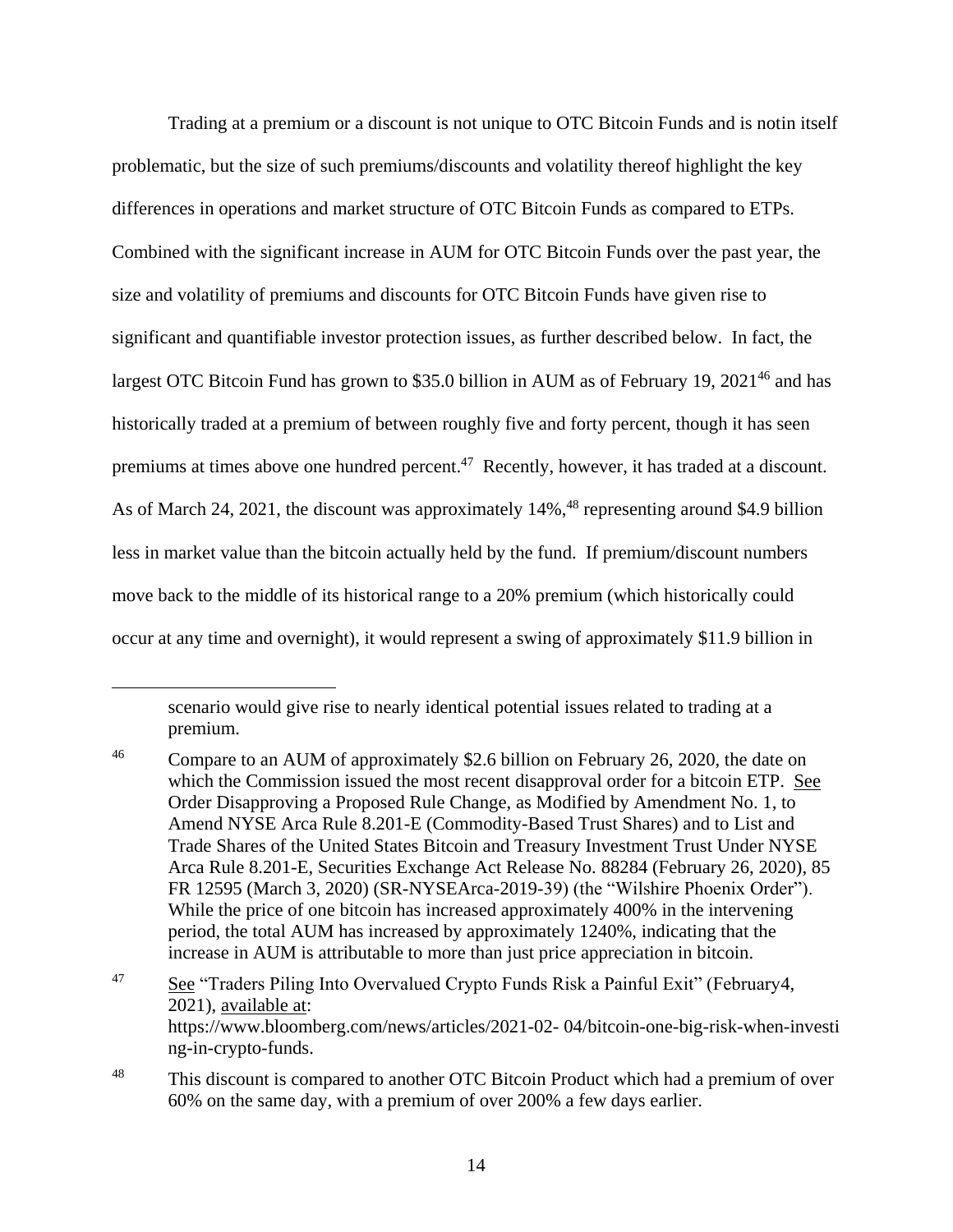value unrelated to the value of bitcoin held by the fund and if the premium returns to the upper end of its typical range, that number increases to \$18.9 billion. These numbers are only associated with a single OTC Bitcoin Fund – as more and more OTC Bitcoin Funds come to market and more investor assets flood into them to get access to bitcoin exposure, the potential dollars at risk will only increase.

The risks associated with volatile premiums/discounts for OTC Bitcoin Funds raise significant investor protection issues in several ways. First, investors may be buying shares of a fund for a price that is not reflective of the per share value of the fund's underlying assets. Even operating within the normal premium range, it is possible for an investor to buy shares of an OTC Bitcoin Fund only to have those shares quickly lose 10% or more in dollar value without any movement of the price of bitcoin. That is to say – the price of bitcoin could have stayed exactly the same from market close on one day to market open the next, yet the value of the shares held by the investor decreased only because of the fluctuation of the premium/discount. As more investment vehicles, including mutual funds and ETFs, seek to gain exposure tobitcoin, the easiest option for a buy and hold strategy is often an OTC Bitcoin Fund, meaning that even investors that do not directly buy OTC Bitcoin Funds can be disadvantaged by extreme premiums (or discounts) and premium volatility.

The second issue is related to the first and explains how the premium in OTC Bitcoin Funds essentially creates a transfer of value from retail investors to more sophisticated investors. Generally speaking, only accredited investors are able to purchase shares from the issuing fund, which means that they are able to purchase shares directly with the fund at NAV (in exchange for either cash or bitcoin) without having to pay the premium or sell into the discount. While there are often minimum holding periods for shares required by law, an investor that is allowed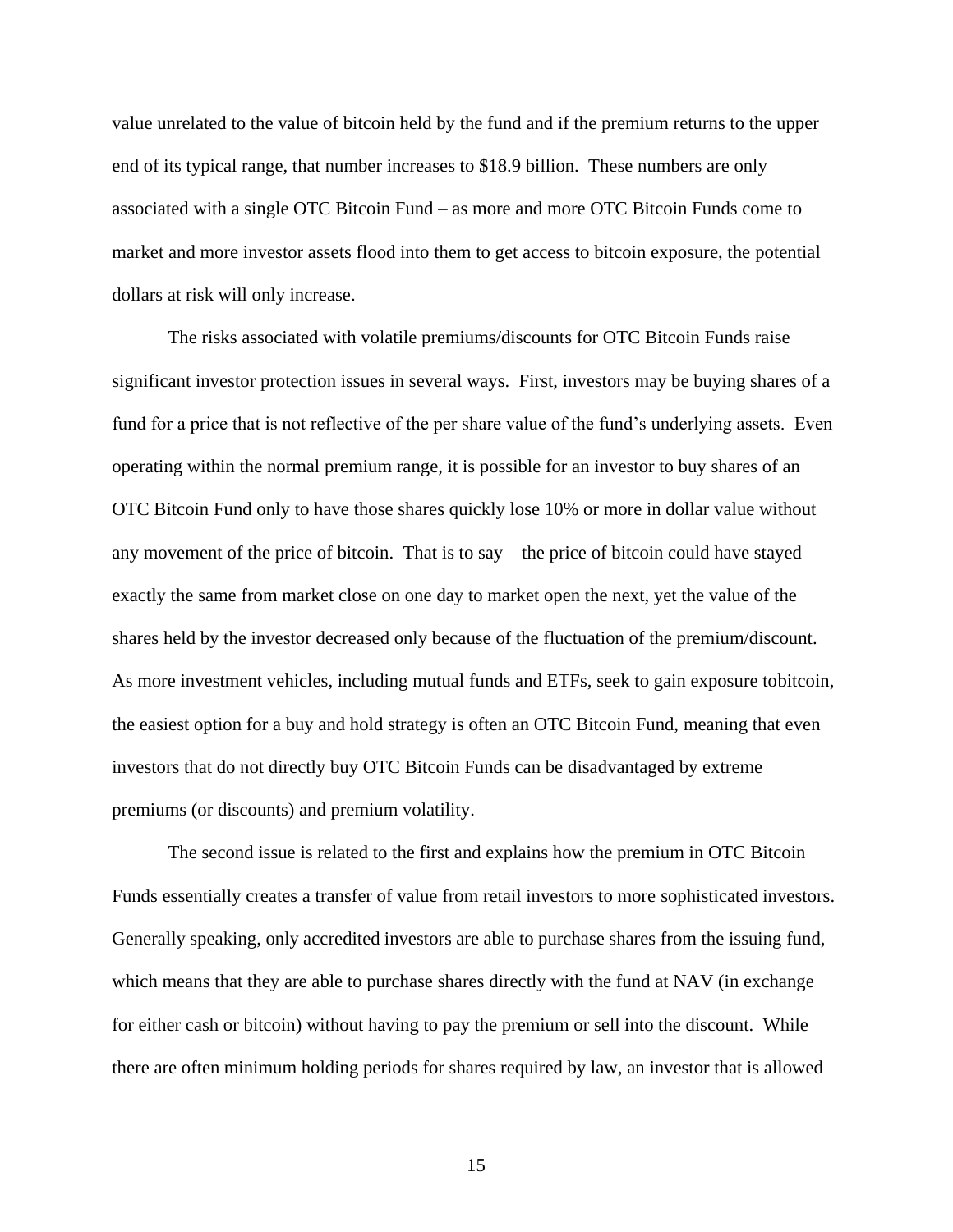to purchase directly from the fund is able to hedge their bitcoin exposure as needed to satisfy the holding requirements and collect on the premium or discount opportunity.

As noted above, the existence of a premium or discount and the premium/discount collection opportunity is not unique to OTC Bitcoin Funds and does not in itself warrant the approval of an exchange traded product.<sup>49</sup> What makes this situation unique is that such significant and persistent premiums and discounts can exist in a product with over \$35 billion in assets under management,<sup>50</sup> that billions of retail investor dollars are constantly under threat of premium/discount volatility,<sup>51</sup> and that premium/discount volatility is generally captured by more sophisticated investors on a riskless basis. While the Sponsor appreciates the Commission's focus on potential manipulation of a bitcoin ETP in prior disapproval orders and believes those concerns are adequately addressed in this filing, the Sponsor submits that current circumstances warrant that the Commission also consider the direct, quantifiable investor protection issue in determining whether to approve this proposal, particularly when the Trust, as a bitcoin ETP, is designed to reduce the likelihood of significant and prolonged premiums and discounts with its open-ended nature as well as the ability of market participants (i.e., market makers and authorized participants) to create and redeem on a daily basis. Furthermore, the risk

<sup>49</sup> For example, similar premiums/discounts and premium/discount volatility exist for other non-bitcoin cryptocurrency related over-the-counter funds, but the size and investor interest in those funds does not give rise to the same investor protection concerns that exist for OTC Bitcoin Funds.

<sup>&</sup>lt;sup>50</sup> At \$35 billion in AUM, the largest OTC Bitcoin Fund would be among the top 40 largest out of roughly 2,400 U.S. listed ETPs.

<sup>&</sup>lt;sup>51</sup> In two recent incidents, the premium dropped from 28.28% to 12.29% from the close on 3/19/20 to the close on 3/20/20 and from 38.40% to 21.05% from the close on 5/13/19 to the close on 5/14/19. Similarly, over the period of 12/21/20 to 1/21/20, the premium went from 40.18% to 2.79%. While the price of bitcoin appreciated significantly during this period and NAV per share increased by 41.25%, the price per share increased by only 3.58%.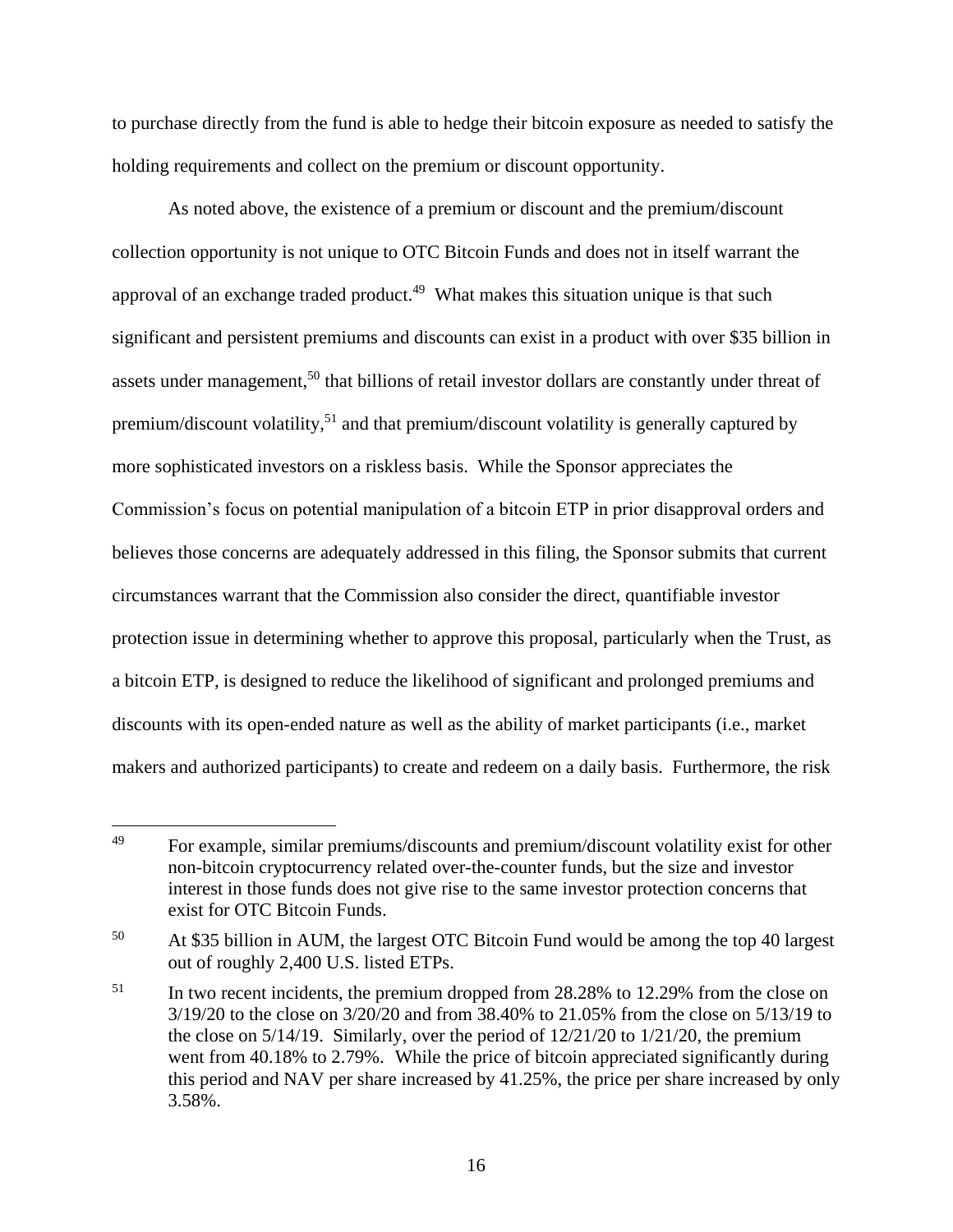of manipulation of a bitcoin ETP is also present in and potentially magnified by OTC Bitcoin Funds.

## Spot and Proxy Exposure

Exposure to bitcoin through an ETP also presents certain advantages for retail investors compared to buying spot bitcoin directly. The most notable advantage is the use of the Bitcoin Custodian to custody the Trust's bitcoin assets. The Sponsor has carefully selected the Bitcoin Custodian, a third-party custodian that carries insurance covering both hot and cold storage and is chartered as a limited purpose trust company under the New York Banking Law,<sup>52</sup> due to its manner of holding the Trust's bitcoin. Among other things, the Bitcoin Custodian will use "cold" (offline) storage to hold private keys and meet a certain degree of cybersecurity measures and operational best practices.<sup>53</sup> By contrast, an individual retail investor holding bitcoin through a cryptocurrency exchange lacks these protections. Typically, retail exchanges hold most, if not all, retail investors' bitcoin in "hot" (Internet-connected) storage and do not make any commitments to indemnify retail investors or to observe any particular cybersecurity

<sup>52</sup> New York state trust companies are subject to rigorous oversight similar to other types of entities, such as nationally chartered banking entities, that hold customer assets. Like national banks, they must obtain specific approval of their primary regulator for the exercise of their fiduciary powers. Moreover, limited purpose trust companies engaged in the custody of digital assets are subject to even more stringent requirements than national banks which, following initial approval of trust powers, generally can exercise those powers broadly without further approval of the OCC. In contrast, NYDFS requires in their approval orders that limited purpose trust companies obtain separate approval for all material changes in business.

<sup>&</sup>lt;sup>53</sup> In addition to enforcing specific regulatory reporting requirements, NYDFS consistently exercises its broad authority to examine trust companies for compliance with law, risk management and general safety and soundness considerations, including to assess items such as the internal controls, client records and segregation of assets topics that are typically important to the ability of an entity to act as a qualified custodian. In this regard, the Bitcoin Custodian is subject to annual examination, with specific attention to its internal controls and risk management systems.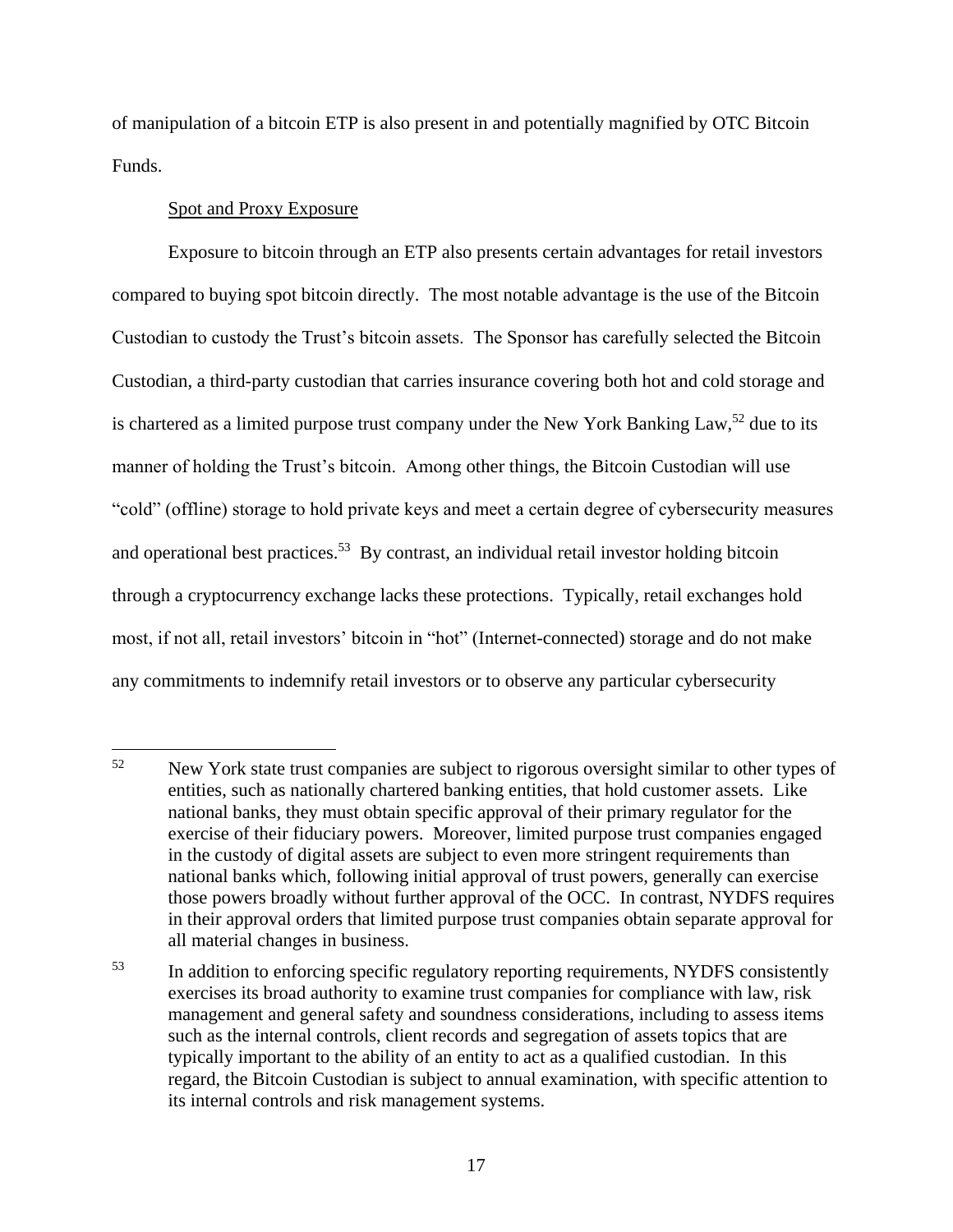standard. Meanwhile, a retail investor holding spot bitcoin directly in a self-hosted wallet may suffer from inexperience in private key management (e.g., insufficient password protection, lost key, etc.), which could cause them to lose some or all of their bitcoin holdings. In the Bitcoin Custodian, the Trust has engaged a regulated and licensed entity highly experienced in bitcoin custody, with dedicated, trained employees and procedures to manage the private keys to the Trust's bitcoin, and which is accountable for failures.<sup>54</sup> In addition, retail investors will be able to hold the Shares in traditional brokerage accounts which provide SIPC protection if a brokerage firm fails. Thus, with respect to custody of the Trust's bitcoin assets, the Trust presents advantages from an investment protection standpoint for retail investors compared to owning spot bitcoin directly.

Finally, as described in the Background section above, a number of operating companies engaged in unrelated businesses – such as Tesla (a car manufacturer) and MicroStrategy (an enterprise software company) – have recently announced investments as large as \$1.5 billion in bitcoin.<sup>55</sup> Without access to bitcoin exchange-traded products, retail investors seeking investment exposure to bitcoin may end up purchasing shares in these companies in order to gain the exposure to bitcoin that they seek.<sup>56</sup> In fact, mainstream financial news networks have

<sup>54</sup> The Sponsor notes that the Sub-Advisor of the Trust advises a 1940 Act-registered fund that invests substantially in a private bitcoin fund to which NYDIG Trust Company LLC serves as bitcoin custodian. Pursuant to that investment, the Sub-Advisor has previously conducted substantial due diligence on the capabilities of the Bitcoin Custodian. See SkyBridge Multi-Adviser Hedge Fund Portfolios LLC (File No. 333-232584).

<sup>55</sup> See notes 35-37 [sic], supra. MicroStrategy recently completed a \$900 million convertible note offering for the purpose of acquiring bitcoin. See https://www.microstrategy.com/en/investor-relations/press/microstrategy-announcespricing-of-offering-of-convertible-senior-notes\_02-17-2021.

<sup>56</sup> In August 2017, the Commission's Office of Investor Education and Advocacywarned investors about situations where companies were publicly announcing events relating to digital coins or tokens in an effort to affect the price of the company's publicly traded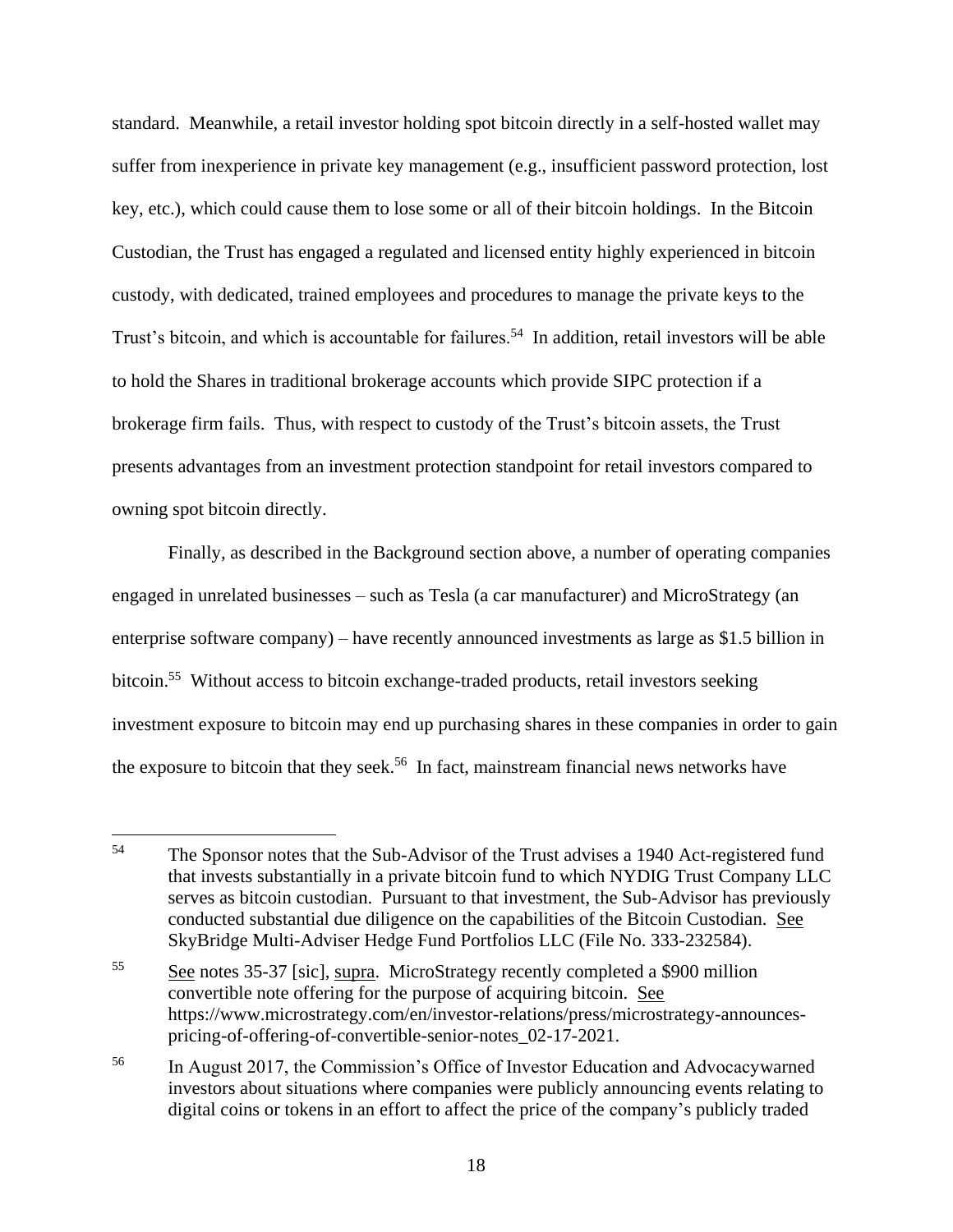written a number of articles providing investors with guidance for obtaining bitcoin exposure through publicly traded companies (such as MicroStrategy, Tesla, and bitcoin mining companies, among others) instead of dealing with the complications associated with buying spot bitcoin in the absence of a bitcoin ETP.<sup>57</sup> Such operating companies, however, are imperfect bitcoin proxies and provide investors with partial bitcoin exposure paired with a host of additional risks associated with whichever operating company they decide to purchase. Additionally, the disclosures provided by the aforementioned operating companies with respect to risks relating to their bitcoin holdings are generally substantially smaller than the registration statement of a bitcoin ETP, including the Registration Statement, typically amounting to a few sentences of narrative description and a handful of risk factors.<sup>58</sup> In other words, investors seeking bitcoin exposure through publicly traded companies are gaining only partial exposure to bitcoin, without the full benefit of the risk disclosures and associated investor protections that come from the securities registration process.

common stock. See https://www.sec.gov/oiea/investor-alerts-and-bulletins/ia\_icorelatedclaims

<sup>57</sup> See, e.g., "7 public companies with exposure to bitcoin" (February 8, 2021) available at: https://finance.yahoo.com/news/7-public-companies-with-exposure- to-bitcoin-15420152 5.html; and "Want to get in the crypto trade without holding bitcoin yourself? Here are some investing ideas" (February 19, 2021) available at: https://www.cnbc.com/2021/02/19/ways-to-invest-in-bitcoin-without-holding-the- cryptoc urrency-yourself-.html. <sup>58</sup> See, e.g., Tesla 10-K for the year ended December 31, 2020, which mentions bitcoin just

nine times: https://www.sec.gov/ix?doc=/Archives/edgar/data/1318605/00015645902100459 9/tsla-10k\_20201231.htm.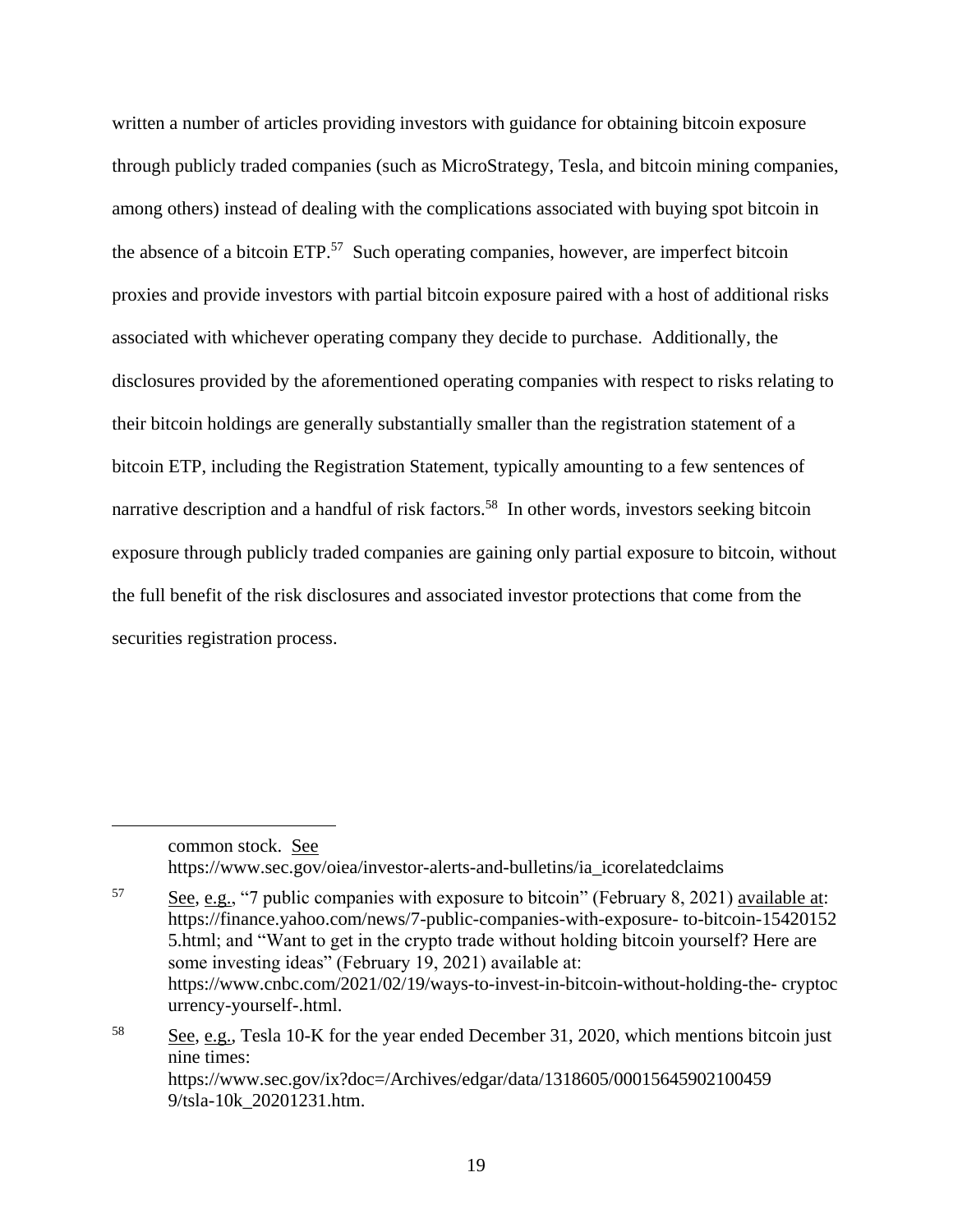Bitcoin Futures

CME began offering trading in Bitcoin Futures in 2017. Each contract representsfive bitcoin and is based on the CME CF Bitcoin Reference Rate (the "CME CF BRR").<sup>59</sup> The contracts trade and settle like other cash-settled commodity futures contracts. Nearly every measurable metric related to Bitcoin Futures has trended consistently up since launch and/or accelerated upward in the past year. For example, there was approximately \$28 billion in trading in Bitcoin Futures in December 2020 compared to \$737 million, \$1.4 billion, and \$3.9 billion in total trading in December 2017, December 2018, and December 2019, respectively. Bitcoin Futures traded over \$1.2 billion per day on the CME in December 2020 and represented \$1.6 billion in open interest compared to \$115 million in December 2019. This general upward trend in trading volume and open interest is captured in the following chart.

<sup>59</sup> <sup>59</sup> According to CME, the CME CF Bitcoin Reference Rate aggregates the trade flow of major bitcoin spot exchanges during a specific calculation window into a once-a-day reference rate of the U.S. dollar price of bitcoin. Calculation rules are geared toward maximum transparency and real-time replicability in underlying spot markets, including Bitstamp, Coinbase, Gemini, itBit, and Kraken. For additional information, refer to https://www.cmegroup.com/trading/cryptocurrency-indices/cf-bitcoin-reference-rate.html ?redirect=/trading/cf-bitcoin-reference-rate.html.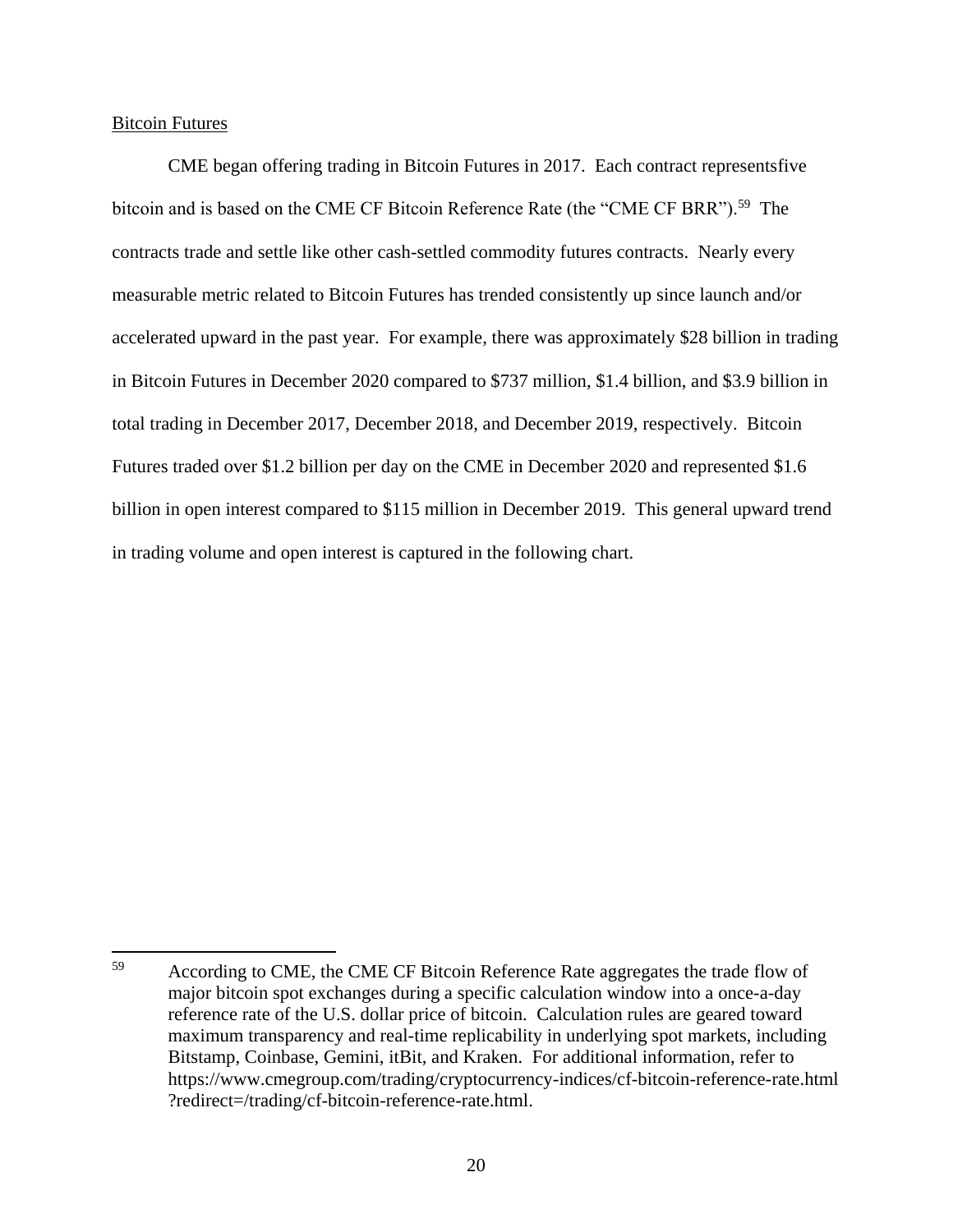

Similarly, the number of large open interest holders<sup>60</sup> has continued to increase even as the price of bitcoin has risen, as have the number of unique accounts trading Bitcoin Futures.

# Operation of the Trust

 $\overline{a}$ 

According to the Registration Statement, the Trust will hold only bitcoins and is expected from time to time to issue Creation Units (as defined below) in exchange for deposits of bitcoins and to distribute bitcoins in connection with redemptions of Creation Units. The Shares represent units of fractional undivided beneficial interest in, and ownership of, the Trust.

The activities of the Trust will be limited to (1) issuing Creation Units in exchange for bitcoins deposited by the Authorized Participants (as defined below) with the Bitcoin Custodian as consideration, (2) transferring actual bitcoins as necessary to cover the Advisor's investment

 $60$  A large open interest holder in Bitcoin Futures is an entity that holds at least 25 contracts, which is the equivalent of 125 bitcoin. At a price of approximately \$30,000 per bitcoin on 12/31/20, more than 80 firms had outstanding positions of greater than \$3.8 million in Bitcoin Futures.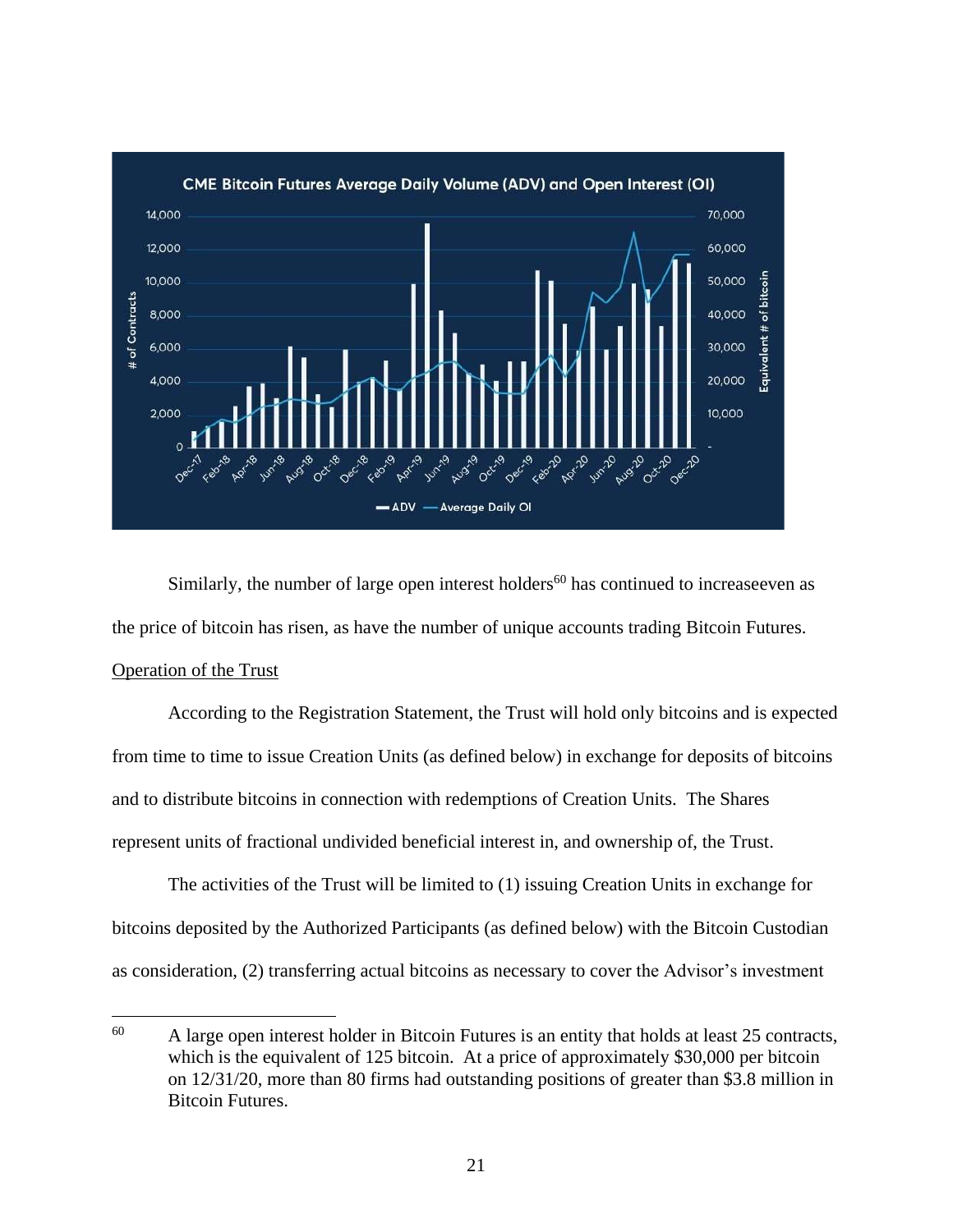management fee and selling bitcoins as necessary to pay Trust expenses, (3) transferring actual bitcoins in exchange for Creation Units surrendered for redemption by the Authorized Participants, (4) causing the Advisor to sell bitcoins on the termination of the Trust, and (5) engaging in all administrative and custodial procedures necessary to accomplish such activities in accordance with the provisions of the Trust Agreement.

The Trust will not be actively managed. It will not engage in any activities designed to obtain a profit from, or to ameliorate losses caused by, changes in the market prices of bitcoins. Investment Objective

According to the Registration Statement, the investment objective of the Trust is for the Shares to reflect the performance of the value of bitcoin less the Trust's liabilities and expenses. The Trust will not seek to reflect the performance of any benchmark or index. In order to pursue its investment objective, the Trust will seek to purchase and sell such number of bitcoin so that the total value of the bitcoin held by the Trust is as close to 100% of the net assets of the Trust, as is reasonably practicable to achieve.

#### The Bitcoin Industry and Market

## Bitcoin

Bitcoin is the digital asset that is native to, and created and transmitted through the operations of, the peer-to-peer Bitcoin Network, a decentralized network of computers that operates on cryptographic protocols. No single entity owns or operates the Bitcoin Network, the infrastructure of which is collectively maintained by a decentralized user base. The Bitcoin Network allows people to exchange tokens of value, called bitcoin, which are recorded on a public transaction ledger known as the Blockchain. Bitcoin can be used to pay for goods and services, or it can be converted to fiat currencies, such as the U.S. dollar, at rates determined on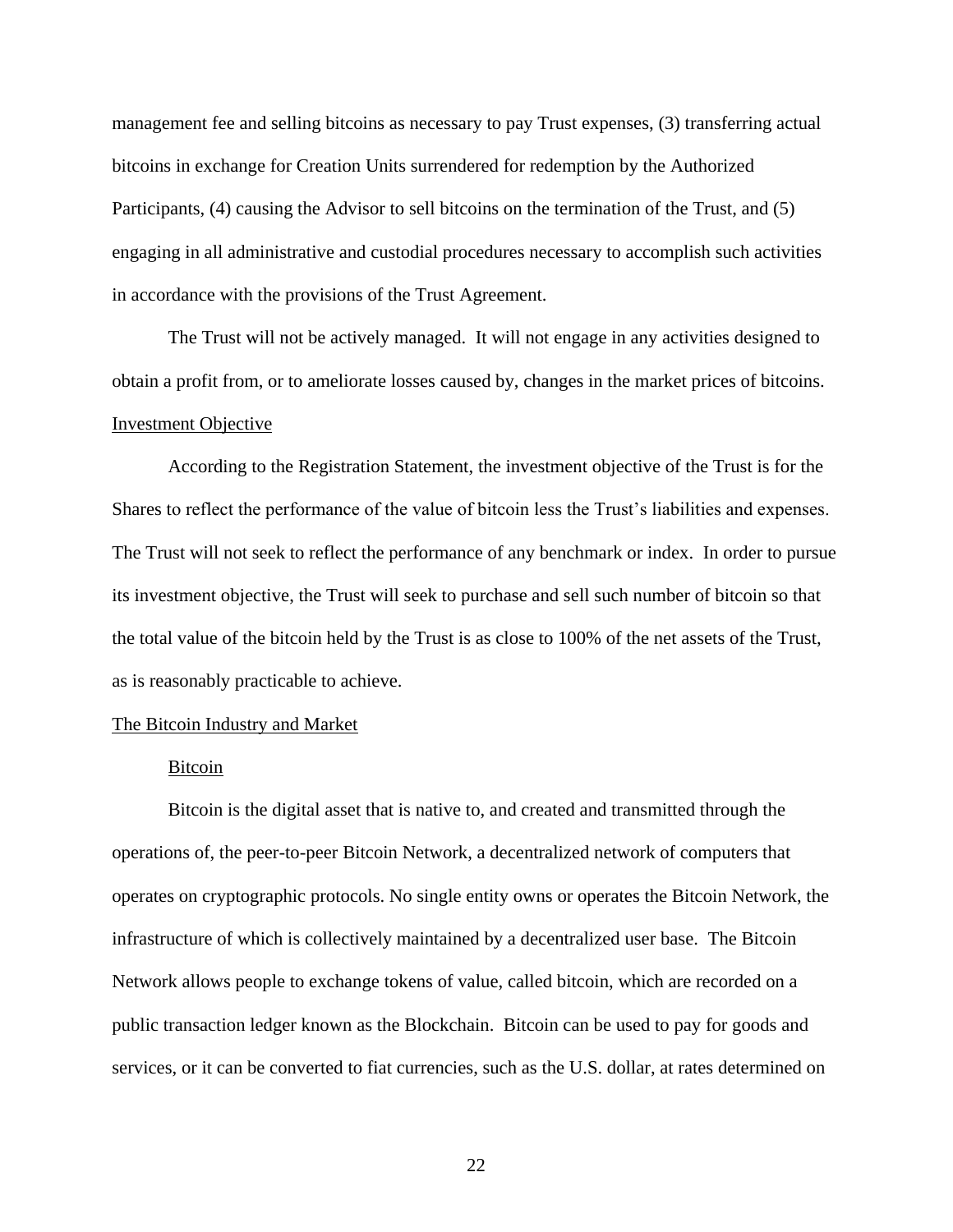bitcoin trading platforms or in individual end-user-to-end-user transactions under a barter system. Although nascent in use, bitcoin may be used as a medium of exchange, unit of account or store of value.

The Bitcoin Network is decentralized and does not require governmental authorities or financial institution intermediaries to create, transmit, or determine the value of bitcoin. In addition, no party may easily censor transactions on the Bitcoin Network. As a result, the Bitcoin Network is often referred to as decentralized and censorship resistant.

The value of bitcoin is determined by the supply of and demand for bitcoin. New bitcoin are created and rewarded to the parties providing the Bitcoin Network's infrastructure ("miners") in exchange for their expending computational power to verify transactions and add them to the Blockchain. The Blockchain is effectively a decentralized database that includes all blocks that have been solved by miners, and it is updated to include new blocks as they are solved. Each bitcoin transaction is broadcast to the Bitcoin Network and, when included in a block, recorded in the Blockchain. As each new block records outstanding bitcoin transactions, and outstanding transactions are settled and validated through such recording, the Blockchain represents a complete, transparent, and unbroken history of all transactions of the Bitcoin Network.

#### Bitcoin Network

The first step in directly using the Bitcoin Network for transactions is to download specialized software referred to as a "bitcoin wallet." A user's bitcoin wallet can run on a computer or smartphone and can be used both to send and to receive bitcoin. Within a bitcoin wallet, a user can generate one or more unique "bitcoin addresses," which are conceptually similar to bank account numbers. After establishing a bitcoin address, a user can send or receive bitcoin from his or her bitcoin address to another user's address. Sending bitcoin from one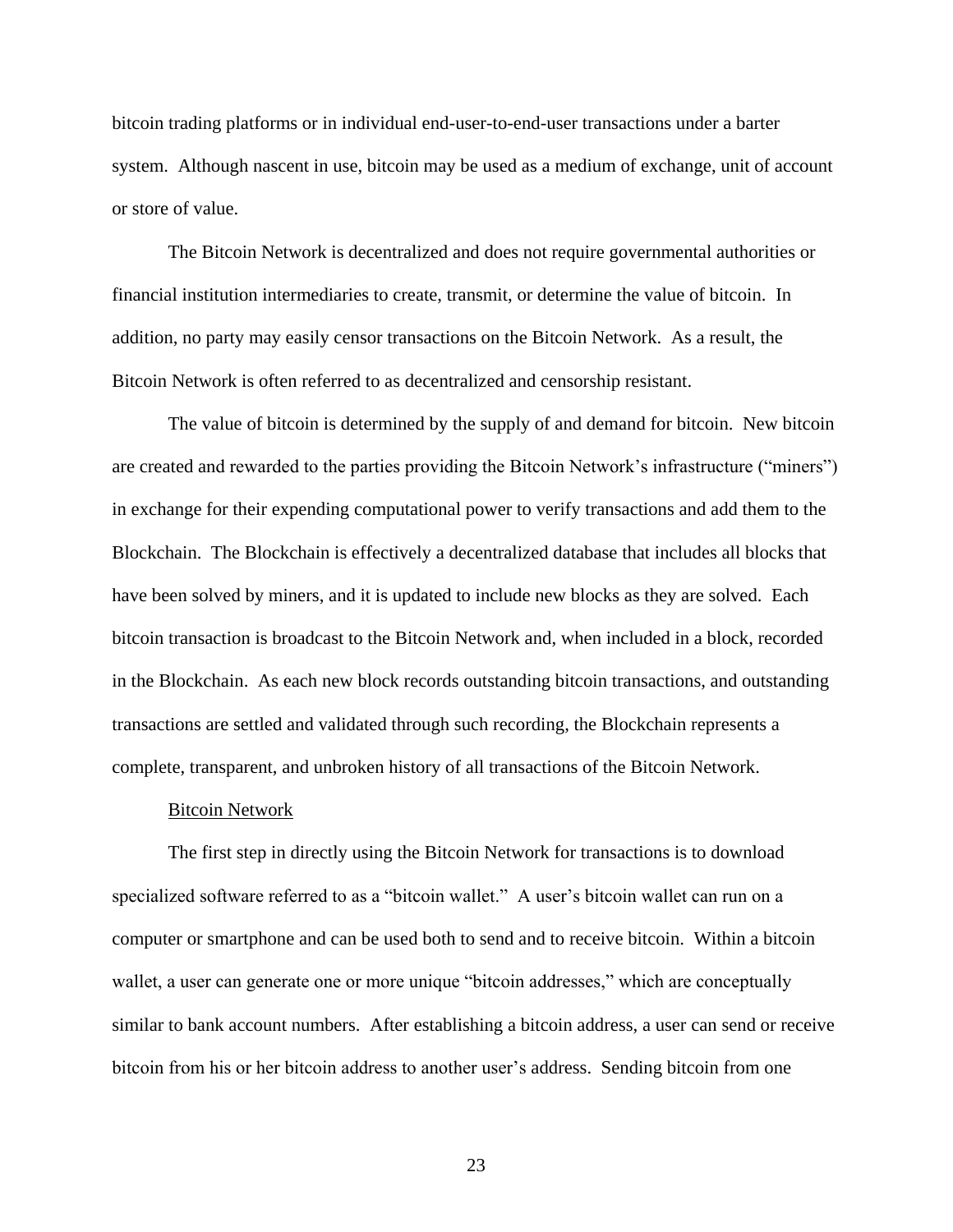bitcoin address to another is similar in concept to sending a bank wire from one person's bank account to another person's bank account, provided, however, that such transactions are not managed by an intermediary and erroneous transactions generally may not be reversed or remedied once sent.

The amount of bitcoin associated with each bitcoin address, as well as each bitcoin transaction to or from such address, is transparently reflected in the Blockchain and can be viewed by websites that operate as "blockchain explorers." Copies of the Blockchain exist on thousands of computers on the Bitcoin Network. A user's bitcoin wallet will either contain a copy of the blockchain or be able to connect with another computer that holds a copy of the blockchain. The innovative design of the Bitcoin Network protocol allows each Bitcoin user to trust that their copy of the Blockchain will generally be updated consistent with each other user's copy.

When a Bitcoin user wishes to transfer bitcoin to another user, the sender must first have the recipient's Bitcoin address. The sender then uses his or her Bitcoin wallet software to create a proposed transaction to be added to the Blockchain. The proposal would reduce the amount of bitcoin allocated to the sender's address and increase the amount allocated recipient's address, in each case by the amount of bitcoin desired to be transferred. The proposal is completely digital in nature, similar to a file on a computer, and it can be sent to other computers participating in the Bitcoin Network; however, the use of "unspent transaction outputs" that are verified cryptographically prevents the ability to duplicate or counterfeit bitcoin.

#### Bitcoin Transactions

A bitcoin transaction contains the sender's bitcoin address, the recipient's bitcoin address, the amount of bitcoin to be sent, a transaction fee, and the sender's digital signature.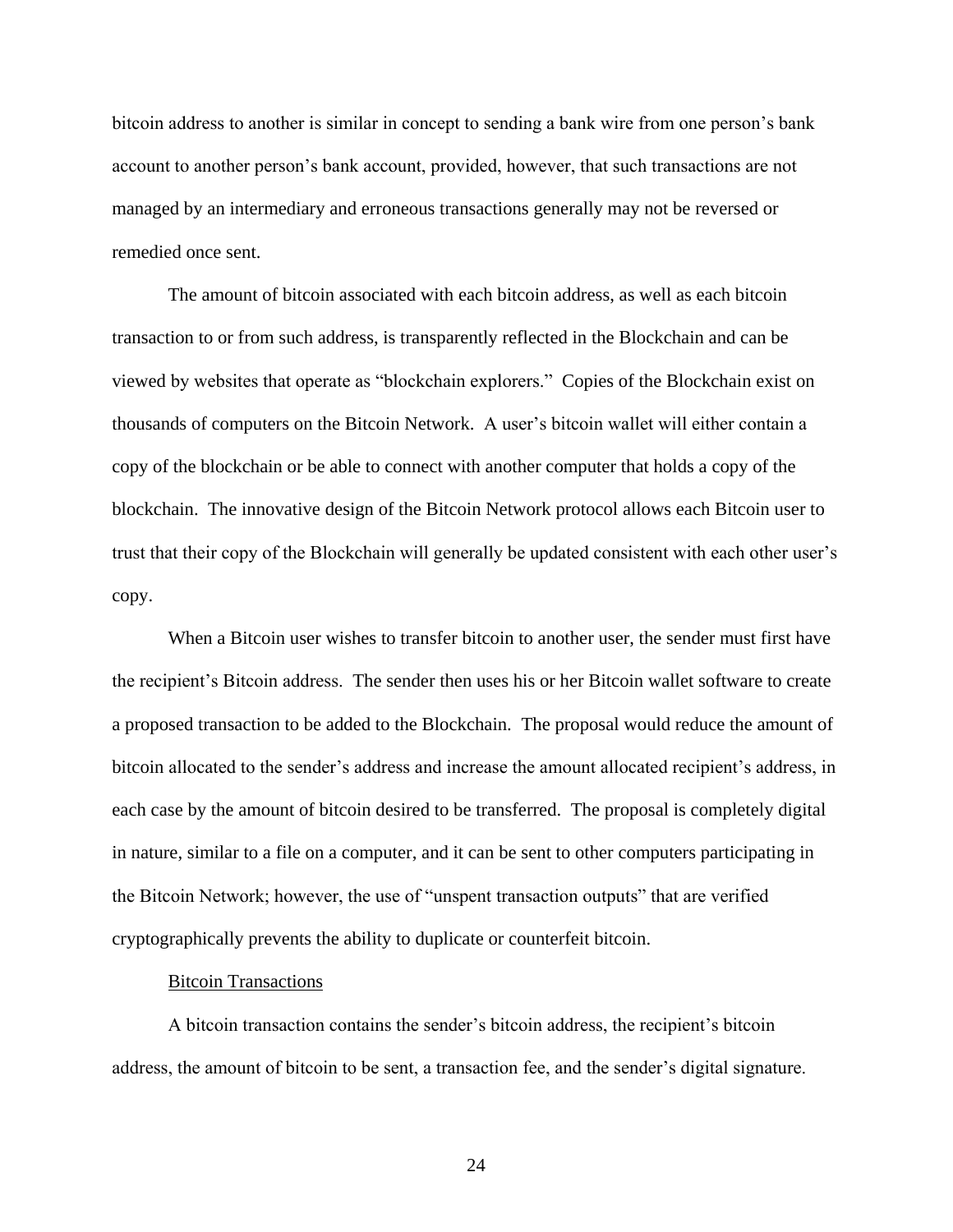Bitcoin transactions are secured by cryptography known as public-private key cryptography, represented by the bitcoin addresses and digital signature in a transaction's data file. Each Bitcoin Network address, or wallet, is associated with a unique "public key" and "private key" pair, both of which are lengthy alphanumeric codes, derived together and possessing a unique relationship.

The public key is visible to the public and analogous to the Bitcoin Network address. The private key is a secret and may be used to digitally sign a transaction in a way that proves the transaction has been signed by the holder of the public-private key pair, without having to reveal the private key. A user's private key must be kept in accordance with appropriate controls and procedures to ensure it is used only for legitimate and intended transactions. If an unauthorized third person learns of a user's private key, that third person could forge the user's digital signature and send the user's bitcoin to any arbitrary bitcoin address, thereby stealing the user's bitcoin. Similarly, if a user loses his private key and cannot restore such access (e.g., through a backup), the user may permanently lose access to the bitcoin contained in the associated address.

The Bitcoin Network incorporates a system to prevent double-spending of a single bitcoin. To prevent the possibility of double-spending a single bitcoin, each validated transaction is recorded, time stamped and publicly displayed in a "block" in the Blockchain, which is publicly available. Thus, the Bitcoin Network provides confirmation against double-spending by memorializing every transaction in the Blockchain, which is publicly accessible and downloaded in part or in whole by all users of the Bitcoin Network software program. Any user may validate, through their Bitcoin wallet or a blockchain explorer, that each transaction in the Bitcoin Network was authorized by the holder of the applicable private key,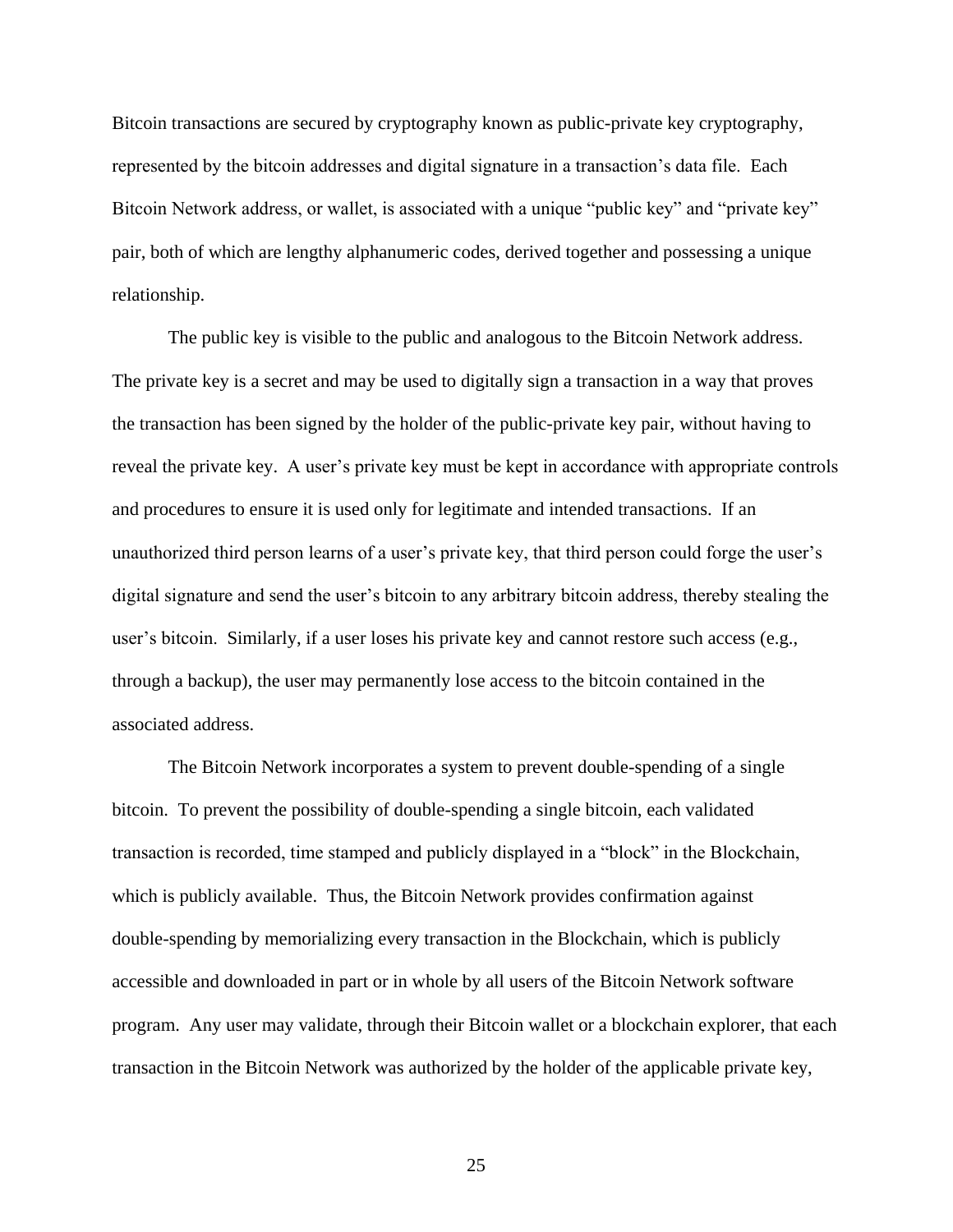and Bitcoin Network mining software consistent with reference software requirements typically validates each such transaction before including it in the Blockchain. This cryptographic security ensures that bitcoin transactions may not generally be counterfeited, although it does not protect against the "real world" theft or coercion of use of a Bitcoin user's private key, including the hacking of a Bitcoin user's computer or a service provider's systems.

A Bitcoin transaction between two parties is settled when recorded in a block added to the Blockchain. Validation of a block is achieved by confirming the cryptographic hash value included in the block's solution and by the block's addition to the longest confirmed Blockchain on the Bitcoin Network. For a transaction, inclusion in a block on the Blockchain constitutes a "confirmation" of a Bitcoin transaction. As each block contains a reference to the immediately preceding block, additional blocks appended to and incorporated into the Blockchain constitute additional confirmations of the transactions in such prior blocks, and a transaction included in a block for the first time is confirmed once against double-spending. The layered confirmation process makes changing historical blocks (and reversing transactions) exponentially more difficult the further back one goes in the Blockchain.

To undo past transactions in a block recorded on the Blockchain, a malicious actor would have to exert tremendous computer power in re-solving each block in the Blockchain starting with and after the target block and broadcasting all such blocks to the Bitcoin Network. The Bitcoin Network is generally programmed to consider the longest Blockchain containing solved and valid blocks to be the most accurate Blockchain. In order to undo multiple layers of confirmation and alter the Blockchain, a malicious actor must re-solve all of the old blocks sought to be regenerated and be able to continuously add new blocks to the Blockchain at a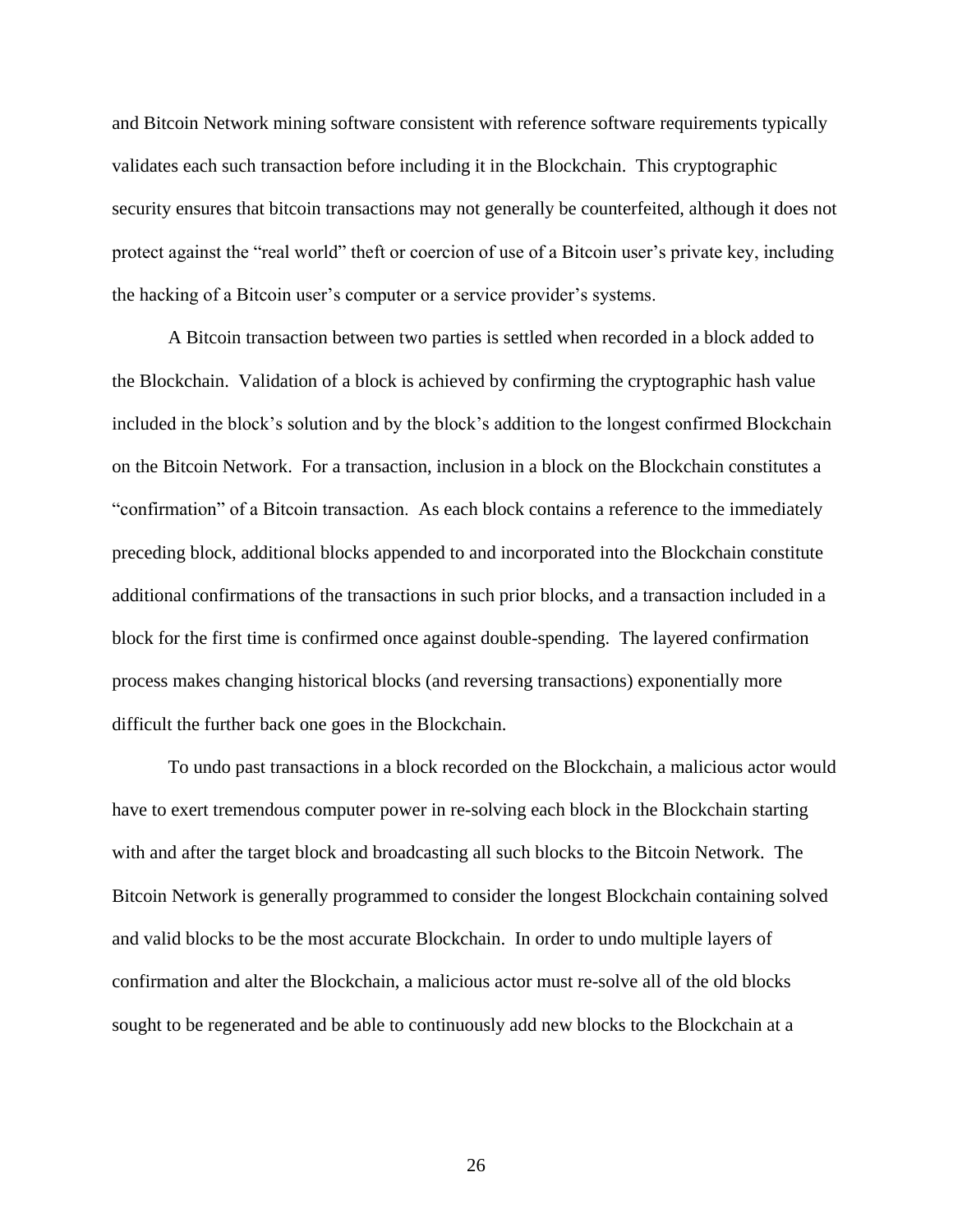speed that would have to outpace that of all of the other miners on the Bitcoin Network, who would be continuously solving for and adding new blocks to the Blockchain.

## Custody of the Trust's Bitcoins

According to the Registration Statement, all bitcoins exist and are stored on the Blockchain, the decentralized transaction ledger of the Bitcoin Network. The Blockchain records most transactions (including mining of new bitcoins) for all bitcoins in existence, and in doing so verifies the location of each bitcoin (or fraction thereof) in a particular digital wallet. The Trust's Bitcoin Account<sup>61</sup> will be maintained by the Bitcoin Custodian, and cold storage mechanisms are used for the Vault Account by the Bitcoin Custodian. Each digital wallet of the Trust may be accessed using its corresponding private key. The Bitcoin Custodian's custodial operations will maintain custody of the private keys that have been deposited in cold storage at its various vaulting premises. The locations of the vaulting premises may change regularly and will be kept confidential by the Bitcoin Custodian for security purposes.

The term "cold storage" refers to a safeguarding method by which the private keys corresponding to bitcoins stored on a digital wallet are removed from any computers actively connected to the internet. Cold storage of private keys may involve keeping such wallet on a non-networked computer or electronic device or storing the public key and private keys relating to the digital wallet on a storage device (for example, a USB thumb drive) or printed medium (for example, papyrus or paper) and deleting the digital wallet from all computers. A digital

 $\overline{a}$ <sup>61</sup> According to the Registration Statement, the "Bitcoin Account" is defined as the Vault Account and Wallet Account and any associated subaccounts of either. The "Vault Account" is defined as one or more cold storage accounts in the name of the Advisor and of the Trust held for the safekeeping of the Trust's bitcoins. The "Wallet Account" is defined as one or more wallets in the name of the Advisor and of the Trust held for deposit and withdrawal of bitcoins.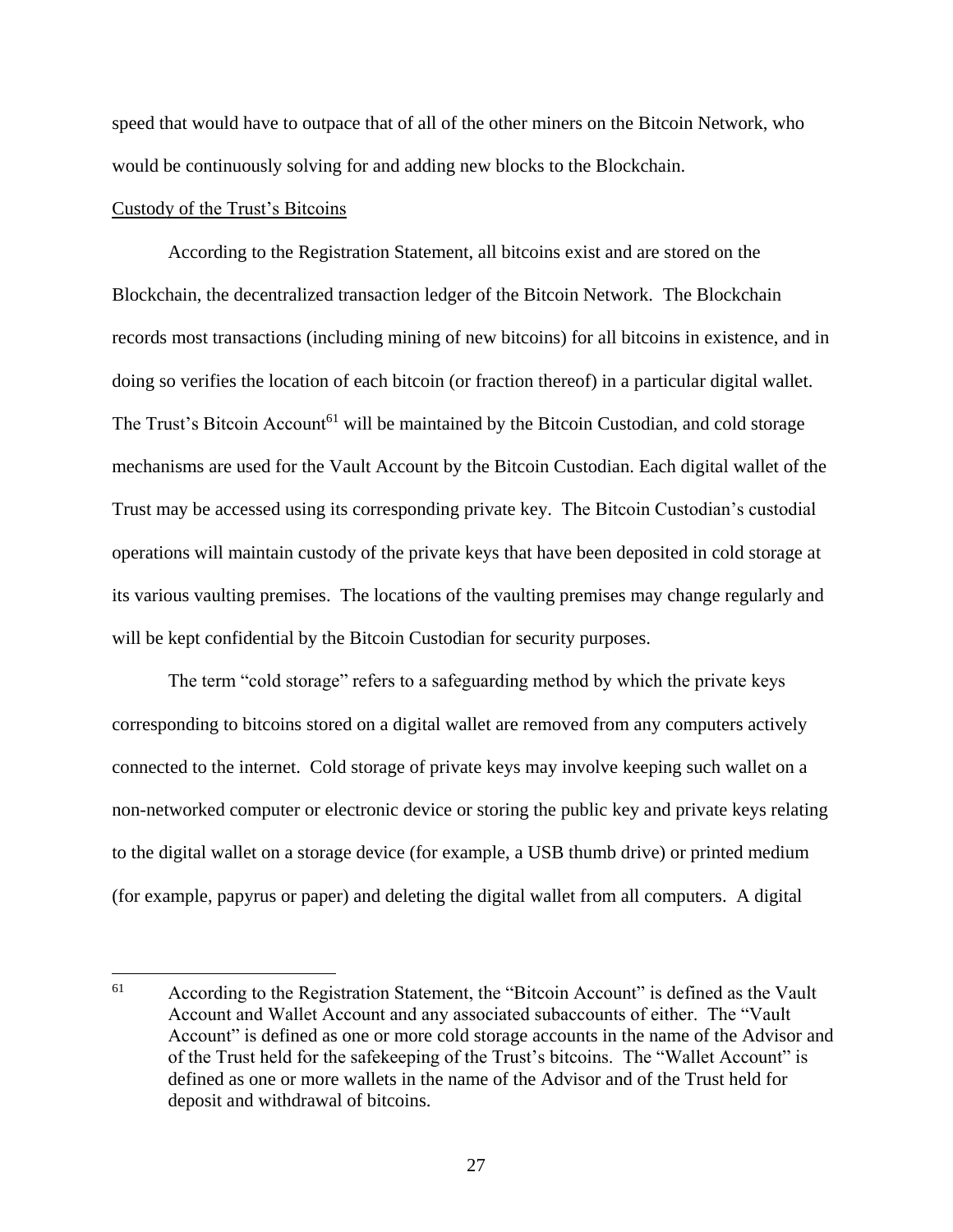wallet may receive deposits of bitcoins but may not send bitcoins without use of the bitcoins' corresponding private keys. In order to send bitcoin from a digital wallet in which the private keys are kept in cold storage, either the private keys must be retrieved from cold storage and entered them into a bitcoin software program to sign the transaction, or the unsigned transaction must be sent to the "cold" server in which the private keys are held for signature by the private keys. At that point, the user of the digital wallet can transfer its bitcoins.

The Trust's Bitcoin Custodian will custody of all of the Trust's bitcoin. Custody of bitcoin typically involves the generation, storage, and utilization of private keys. These private keys are used to effect transfer transactions, i.e., transfers of bitcoin from an address associated with the private key to another address. While private keys must be used to send bitcoin, private keys do not need to be used or shared in order to receive a bitcoin transfer; every private key has an associated public key, and an address derived from that public key that can be freely shared, to which counterparties can transfer bitcoin. The Bitcoin Network has a public ledger, meaning that anybody with access to the address can see the balance of digital assets in that address.

The Bitcoin Custodian will carefully consider the design of the physical, operational, and cryptographic systems for secure storage of the Trust's private keys in an effort to lower the risk of loss or theft.

The Bitcoin Custodian will use a multi-factor security system under which actions by multiple individuals working together are required to access the private keys necessary to transfer such digital assets and ensure the Trust's exclusive ownership. The multifactor security system generates private keys using a FIPS 140-2-certified random number generator to ensure the keys' uniqueness.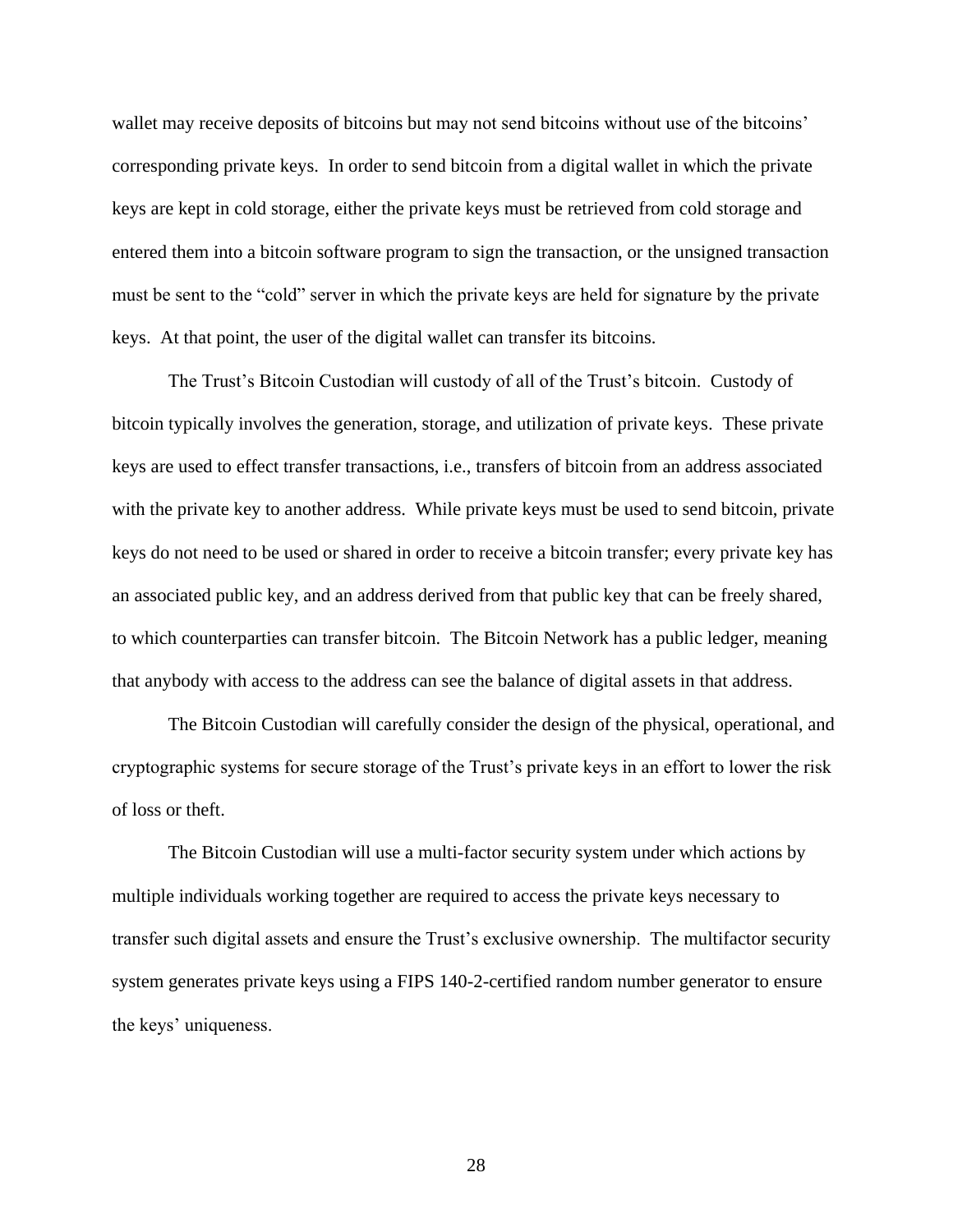Before these keys are used, the Bitcoin Custodian will validate that the public addresses associated with these keys have no associated digital asset balances. The software used for key generation and verification will be tested by the Bitcoin Custodian and reviewed by third-party advisors from the security community with specific expertise in computer security and applied cryptography. The private keys will be stored in an encrypted manner using a FIPS 140-2-certified security module held in redundant secure, geographically dispersed locations with high levels of physical security, including robust physical barriers to entry, electronic surveillance, and continuously roving patrols. The operational procedures of these facilities and of the Bitcoin Custodian will be reviewed by third-party advisors with specific expertise in physical security. The devices that store the keys will never be connected to the internet or any other public or private distributed network (colloquially known as "cold storage"). Only specific individuals will be authorized to participate in the custody process, and no individual acting alone will be able to access or use any of the private keys. In addition, no combination of the executive officers of the Advisor, the Sub-Advisor, or the investment professionals managing the Trust, acting alone or together, will be able to access or use any of the private keys that hold the Trust's bitcoin.

The Trust may engage third-party custodians or vendors besides the Bitcoin Custodian to provide custody and security services for all or a portion of its bitcoin and/or cash, and the Advisor will pay the custody fees and any other expenses associated with any such third-party custodian or vendor.

The Bitcoin Custodian will be authorized to accept, on behalf of the Trust, deposits of bitcoins from Authorized Participant Self-Administered Accounts (as defined below) held with the Bitcoin Custodian and transfer such bitcoins into the Bitcoin Account. Deposits of bitcoins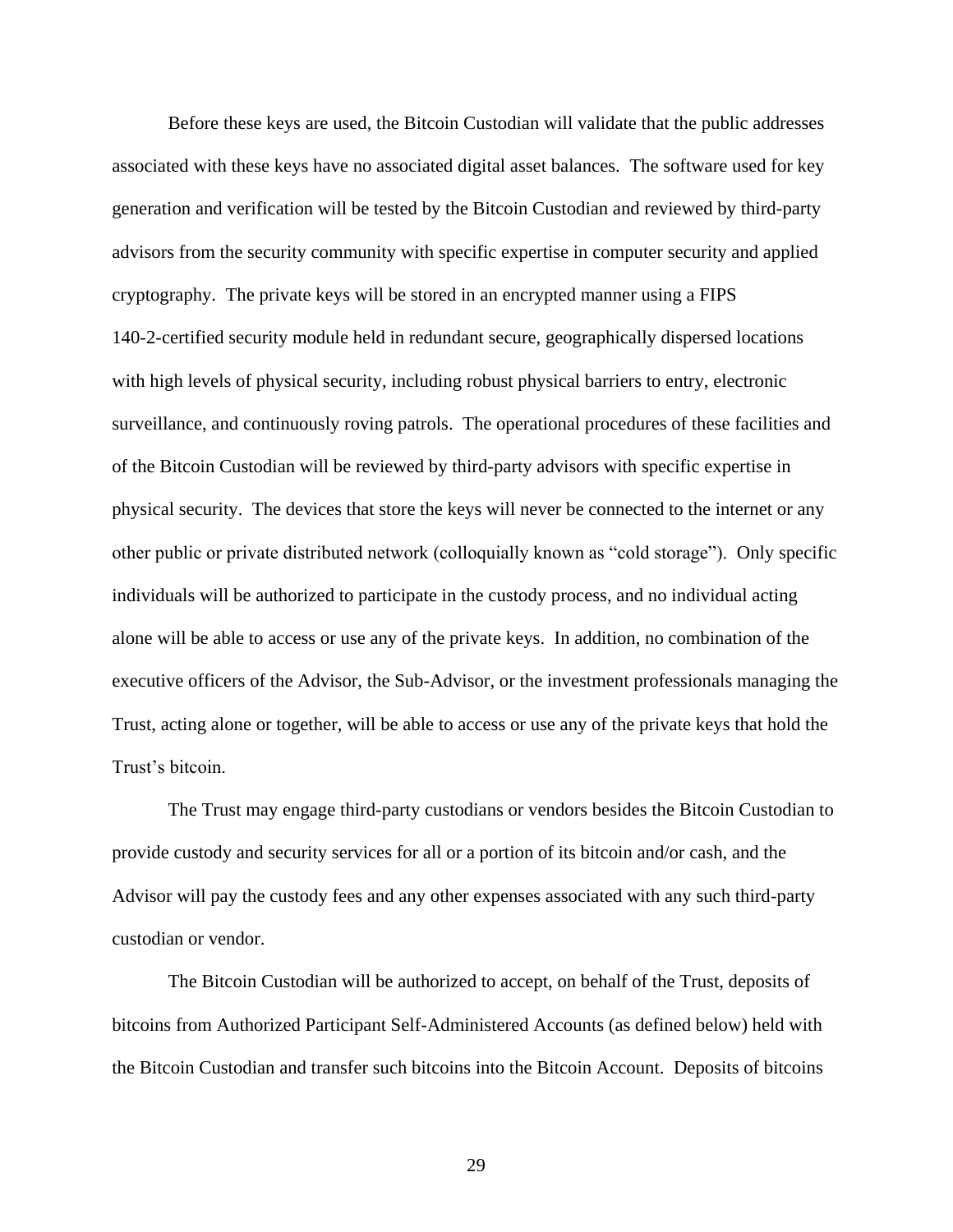will be immediately available to the Trust to the extent such bitcoins have not already been transferred to the Vault Account. Generally, bitcoins transferred to the Bitcoin Account will be directly deposited into digital wallets for which the keys are already in cold storage.

The process of accessing and withdrawing bitcoins from the Trust for a redemption of a Creation Unit will follow the same general procedure as depositing bitcoins with the Trust for a creation of a Creation Unit, only in reverse.

The Trust generally will not hold cash or cash equivalents. However, the Trust may hold cash and cash equivalents on a temporary basis to pay extraordinary expenses. The Trust has entered into a cash custody agreement with the Bank of New York Mellon under which the Bank of New York Mellon acts as custodian of the Trust's cash and cash equivalents.

#### Calculation of the Trust's NAV

According to the Registration Statement, the net asset value ("NAV") of the Trust will be determined in accordance with Generally Accepted Accounting Principles ("GAAP") as the total value of bitcoin held by the Trust, plus any cash or other assets, less any liabilities including accrued but unpaid expenses. The NAV per Share will be determined by dividing the NAV of the Trust by the number of Shares outstanding.

The NAV of the Trust will be determined as of 4:00 p.m. Eastern time ("E.T.") on each Business Day.<sup>62</sup> The Trust's daily activities will generally not be reflected in the NAV determined for the Business Day on which the transactions are effected (the trade date), but rather on the following Business Day.

According to the Registration Statement, under normal circumstances, the Trust will use the CF Bitcoin US Settlement Price (the "Reference Rate") to calculate the Trust's NAV. The

<sup>&</sup>quot;Business Day" is defined as each day that the Shares trade on the Exchange.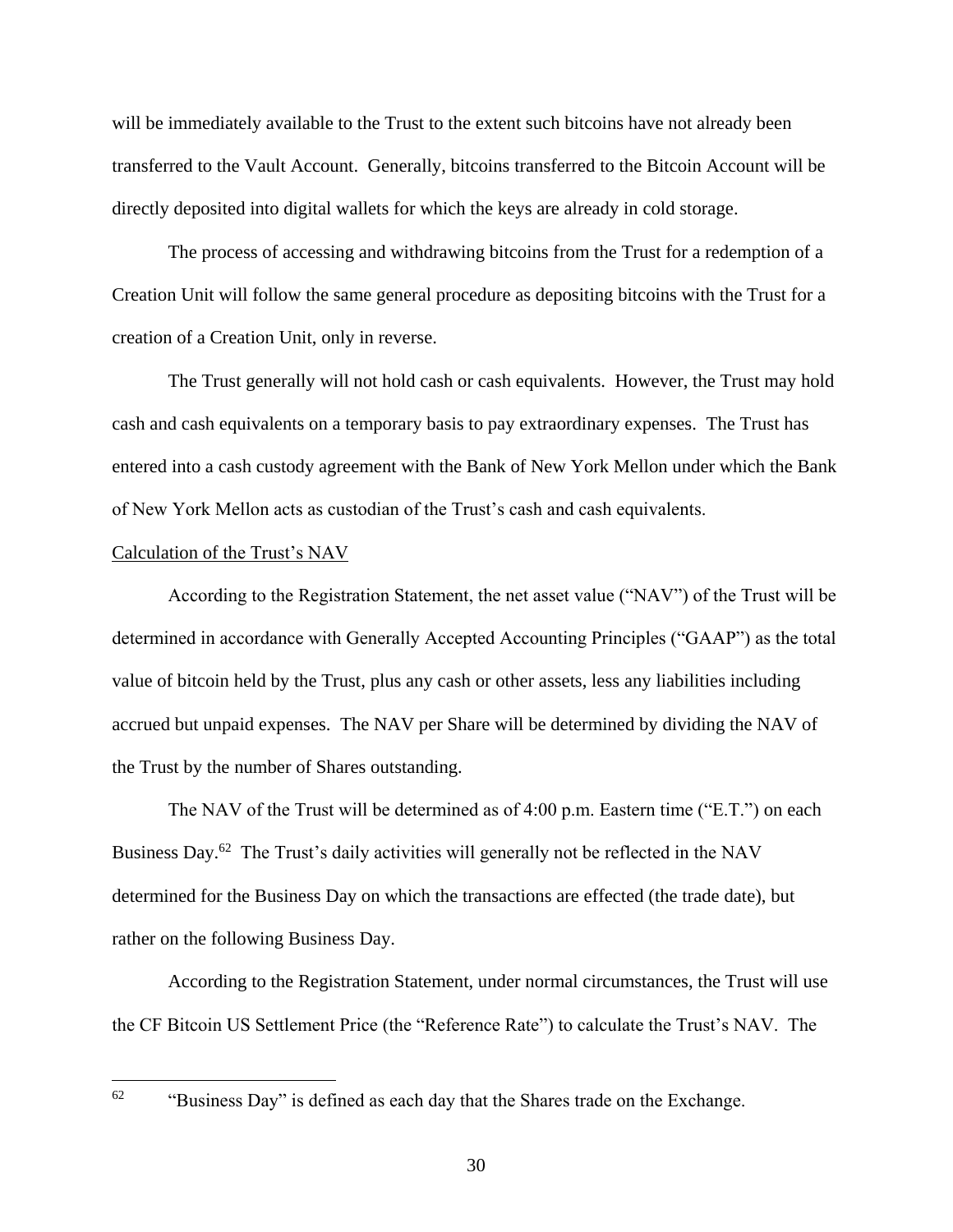Reference Rate is not affiliated with the Sponsor and was created and is administered by CF Benchmarks Ltd. (the "BRR Administrator"), an independent entity, to facilitate financial products based on bitcoin. The Reference Rate is designed based on the IOSCO Principals for Financial Benchmarks and serves as a once-a-day benchmark rate of the U.S. dollar price of bitcoin (USD/BTC), calculated as of 4:00 p.m. E.T. The Reference Rate is based on materially the same methodology (except calculation time) as the CME CF BRR, which was first introduced on November 14, 2016 and is the rate on which bitcoin futures contracts are cashsettled in U.S. dollars at the CME. The Reference Rate aggregates the trade flow of several bitcoin exchanges, during an observation window between 3:00 p.m. and 4:00 p.m. E.T. into the U.S. dollar price of one bitcoin at 4:00 p.m. E.T. The current constituent bitcoin exchanges of the Reference Rate are Bitstamp, Coinbase, Gemini, itBit, and Kraken (the "Constituent Platforms").

The Reference Rate is calculated based on the "Relevant Transactions" (as defined below) of all Constituent Platforms, as follows:<sup>63</sup>

- 1. All Relevant Transactions are added to a joint list, recording the trade price and size for each transaction.
- 2. The list is partitioned into a number of equally-sized time intervals.
- 3. For each partition separately, the volume-weighted median<sup>64</sup> trade price is calculated from the trade prices and sizes of all Relevant Transactions, i.e., across all Constituent Platforms.

<sup>63</sup> See https://docscfbenchmarks.s3.amazonaws.com/CME+CF+Reference+Rates+Methodology.pdf

<sup>&</sup>lt;sup>64</sup> A volume-weighted median differs from a standard median in that a weighting factor, in this case trade size, is factored into the calculation.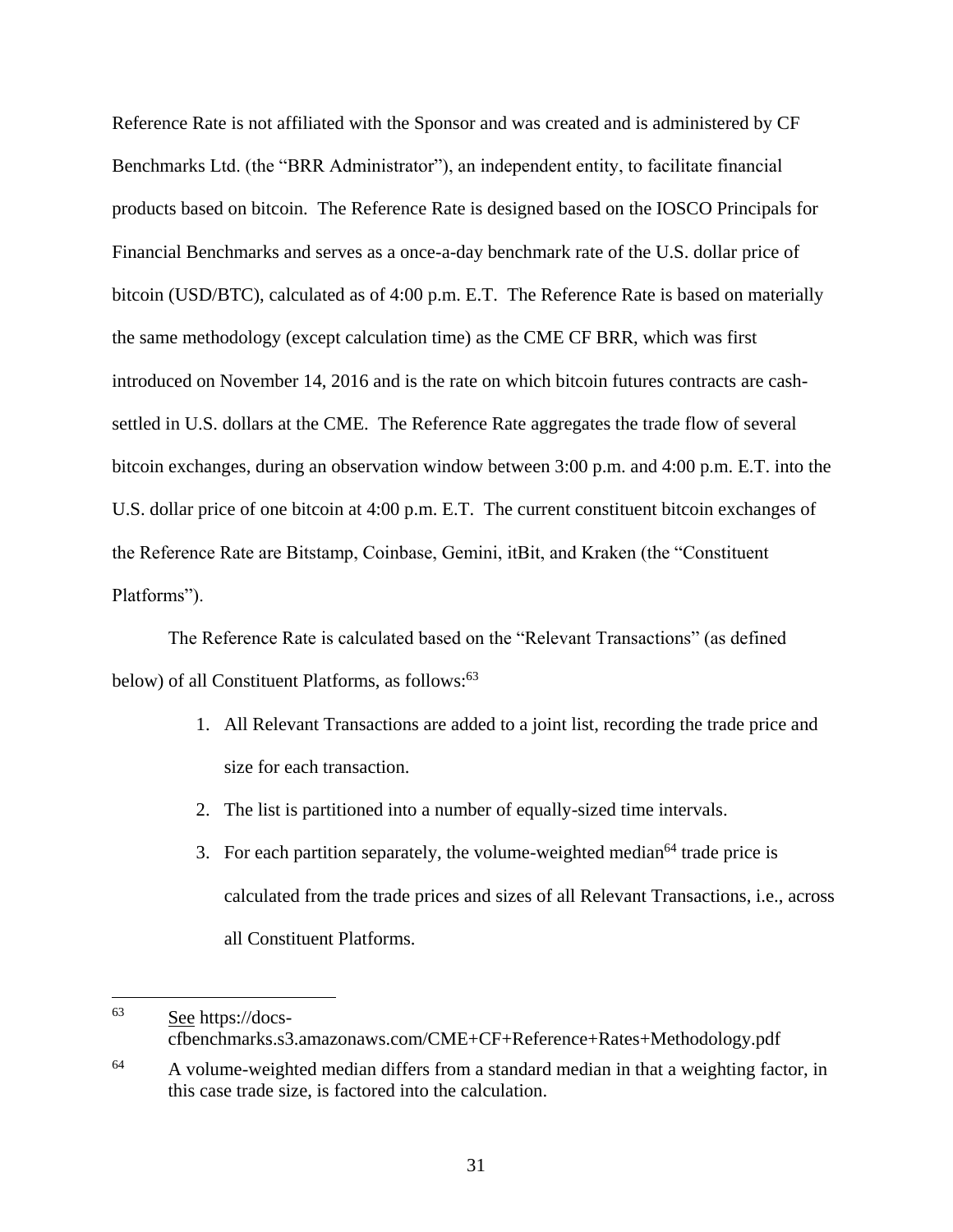4. The Reference Rate is then determined by the equally-weighted average of the volume-weighted medians of all partitions.

The Reference Rate does not include any futures prices in its methodology. A "Relevant Transaction" is any cryptocurrency versus U.S. dollar spot trade that occurs during the observation window between 3:00 p.m. and 4:00 p.m. E.T. on a Constituent Platform in the BTC/USD pair that is reported and disseminated by a Constituent Platform through its publicly available API and observed by the Benchmark Administrator, CF Benchmarks Ltd.

If the Reference Rate is unavailable, the Trust's bitcoin will be valued as determined in good faith pursuant to policies and procedures approved by the Advisor's valuation committee ("fair value pricing"). In these circumstances, the Trust will determine fair value in a manner that seeks to reflect the market value of the investment at the time of valuation based on consideration of any information or factors the Advisor's valuation committee deems appropriate, as further described below. The Advisor's valuation committee will be responsible for overseeing the implementation of the Trust's valuation procedures and fair value determinations. For purposes of determining the fair value of bitcoin, the valuation committee may consider, without limitation: (i) indications or quotes from brokers; (ii) valuations provided by a third-party pricing agent; (iii) internal models that take into consideration different factors determined to be relevant by the Advisor; or (iv) any combination of the above.

The Advisor has adopted a policy pursuant to which the Trust will value its assets other than bitcoin and liabilities. Under this policy, the Advisor will use fair value standards according to GAAP. Generally, the fair value of an asset that is traded on a market is measured by reference to the orderly transactions on an active market. Among all active markets with orderly transactions, the market that is used to determine the fair value of an asset is the principal market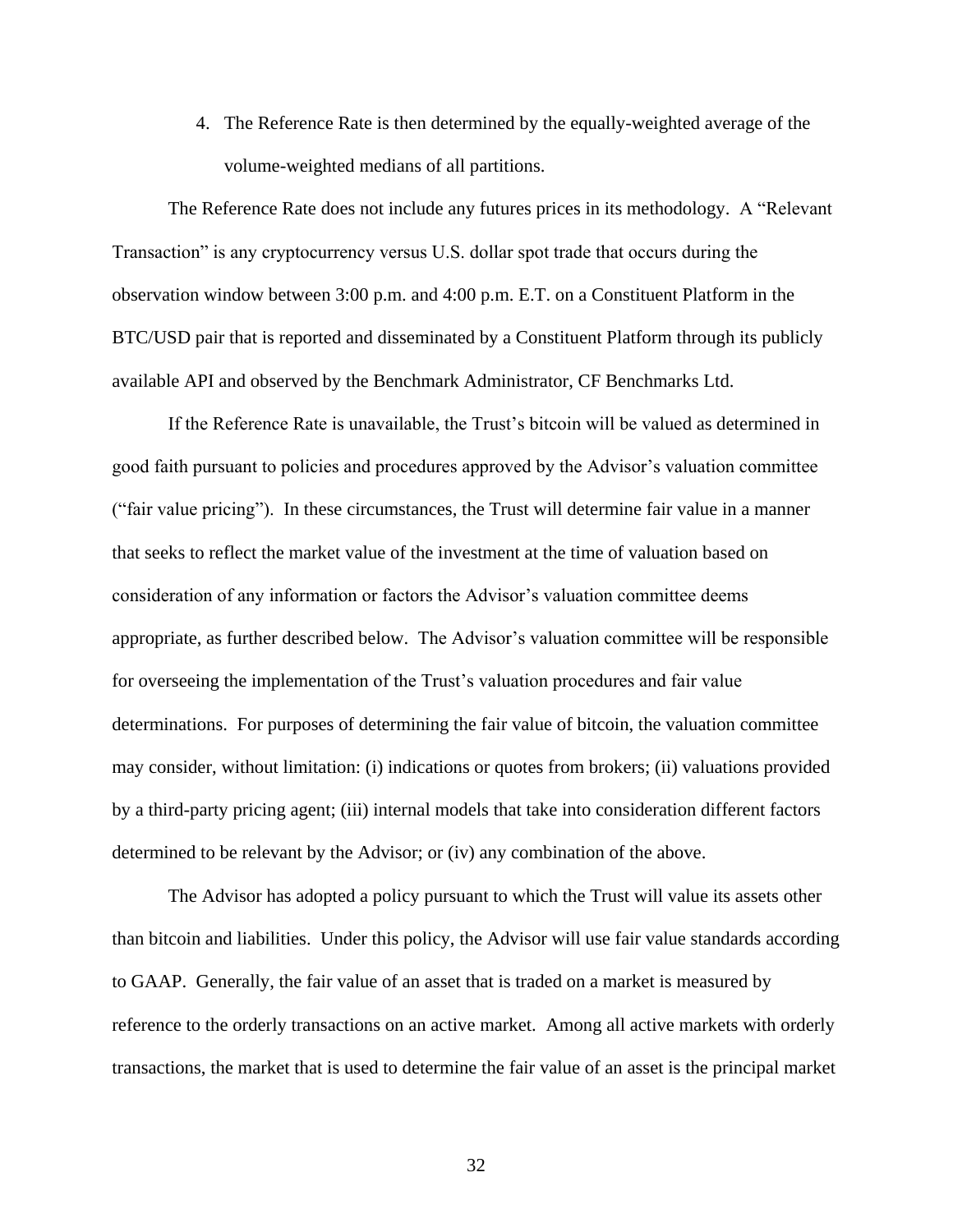(with exceptions described in more detail below), which is either the market on which the Trust actually transacts, or if there is sufficient evidence, the market with the most trading volume and level of activity for the asset. Where there is no active market with orderly transactions for an asset, the Advisor's valuation committee will follow policies and procedures described in more detail below to determine the fair value.

While the Trust will publish its NAV every day the Exchange is open, the Trust's operations will not rely to any significant extent on its valuation procedures. The Trust's only regular recurring expense is the Investment Management Fee, which is both calculated by reference to and paid in bitcoin. Payment for Creation Units by Authorized Participants may only be made in-kind in bitcoin, and redemption proceeds are similarly only paid in bitcoin. While the Trust may from time to time incur certain extraordinary, non-recurring expenses that must be paid in U.S. Dollars or other fiat currency, such events would only impact the amount of bitcoin represented by a Share of the Trust. Accordingly, while other proposed bitcoin ETPs rely on a benchmark or other reference rate to value their assets and liabilities and determine the amount of cash necessary to purchase or redeem Creation Units (or their equivalent), the Trust will not rely on any such conversion rate, as it is designed to transact only in bitcoin in nearly all circumstances. The Trust's calculation of its NAV is intended to assist investors in valuing their Shares, and the Trust's ability to transact only in bitcoin further insulates the Trust from activities designed to manipulate the price of the bitcoin held by the Trust.

The Structure and Operation of the Trust Satisfies Commission Requirements for Bitcoin-Based Exchange Traded Products

In disapproving prior proposals to list and trade shares of various bitcoin trusts and bitcoin-based trust issued receipts, the Commission noted that such proposals did not adequately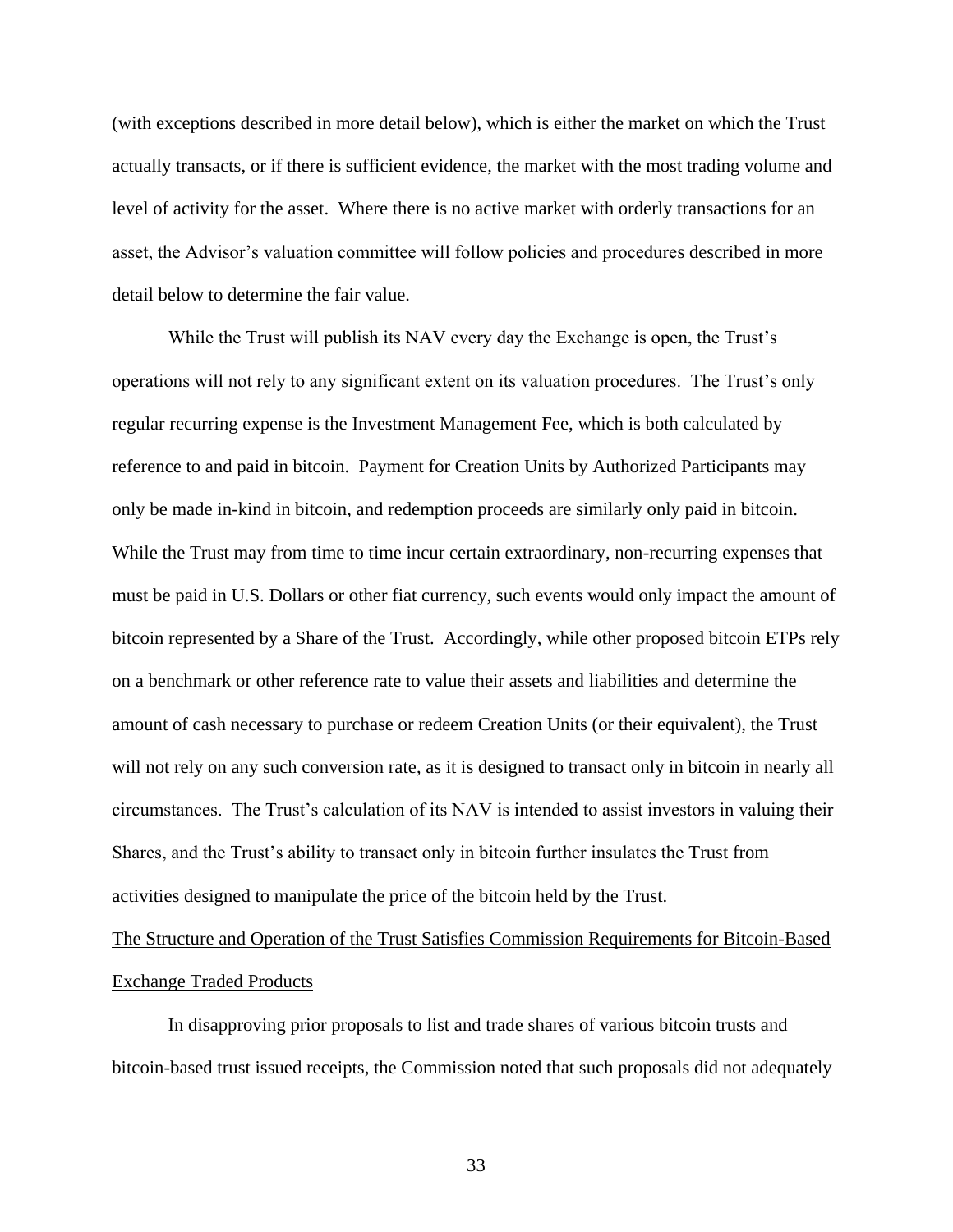demonstrate that they were designed to prevent fraudulent and manipulative acts and practices and to protect investors and the public interest, consistent with Section  $6(b)(5)$  of the Act.<sup>65</sup> The Commission does not apply a "cannot be manipulated" standard, but instead seeks to examine whether a proposal meets the requirements of the Act.<sup>66</sup> The Commission has explained that a proposal could satisfy the requirements of the Act in the first instance by demonstrating that the listing exchange has entered into a comprehensive surveillance-sharing agreement ("CSSA") with a regulated market of significant size relating to the underlying assets.<sup>67</sup> The Commission has also recognized that a listing exchange would not necessarily need to enter into a CSSA with a regulated significant market if the underlying commodity market inherently possessed a unique resistance to manipulation beyond the protections that are utilized by traditional commodity or

<sup>65</sup> See, e.g., Order Disapproving a Proposed Rule Change, as Modified by Amendments No. 1 and 2, to BZX Rule 14.11(e)(4), Commodity-Based Trust Shares, To List and Trade Shares Issued by the Winklevoss Bitcoin Trust, Securities Exchange Act Release No. 80206 (March 10, 2017), 82 FR 14076 (March 16, 2017) (SR-BatsBZX-2016-30) (the "Winklevoss I Order"); the Winklevoss II Order; Order Disapproving a Proposed Rule Change, as Modified by Amendment No. 1, Relating to the Listing and Trading of Shares of the Bitwise Bitcoin ETF Trust Under NYSE Arca Rule 8.201-E, Securities Exchange Act Release No. 87267 (October 9, 2019), 84 FR 55382 (October 16, 2019) (SR-NYSEArca-2019-01) (the "Bitwise Order"); the Wilshire Phoenix Order; Order Disapproving a Proposed Rule Change to List and Trade the Shares of the ProShares Bitcoin ETF and the ProShares Short Bitcoin ETF, Securities Exchange Act Release No. 83904 (August 22, 2018), 83 FR 43934 (August 28, 2018) (SR-NYSEArca-2017-139); Order Disapproving a Proposed Rule Change Relating to Listing and Trading of the Direxion Daily Bitcoin Bear 1X Shares, Direxion Daily Bitcoin 1.25X Bull Shares, Direxion Daily Bitcoin 1.5X Bull Shares, Direxion Daily Bitcoin 2X Bull Shares, and Direxion Daily Bitcoin 2X Bear Shares Under NYSE Arca Rule 8.200-E, Securities Exchange Act Release No. 83912 (August 22, 2018), 83 FR 43912 (August 28, 2018) (SR-NYSEArca-2018-02); Order Disapproving a Proposed Rule Change to List and Trade the Shares of the GraniteShares Bitcoin ETF and the GraniteShares Short Bitcoin ETF, Securities Exchange Act Release No. 83913 (August 22, 2018), 83 FR 43923 (August 28, 2018) (SR-CboeBZX-2018-01) (the "GraniteShares Order").

<sup>&</sup>lt;sup>66</sup> See Winklevoss II Order, 84 FR at 37582.

<sup>67</sup> See Wilshire Phoenix Order, 85 FR at 12596-97.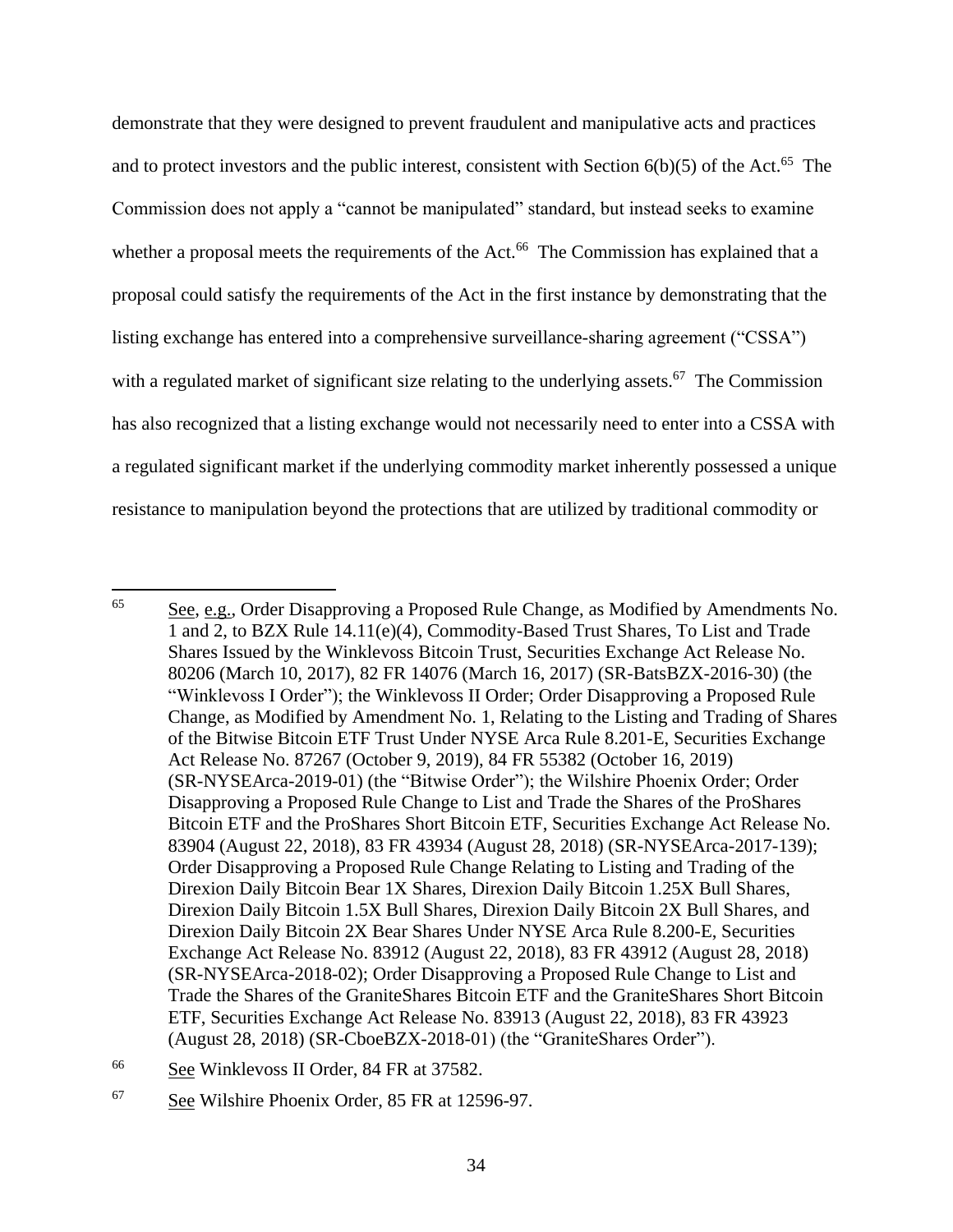securities markets or if the listing exchange could demonstrate that there were sufficient "other means to prevent fraudulent and manipulative acts and practices."<sup>68</sup>

As described below, the Sponsor believes the structure and operation of the Trust are designed to prevent fraudulent and manipulative acts and practices, to protect investors and the public interest, and to respond to the specific concerns that the Commission has identified with respect to potential fraud and manipulation in the context of a bitcoin ETP. Further, as the Commission has previously acknowledged, trading in a bitcoin-based ETP on a national securities exchange, as compared to trading in an unregulated bitcoin spot market, may provide additional protection to investors.<sup>69</sup> The Sponsor also believes that listing of the Trust's Shares on the Exchange will provide investors with such an opportunity to obtain exposure to bitcoin within a regulated environment.

# Surveillance Sharing Agreements with a Market of Significant Size

# 1. The Presence of Surveillance Sharing Agreements

 $\overline{a}$ 

In previous orders rejecting the listing of Bitcoin ETFs, the Commission noted its concerns that the bitcoin market could be subject to manipulation.<sup>70</sup> In these orders, the

<sup>68</sup> See Winklevoss II Order, 84 FR at 37580, 37582-91; Bitwise Order, 84 FR at 55383, 55385-406; Wilshire Phoenix Order, 85 FR at 12597.

<sup>&</sup>lt;sup>69</sup> See GraniteShares Order, 83 FR at 43931. See also Hester M. Peirce, U.S. Sec. Exch. Comm'n, Dissent of Commissioner Hester M. Peirce to Release No. 34-83723 (July 26, 2018), available at: https://www.sec.gov/news/public-statement/peirce-dissent-34-83723 ("An ETP based on bitcoin would offer investors indirect exposure to bitcoin through a product that trades on a regulated securities market and in a manner that eliminates some of the frictions and worries of buying and holding bitcoin directly. If we were to approve the ETP at issue here, investors could choose whether to buy it or avoid it.").

<sup>&</sup>lt;sup>70</sup> See Winklevoss I Order and Winklevoss II Order. The Sponsor represents that some of the concerns raised are that a significant portion of bitcoin trading occurs on unregulated platforms and that there is a concentration of a significant number of bitcoin in the hands of a small number of holders. However, these facts are not unique to bitcoin and are true of a number of commodity and other markets. For instance, some gold bullion trading takes place on unregulated OTC markets and a significant percentage of gold is held by a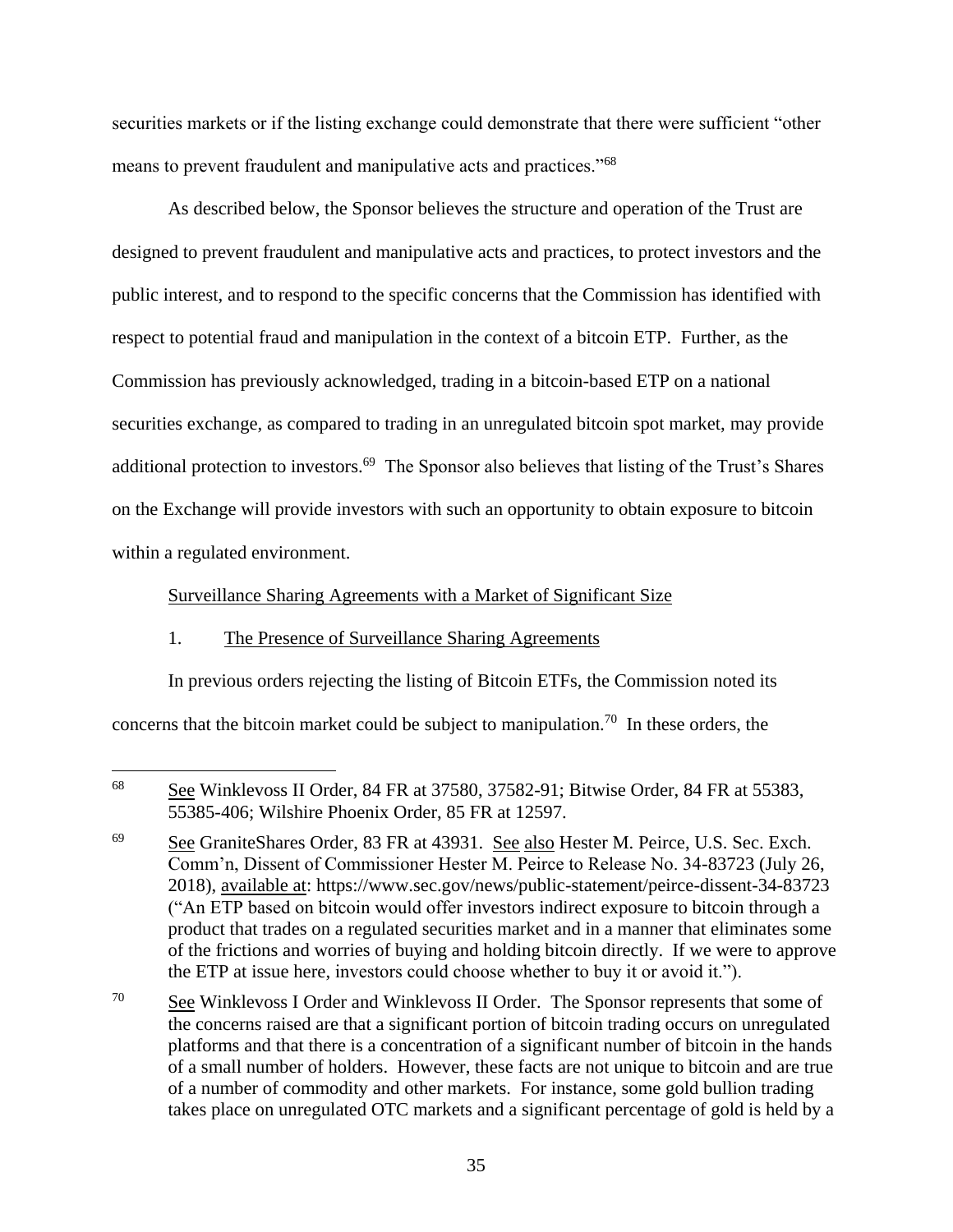Commission cited numerous precedents<sup>71</sup> in which listing proposals were approved based on findings that the particular market was either inherently resistant to manipulation or that the listing exchange had entered into a surveillance sharing agreement with a market of significant size.<sup>72</sup> The Commission noted that, for commodity-trust ETPs "there has been in every case at least one significant, regulated market for trading futures in the underlying commodity—whether gold, silver, platinum, palladium or copper—and the ETP listing exchange has entered into surveillance-sharing agreements with, or held Intermarket Surveillance Group (the "ISG") membership in common with, that market."<sup>73</sup>

The CME<sup>74</sup> is a member of the ISG, the purpose of which is "to provide a framework for the sharing of information and the coordination of regulatory efforts among exchanges trading

relative few (according to estimates of the World Gold Council, approximately 22% of total above ground gold stocks are held by private investors and 17% are held by foreign governments; by comparison, 13.61% of bitcoin are held by the 86 largest bitcoin addresses, some of which are known to be cold storage addresses of large centralized cryptocurrency trading platforms). See https://www.gold.org/goldhub/data/aboveground-stocks for gold data cited in this note and https://bitinfocharts.com/top-100 richest-bitcoin-addresses.html for Bitcoin data.

<sup>&</sup>lt;sup>71</sup> For an extensive listing of such precedents, see Winklevoss I Order, 82 FR at 14083 n. 96.

 $72$  The Exchange to date has not entered into surveillance sharing agreements with any cryptocurrency platform. However, the CME, which calculates the CME CF BRR, and which has offered contracts for bitcoin futures products since 2017, is, as noted below, a member of the ISG. In addition, each Constituent Platform has entered into a data sharing agreement with CME. See https://docs-

cfbenchmarks.s3.amazonaws.com/CME+CF+Constituent+Exchanges+Criteria.pdf.

<sup>73</sup> See Winklevoss II Order, 84 FR at 37594.

<sup>&</sup>lt;sup>74</sup> The CME is regulated by the CFTC, which has broad reaching anti-fraud and antimanipulation authority including with respect to the bitcoin market since bitcoin has been designated as a commodity by the CFTC. See A CFTC Primer on Virtual Currencies (October 17, 2017), available at: https://www.cftc.gov/sites/default/files/idc/groups/public/documents/file/labcftc\_primerc urrencies100417.pdf (the "CFTC Primer on Virtual Currencies") ("The CFTC's jurisdiction is implicated when a virtual currency is used in a derivatives contract or if there is fraud or manipulation involving a virtual currency traded in interstate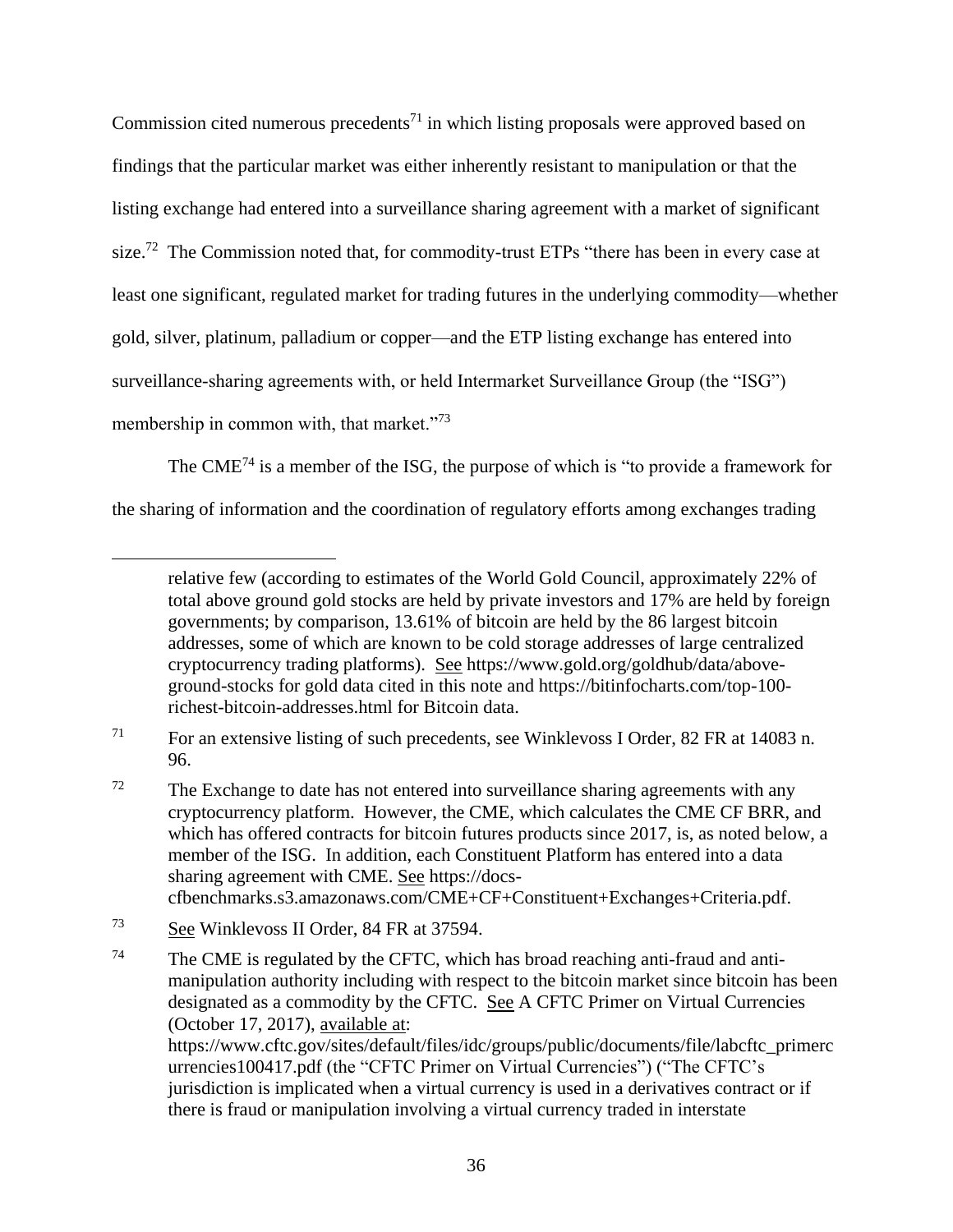securities and related products to address potential intermarket manipulations and trading abuses."<sup>75</sup> Membership of a relevant futures exchange in ISG is sufficient to meet the surveillance-sharing requirement.<sup>76</sup>

The Commission has previously noted that the existence of a surveillance-sharing agreement by itself is not sufficient for purposes of meeting the requirements of Section  $6(b)(5)$ ; the surveillance-sharing agreement must be with a market of significant size.<sup>77</sup> The Commission has also provided an example of how it interprets the terms "significant market" and "market of significant size," though that definition is meant to be illustrative and not exclusive: "the terms 'significant market' and 'market of significant size'…include a market (or group of markets) as to which (a) there is a reasonable likelihood that a person attempting to manipulate the ETP would also have to trade on that market to successfully manipulate the ETP so that a surveillance sharing agreement would assist the ETP listing market in detecting and deterring misconduct and (b) it is unlikely that trading in the ETP would be the predominant influence on prices in that market."<sup>78</sup>

For the following reasons, the Sponsor maintains that the CME, either alone as the sole market for bitcoin futures or as a group of markets together with the Constituent Platforms, is a "market of significant size" that satisfies both elements of the example provided by the Commission.

commerce."). See also 7 U.S.C.  $\frac{5}{7}$  (d)(3) ("The board of trade shall list on the contract market only contracts that are not readily susceptible to manipulation.").

<sup>75</sup> See https://isgportal.org/overview.

<sup>76</sup> See, e.g., Winklevoss II Order, 84 FR at 37594.

 $\frac{77}{2}$  See, e.g., id. at 37589–90.

<sup>78</sup> Id. at 37594; see also GraniteShares Order, 83 FR at 43930 n. 85 and accompanying text.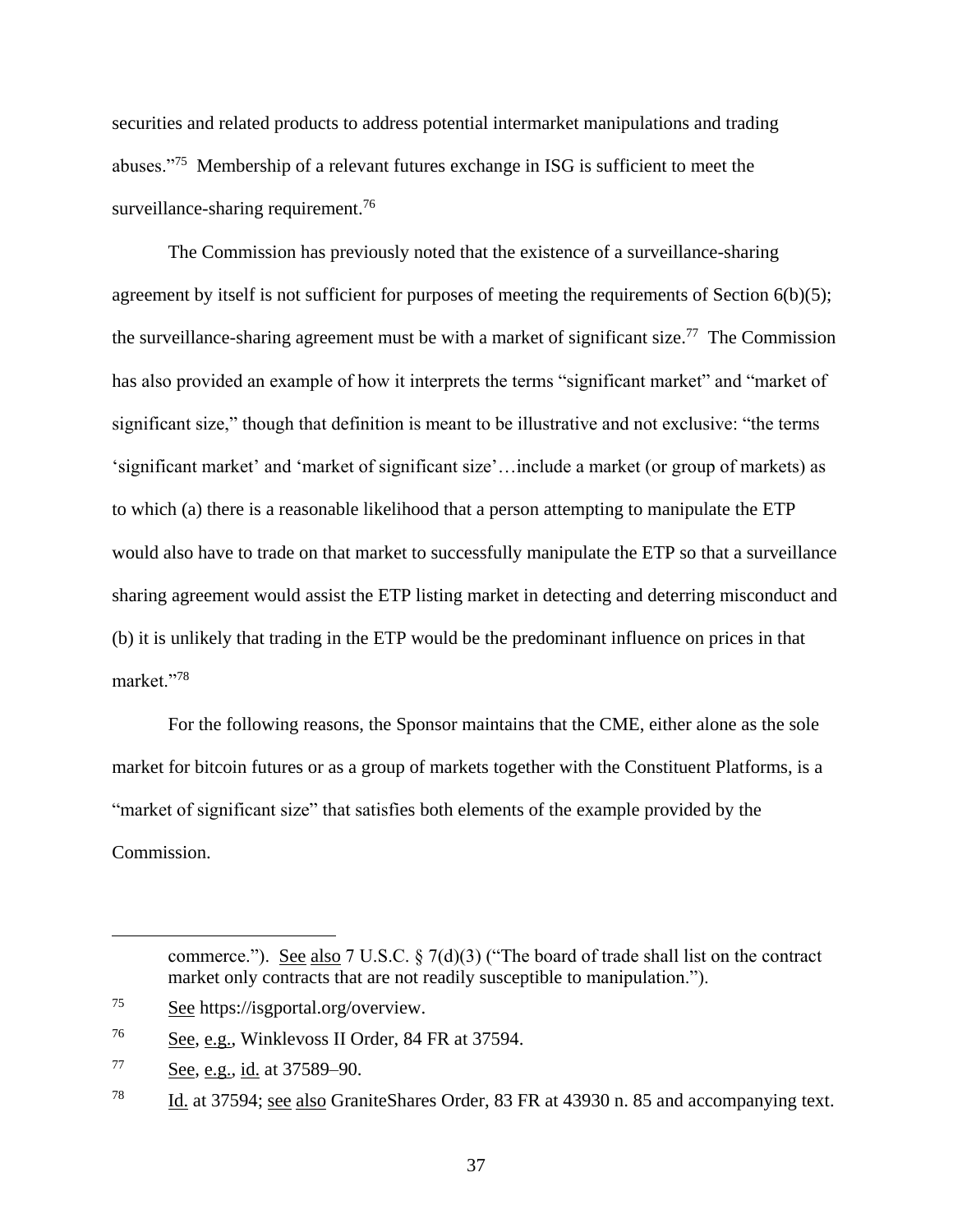# (a) Reasonable Likelihood That a Person Manipulating the ETP Would Have to Trade on the Market

The first element of a "significant market" or "market of significant size" is a reasonable likelihood that a person attempting to manipulate the ETP would also have to trade on that market (or group of markets) to successfully manipulate the ETP, such that a surveillance sharing agreement would assist the ETP listing market in detecting and deterring misconduct. The Commission has stated that establishing a lead-lag relationship between the bitcoin futures market and the spot market is central to understanding whether it is reasonably likely that a would-be manipulator of the ETP would need to trade on the bitcoin futures market to successfully manipulate prices on those spot platforms that feed into the proposed ETP's pricing mechanism.<sup>79</sup>

The Sponsor believes that the CME meets the first element in several ways. First, it is the primary market for bitcoin futures, and compares favorably with other markets that were deemed to be markets of significant size in precedents. One particularly salient group of precedents are prior orders approving the listing of ETPs that invest in gold bullion, since the gold market exhibits a number of similarities with the market for bitcoin. The Sponsor maintains that, like bitcoin, the primary markets for gold bullion are unstructured OTC markets<sup>80</sup> and the futures market.

<sup>&</sup>lt;sup>79</sup> See Wilshire Phoenix Order, 85 FR at 12612.

<sup>80</sup> "The OTC market has no formal structure and no open-outcry meeting place." Order Granting Approval of Proposed Rule Change and Notice of Filing and Order Granting Accelerated Approval to Amendments No. 1 and No. 2 Thereto to the Proposed Rule Change by the New York Stock Exchange, Inc. Regarding Listing and Trading of streetTRACKS® Gold Shares, Securities Exchange Act Release No. 50603 (October 28, 2004), 69 FR 64614 (November 5, 2004) (SR-NYSE-2004-22) (the "streetTRACKS Order").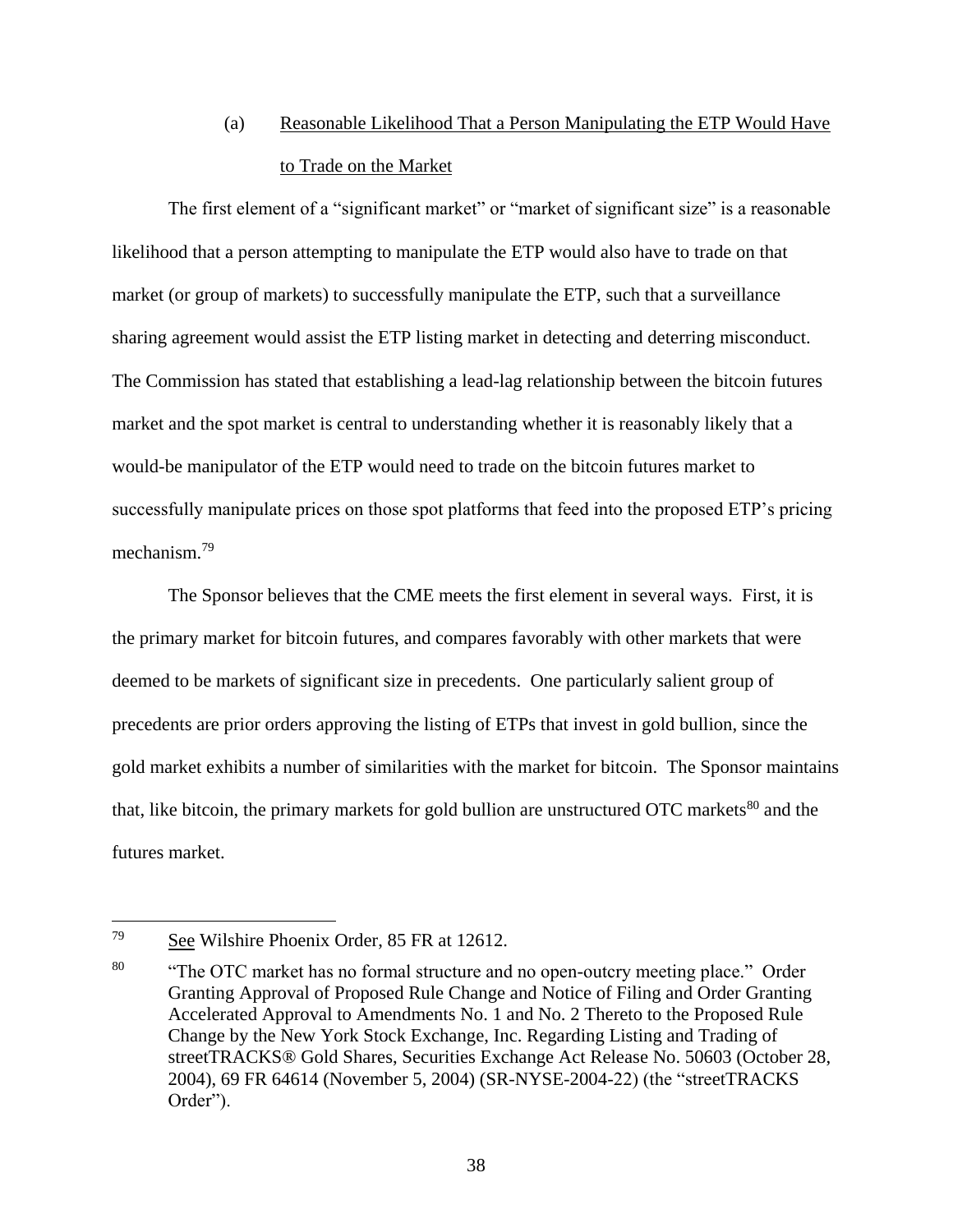Specifically, the Sponsor notes that the CME is similarly situated to the COMEX division of NYMEX with respect to gold  $ETPs$ .<sup>81</sup> As with the OTC gold market, it is not possible to enter into an information sharing agreement with the OTC bitcoin market.<sup>82</sup> When the Commission has approved the listing of gold ETPs and other commodity-trust ETPs, rather than requiring surveillance sharing agreements with the relevant OTC markets, it has recognized surveillance sharing agreements between the listing exchange and "regulated markets for trading futures on the underlying commodity,"<sup>83</sup> given the understanding that the manipulation of the market for a commodity often involves the futures market for that commodity.<sup>84</sup>

The Sponsor also believes that the CME meets the first element because its Bitcoin Futures are cash settled by reference to a final settlement price based on the CME CF BRR. Anyone attempting to manipulate the CME CF BRR would need to place numerous large sized

<sup>81</sup> <sup>81</sup> Other applicants have made similar arguments in their respective filings. See Notice of Filing of Proposed Rule Change To List and Trade Shares of SolidX Bitcoin Shares Issued by the VanEck SolidX Bitcoin Trust, Under BZX Rule 14.11(e)(4), Commodity-Based Trust, Securities Exchange Act Release No. 85119 (February 13, 2019), 84 FR 5140 (February 20, 2019) (SRCboeBZX-2019-004), n. 11.

<sup>&</sup>lt;sup>82</sup> "It is not possible, however, to enter into an information sharing agreement with the OTC gold market." streetTRACKS Order, 69 FR at 64619. See also Order Granting Approval of Proposed Rule Change and Amendment Nos. 2, 3 and 4 and Notice of Filing and Order Granting Accelerated Approval to Amendment No. 5 by the American Stock Exchange LLC Relating to the Listing and Trading of the iShares® COMEX Gold Trust, Securities Exchange Act Release No. 51058 (January 19, 2005), 70 FR 3749 (January 26, 2005) (SR-Amex-2004-38); Notice of Filing of Proposed Rule Change Relating to Listing and Trading of Shares of ETFS Palladium Trust, Securities Exchange Act Release No. 60971 (November 9, 2009), 74 FR 59283 (November 17, 2009) (SRNYSEArca-2009-94).

<sup>83</sup> See Winklevoss II Order, 84 FR at 37591.

<sup>&</sup>lt;sup>84</sup> See, e.g., Frank Easterbrook, Monopoly, Manipulation, and the Regulation of Futures Markets, 59 J. of Bus. S103, S103-S127 (1986); William D. Harrington, The Manipulation of Commodity Futures Prices, 55 St. Johns L. Rev. 240, 240-275 (2012); Robert C. Lower, Disruptions of the Futures Market: A Comment on Dealing With Market Manipulation, 8 Yale J. on Reg. 391, 391-402 (1991).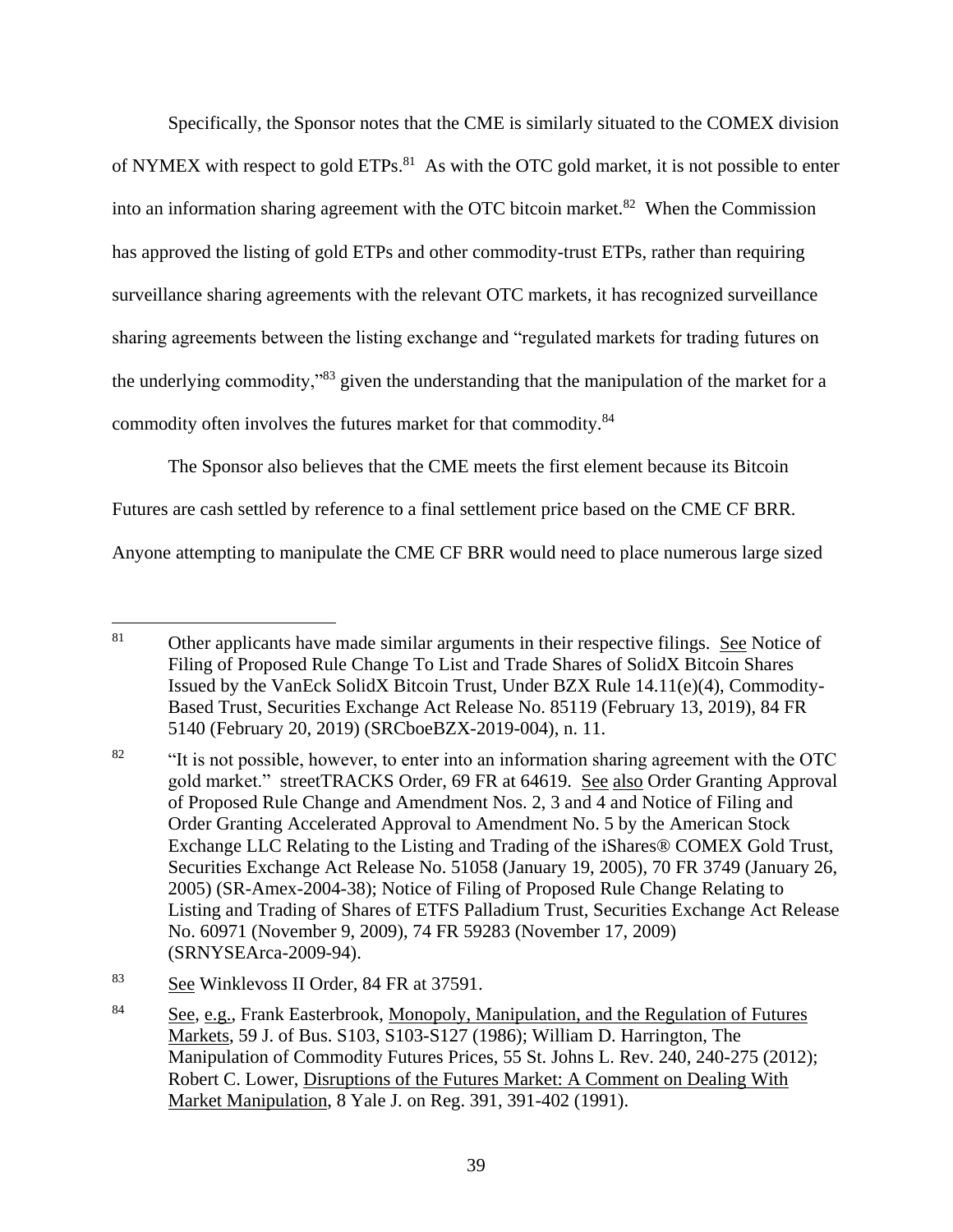trades on any of the Constituent Platforms that are used to calculate the CME CF BRR,<sup>85</sup> and the resulting manipulative trading patterns would be detectable by the BRR Administrator and the CME.<sup>86</sup> In addition, any platform that is accepted by the CME to become part of the constituent trading platforms that are used to calculate the CME CF BRR, including the Constituent Platforms, (1) must enter into a data sharing agreement with the CME, (2) must cooperate with inquiries and investigations of regulators and the BRR Administrator and (3) must submit each of its clients to its Know-Your-Customer procedures.<sup>87</sup> As a result, the CME and the Exchange would be able, in the case of any suspicious trades, to discover all material trade information, including the identities of the customers placing the trades.

The Sponsor also maintains that any would-be manipulator of bitcoin prices would be reasonably likely to do so through the Bitcoin Futures market in order to take advantage of the leverage inherent in trading futures contracts. The inherent leverage in Bitcoin Futures would allow a potential manipulator to attempt a manipulation scheme with far less upfront capital than it would need to achieve the same results in the spot market. As the spot bitcoin market has grown tremendously since the issuance of the Wilshire Phoenix Order, it would be critical for a would-be manipulator to efficiently use its capital to have the desired effect, and a would-be manipulator would certainly recognize that the chances of successfully deploying its scheme are increased exponentially if it can affect the Bitcoin Futures market (and thus the bitcoin spot

 $\overline{a}$ 

<sup>87</sup> See https://docscfbenchmarks.s3.amazonaws.com/CME+CF+Constituent+Exchanges+Criteria.pdf.

<sup>&</sup>lt;sup>85</sup> Because the CME CF BRR is based solely on the price data from the Constituent Platforms, manipulating the CME CF BRR must necessarily entail manipulating the price data at one or more Constituent Platforms.

<sup>&</sup>lt;sup>86</sup> The BRR Calculation Agent receives trading data from the Constituent Platforms through its Automatic Programming Interface. See CME-CF Practice Standards, available at: https://www.cfbenchmarks.com/indices/BRR.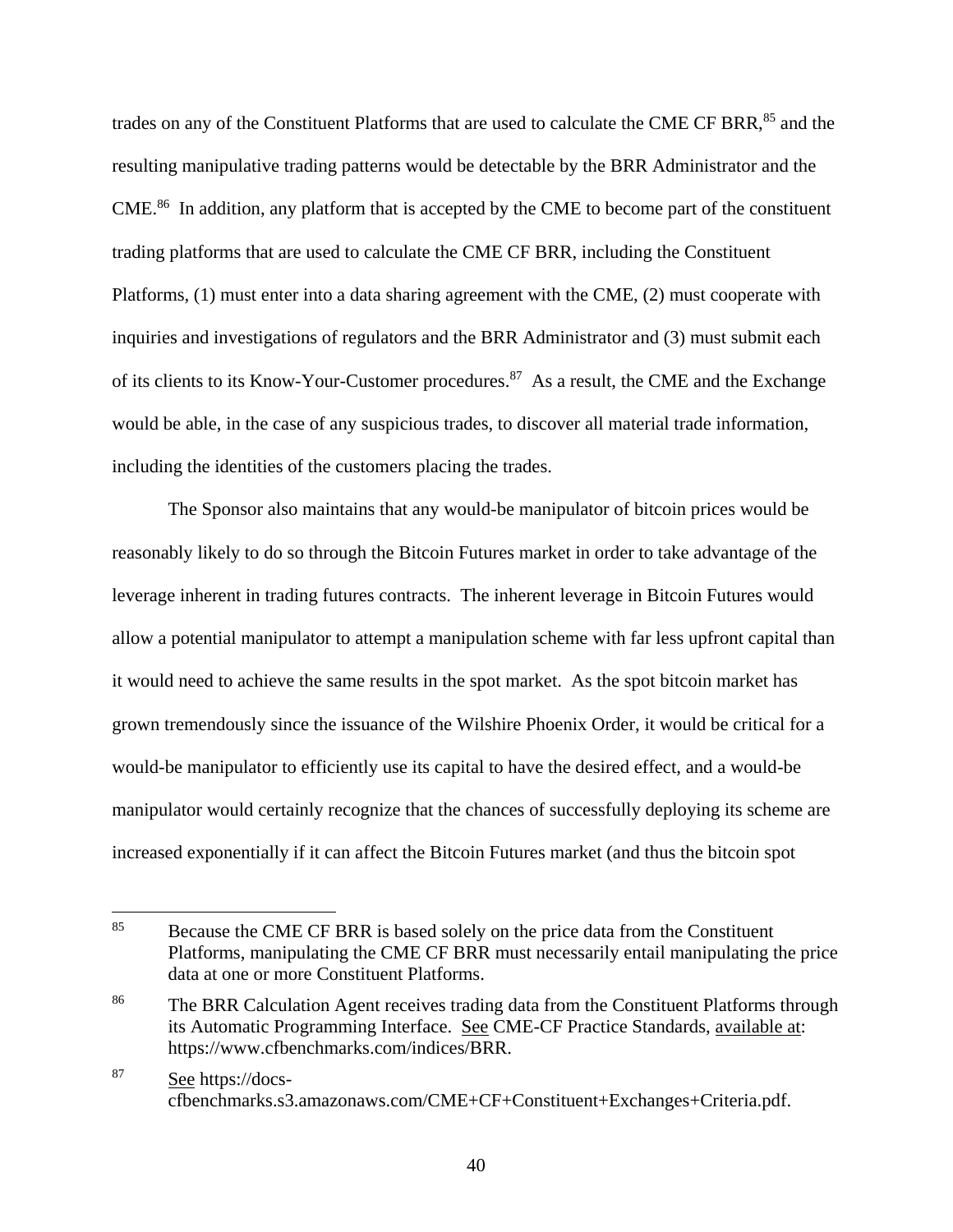market) by posting only the minimum margin required the Bitcoin Futures exchange.<sup>88</sup> Accordingly, because the Bitcoin Futures market is in effect the "cheapest" route to manipulate bitcoin, it is highly likely such manipulators would attempt to do so there rather than any spot market.

Finally, the Sponsor maintains that a would-be manipulator of bitcoin would be required to execute trades on multiple exchanges simultaneously in order to successful move the global price of bitcoin due to the decentralized nature of the Bitcoin Network. The Sponsor thus believes that bitcoin manipulators would be much more likely to attempt to manipulate a limited number of futures markets rather than attempt simultaneous executions on potentially dozens of different exchanges. Even if a would-be manipulator does attempt to manipulate bitcoin across platforms, such a scheme would also necessarily include some attempt to manipulate the price of bitcoin futures, including the CME.

## (b) Predominant Influence on Prices in Spot and Bitcoin Futures

The second feature of a "significant market" or "market of significant size" in the Commission's example is that the market is one in which it is unlikely that trading in the ETP would be the predominant influence on prices in that market. The Sponsor believes that trading in the Shares would not be the predominant force on prices in the Bitcoin Futures market (or spot market) for a number of reasons, including the significant volume in the Bitcoin Futures market, the size of bitcoin's market cap (approximately \$1 trillion), and the significant liquidity available in the spot market.

<sup>88</sup> <sup>88</sup> As of April 12, 2021, the initial margin required in connection with CME Bitcoin Futures for the April 2021 contract ranges from 42% to 38%.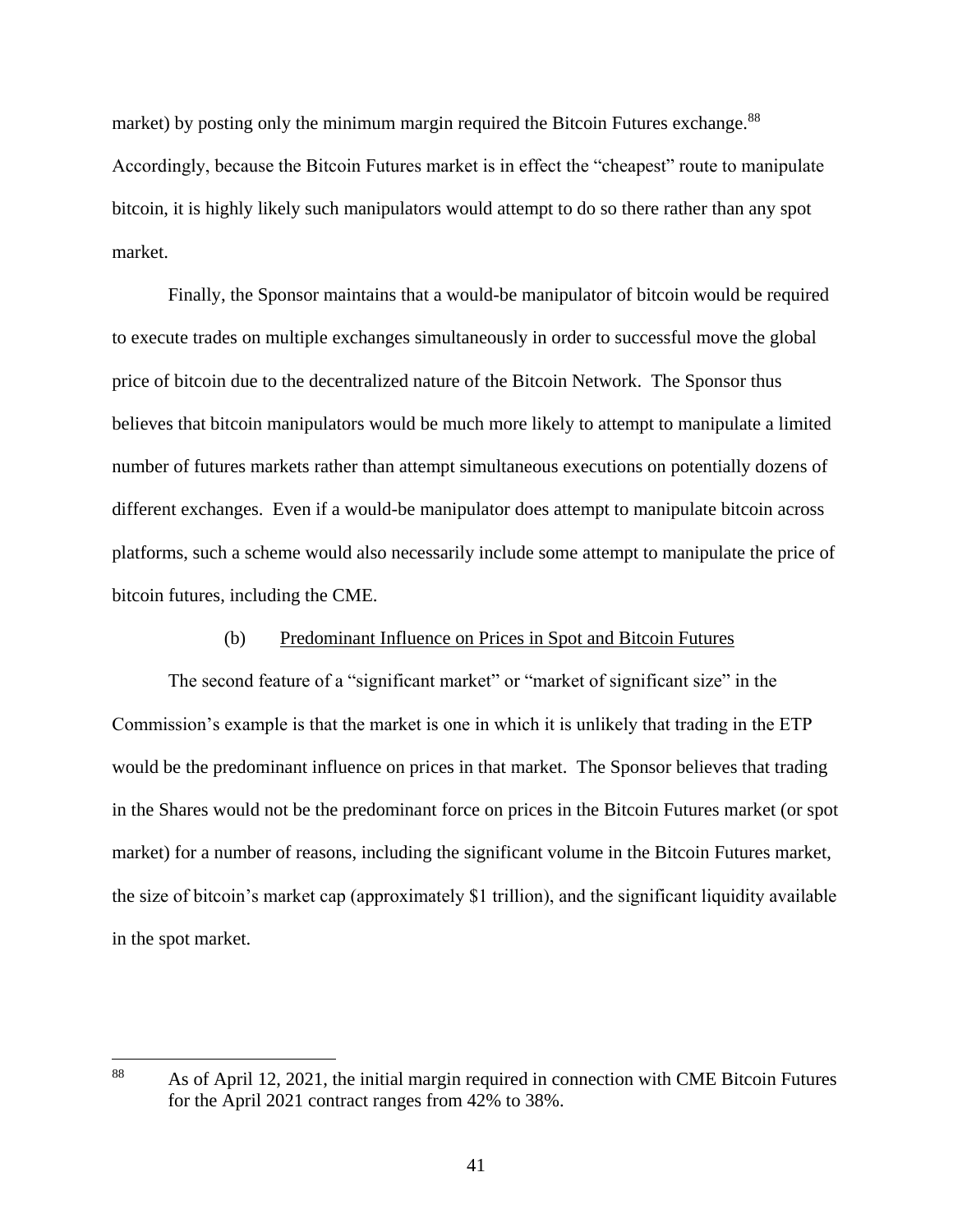Since the Wilshire Phoenix Order was issued, there has been significant growth in Bitcoin Futures across each of trading volumes and open interest as reflected in the chart below:

| CHICAGO MERCANTILE EXCHANGE BITCOIN FUTURES |                   |                 |
|---------------------------------------------|-------------------|-----------------|
|                                             |                   |                 |
|                                             | February 26, 2020 | April 7, 2021   |
|                                             |                   |                 |
| <b>Trading Volume</b>                       | \$433,000,000     | \$4,321,000,000 |
|                                             |                   |                 |
|                                             |                   |                 |
| Open Interest                               | \$238,000,000     | \$2,582,000,000 |
|                                             |                   |                 |

The growth of the Bitcoin Futures has coincided with similar growth in the bitcoin spot market. The market for Bitcoin Futures is rapidly approaching the size of markets for other commodity interests, including interests in metals, agricultural and petroleum products. Accordingly, as the Bitcoin Futures market continues to develop and more closely resemble other commodity futures markets, it can be reasonably expected that the relationship between the Bitcoin Futures market and bitcoin spot market will behave similarly to other future/spot market relationships, including periods where a lead-lag relationship between the Bitcoin Futures market and bitcoin spot market exists.

In addition, the spot market for bitcoin is also very liquid. According to data from CoinRoutes from February 2021, the cost to buy or sell \$5 million worth of bitcoin averages roughly 10 basis points with a market impact of 30 basis points.<sup>89</sup> For a \$10 million market order, the cost to buy or sell is roughly 20 basis points with a market impact of 50 basis points. Stated another way, a market participant could enter a market buy or sell order for \$10 million of bitcoin and only move the market 0.5%. More strategic purchases or sales (such as using limit

<sup>&</sup>lt;sup>89</sup> These statistics are based on samples of bitcoin liquidity in USD (excluding stablecoins or Euro liquidity) based on executable quotes on Coinbase Pro, Gemini, Bitstamp, Kraken, LMAX Exchange, BinanceUS, and OKCoin during February 2021.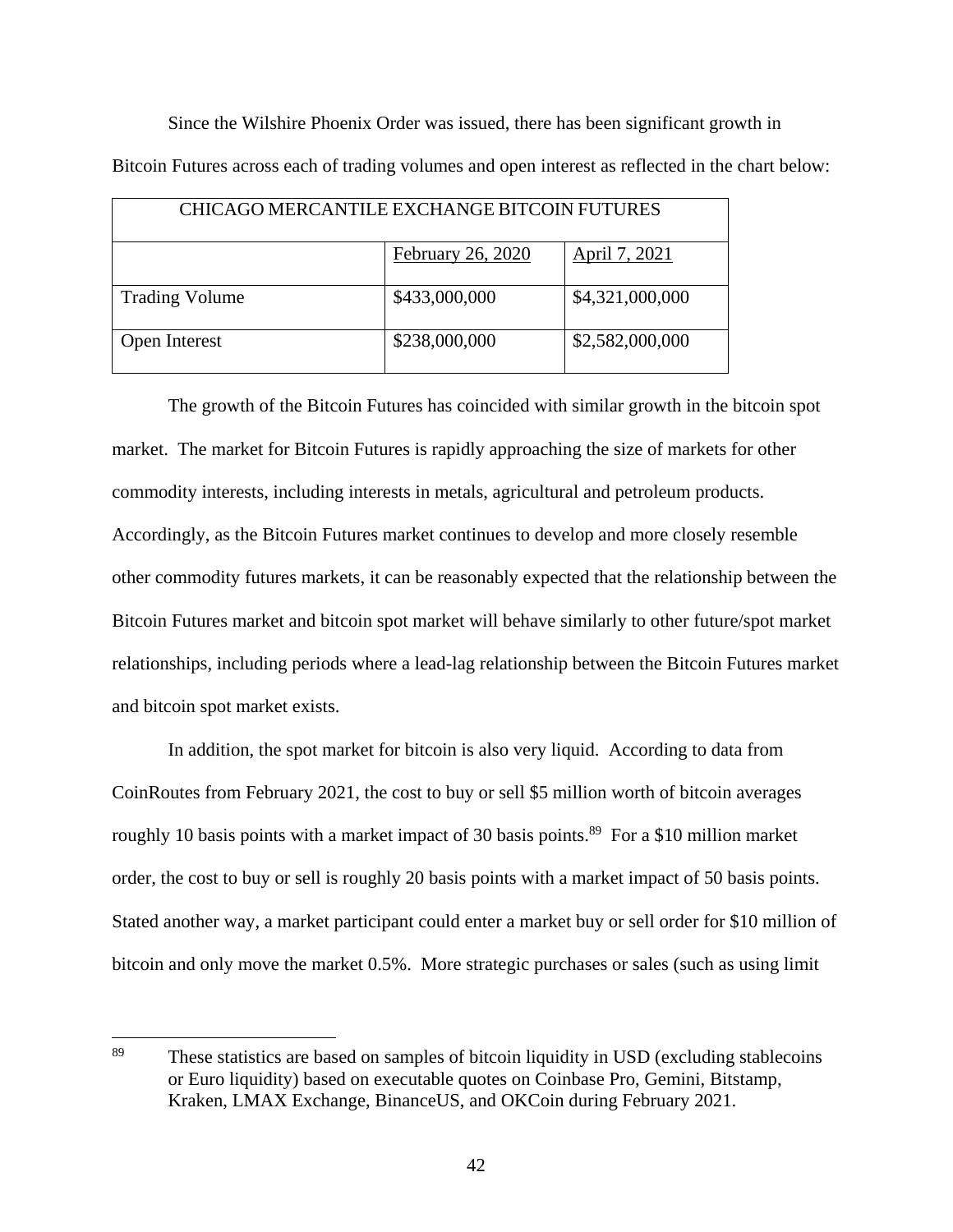orders and executing through OTC bitcoin trade desks) would likely have less obvious impact on the market – which is consistent with MicroStrategy, Tesla, and Square being able to collectively purchase billions of dollars in bitcoin. The Sponsor believes that the combination of Bitcoin Futures' important role in price discovery, the overall size of the bitcoin market, and the ability of market participants, including authorized participants creating and redeeming in-kind with the Trust, to buy or sell large amounts of bitcoin without significant market impact will help prevent the Shares from becoming the predominant force on pricing in either the bitcoin spot or Bitcoin Futures markets.

The results from a study conducted by CF Benchmarks simulating to determine the extent of "slippage" (i.e., the difference between the expected price of a trade and the price at which the trade was actually executed) offer further evidence that trading in the Shares is unlikely to be the predominant influence in the bitcoin spot market.<sup>90</sup> The CF Benchmarks Analysis simulated the purchase of 50 bitcoins a day for 686 days (an amount chosen specifically to replicate hypothetical trades by an ETP) and found that the maximum amount of slippage on a particular day was 0.3%, with the remainder of values between 0% and 0.15%. Thus, according to CF Benchmarks, the slippage in this study could be described as having been largely negligible or, at most, minor during the observation period.

## Other Means to Prevent Fraudulent and Manipulative Acts and Practices

As noted above, the Commission also permits a listing exchange to demonstrate that "other means to prevent fraudulent and manipulative acts and practices" are sufficient to justify dispensing with the requisite surveillance-sharing agreement. The Sponsor believes that the

<sup>&</sup>lt;sup>90</sup> See CF Benchmarks, "An Analysis of the Suitability of the CME CF BRR for the Creation of Regulated Financial Products," December 2020 (the "CF Benchmarks Analysis"), available at: https://docsend.com/view/kizk7rarzaba6jxf.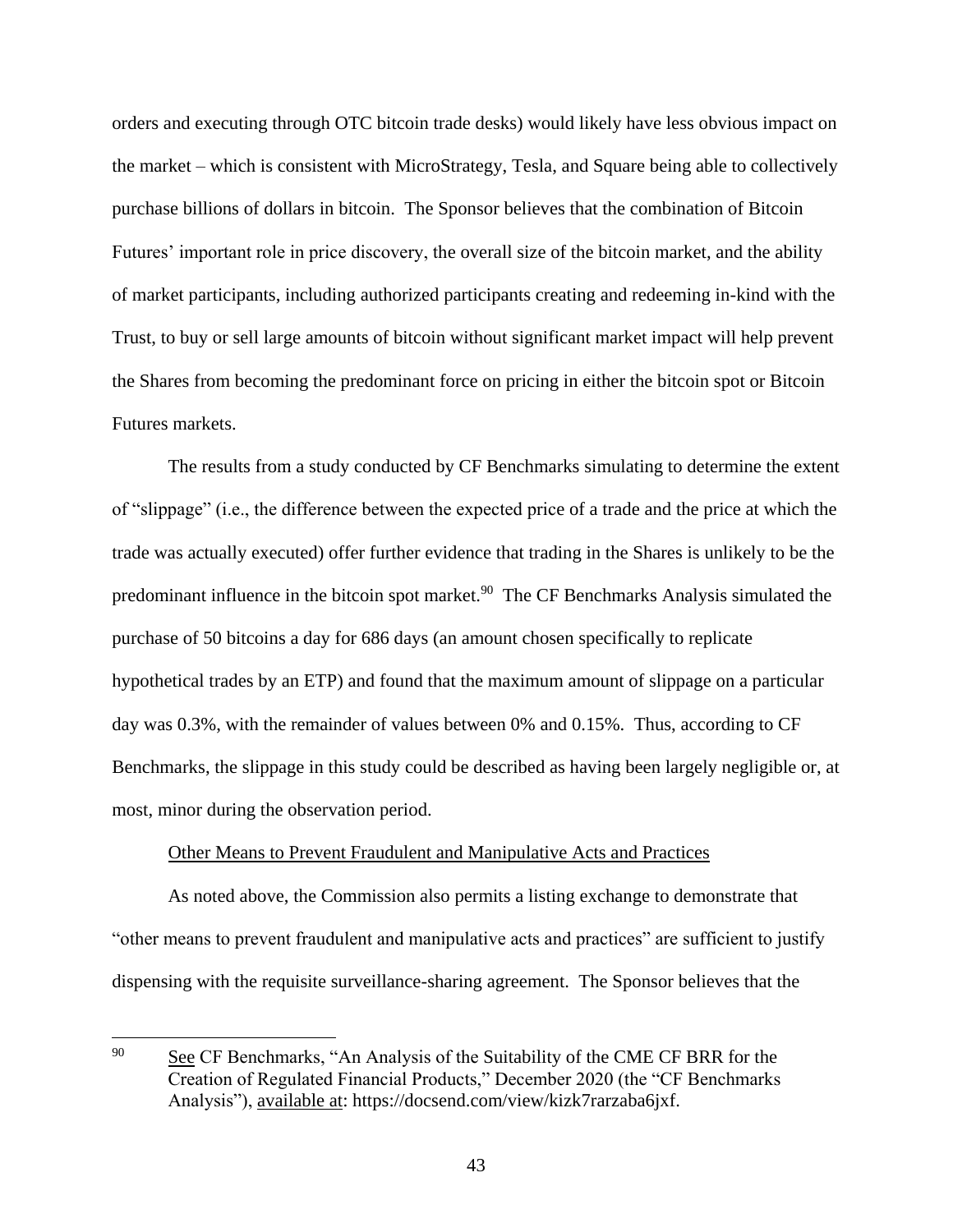significant liquidity in the spot market and the impact of market orders on the overall price of bitcoin have made attempts to move the price of bitcoin increasingly expensive over the past year, curtailing potential fraud or manipulation in connection with bitcoin pricing. In January 2020, for example, the cost to buy or sell \$5 million worth of bitcoin averaged roughly 30 basis points (compared to 10 basis points in February 2021) with a market impact of 50 basis points (compared to 30 basis points in February 2021).<sup>91</sup> For a \$10 million market order, the cost to buy or sell was roughly 50 basis points (compared to 20 basis points in February 2021) with a market impact of 80 basis points (compared to 50 basis points in February 2021). As the liquidity in the bitcoin spot market increases, it follows that the impact of \$5 million and \$10 million orders will continue to decrease the overall impact in spot price.

Additionally, the Sponsor believes that offering only in-kind creation and redemption will provide unique protections against potential attempts to manipulate the Shares. While the Sponsor believes that the Reference Rate used to value the Trust's bitcoin is itself resistant to manipulation based on the methodology described above, the fact that creations and redemptions are only available in-kind makes the manipulability of the Reference Rate significantly less important. Specifically, because the Trust will not accept cash to buy bitcoin in order to create or redeem Shares, the price that the Sponsor uses to value the Trust's bitcoin is not particularly important.<sup>92</sup> When authorized participants create Shares with the Trust, they need to deliver a certain number of bitcoin per Share (regardless of the valuation used) and when they redeem Shares, they can similarly expect to receive a certain number of bitcoin per Share. As a result,

<sup>91</sup> These statistics are based on samples of bitcoin liquidity in USD (excluding stablecoins or Euro liquidity) based on executable quotes on Coinbase Pro, Gemini, Bitstamp, Kraken, LMAX Exchange, BinanceUS, and OKCoin during February 2021.

<sup>&</sup>lt;sup>92</sup> The Investment Management Fee, which is the Trust's only normal recurring expense is both paid and calculated in bitcoin.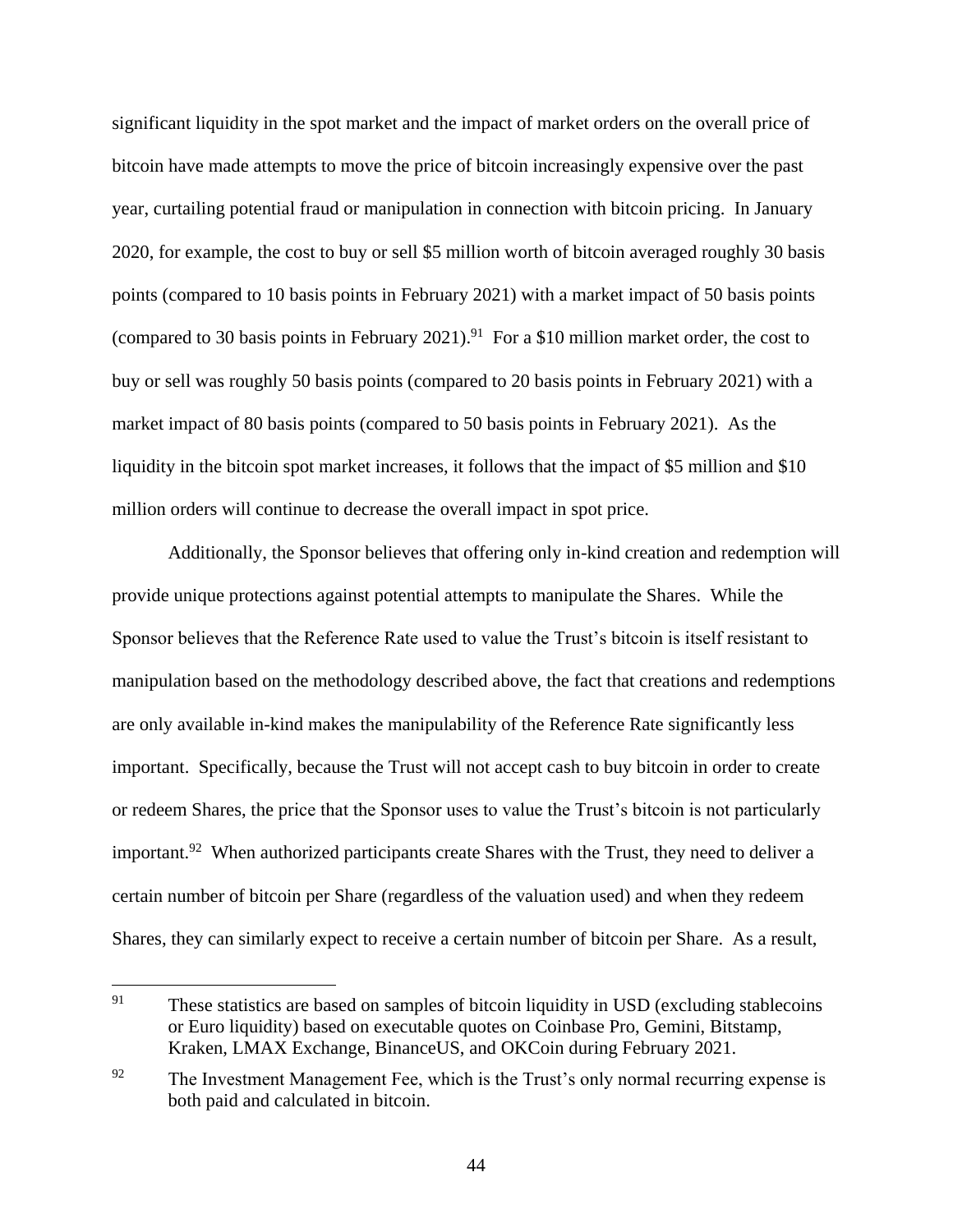even if the price used to value the Trust's bitcoin has been manipulated (which the Sponsor believes is unlikely given the resistance afforded by the independent Reference Rate methodology), the ratio of bitcoin per Share does not change and the Trust will either accept (for creations) or distribute (for redemptions) the same number of bitcoin regardless of the value. This structure not only mitigates the risk associated with potential manipulation, but also discourages and disincentivizes manipulation of the Reference Rate because there is little financial incentive to do so.

#### Creation and Redemption of Shares

According to the Registration Statement, the Trust will issue and redeem Shares on an ongoing basis in one or more Creation Units. A Creation Unit will consist of a block of 50,000 Shares. The creation and redemption of Creation Units will be effected in in-kind transactions based on the quantity of bitcoin attributable to each Share.

The quantity of bitcoin required to create each Creation Unit (the "Creation Unit Deposit") may change from day to day. On each day that the Exchange is open for regular trading, the Administrator will determine the quantity of bitcoin constituting the Creation Unit Deposit and may make adjustments as appropriate to reflect accrued expenses. Each Business Day, the Administrator will communicate the final Creation Unit Deposit for that same Business Day and an estimated Creation Unit Deposit for the next Business Day.

The number of outstanding Shares is expected to increase and decrease from time to time as a result of the creation and redemption of Creation Units. The creation and redemption of Creation Units require the delivery to the Trust, or the distribution by the Trust, of the number of bitcoins represented by the Creation Units being created or redeemed. The creation and redemption of a Creation Unit will be made only in exchange for the delivery to the Trust, or the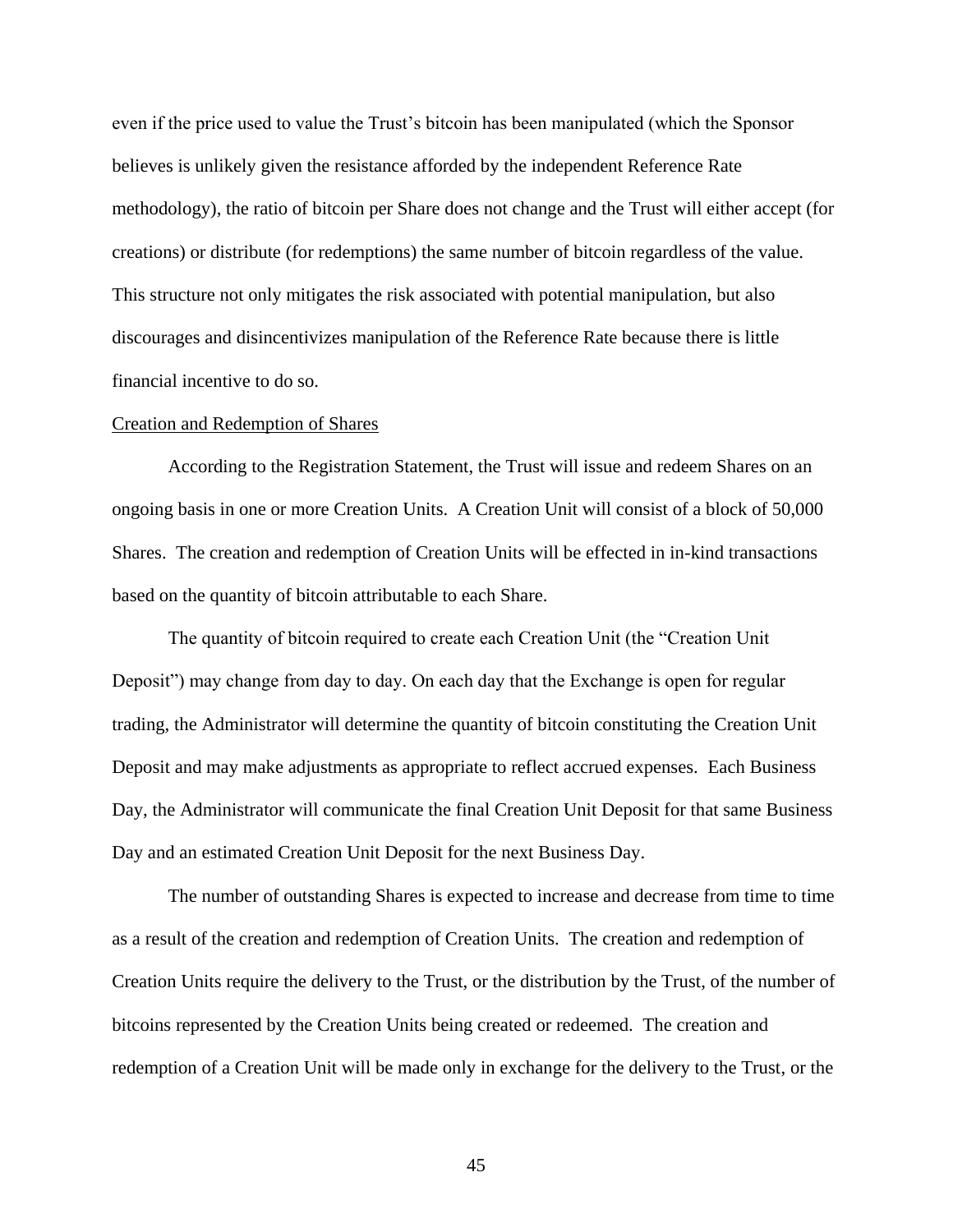distribution by the Trust, of the number of whole and fractional bitcoins represented by each Creation Unit being created or redeemed, the number of which is determined by dividing the number of bitcoins owned by the Trust at 4:00 p.m. E.T on the trade date of a creation or redemption order, as adjusted for the number of whole and fractional bitcoins constituting accrued but unpaid fees and expenses of the Trust, by the number of Shares outstanding at such time and multiplying such quotient by 50,000.

Authorized Participants are the only persons that may place orders to create and redeem Creation Units. An Authorized Participant must (i) be a registered broker-dealer, (ii) enter into a Participant Agreement with the Advisor and the Bitcoin Custodian, and (iii) own a bitcoin wallet address that is recognized by the Bitcoin Custodian as belonging to the Authorized Participant (an "Authorized Participant Self-Administered Account"). Authorized Participants may act for their own accounts or as agents for broker-dealers, custodians, and other securities market participants that wish to create or redeem Creation Units. Shareholders who are not Authorized Participants will only be able to redeem their Common Shares through an Authorized Participant. Creation Procedures

On any Business Day, an Authorized Participant may place an order with the Transfer Agent to create one or more Creation Units. Purchase orders must be placed prior to 4:00 p.m. E.T. or the close of regular trading on the Exchange, whichever is earlier. The day on which a valid order is received by the Transfer Agent is considered the purchase order date.

By placing a purchase order, an Authorized Participant agrees to facilitate the deposit of bitcoin with the Trust. The total deposit of bitcoin required to create each Creation Unit is an amount of bitcoin that is in the same proportion to the total assets of the Trust (net of accrued but unpaid fees and expenses) on the date the purchase order is properly received as the number of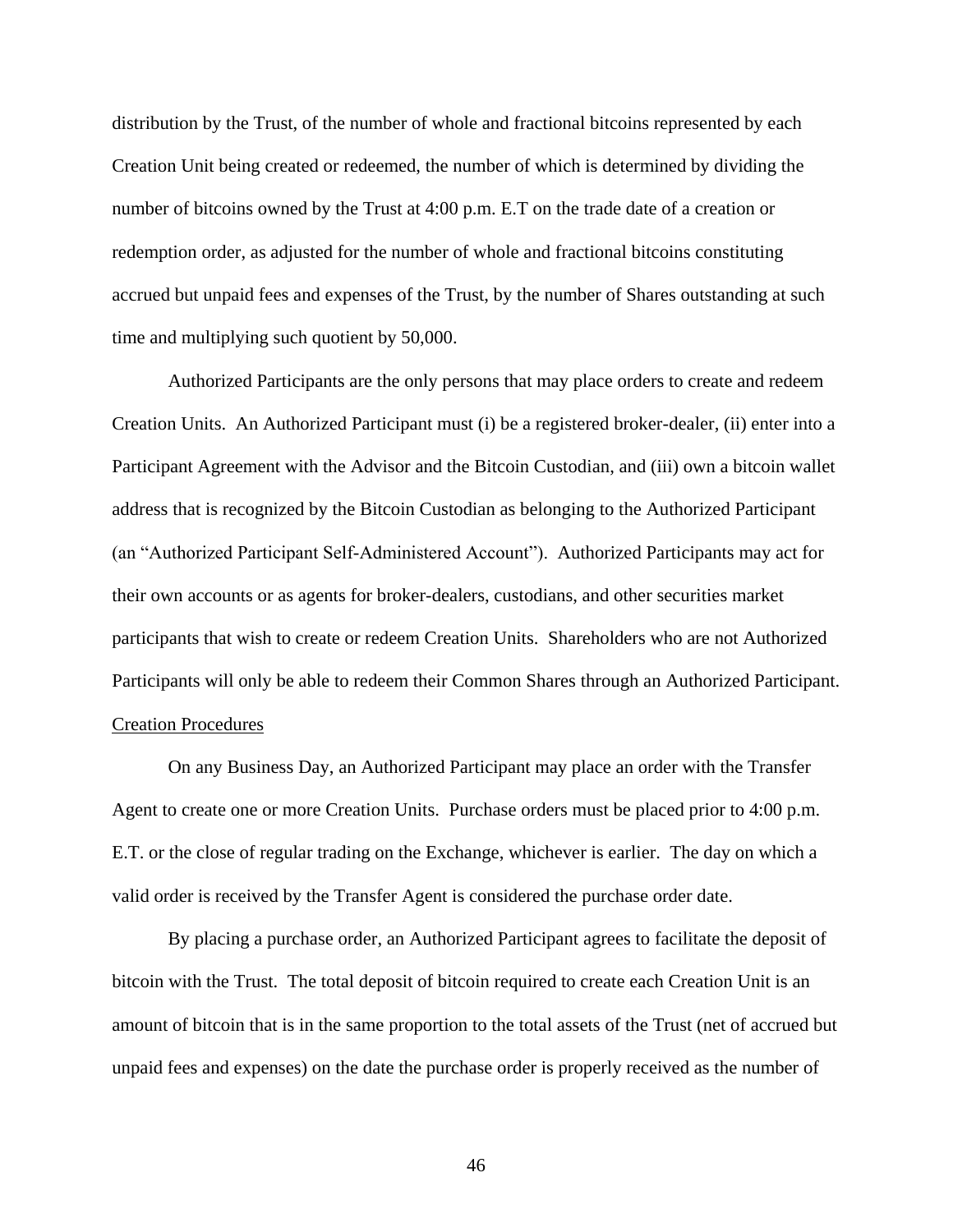Shares to be created under the purchase order is to the total number of Shares outstanding on the date the order is received.

Following an Authorized Participant's purchase order, the Bitcoin Account must be credited with the required bitcoin by the end of the Business Day following the purchase order date. Upon receipt of the bitcoin deposit amount in the Trust's Bitcoin Account, the Bitcoin Custodian will notify the Transfer Agent, the Authorized Participant, and the Advisor that the bitcoin has been deposited. The Transfer Agent will then direct the Depository Trust Company ("DTC") to credit the number of Shares created to the Authorized Participant's DTC account. Redemption Procedures

According to the Registration Statement, on any Business Day, an Authorized Participant may place an order with the Transfer Agent to redeem one or more Creation Units. Authorized Participants may only redeem Creation Units and cannot redeem any Shares in an amount less than a Creation Unit. Redemption orders must be placed prior to 4:00 p.m. E.T. or the close of regular trading on the Exchange, whichever is earlier. A redemption order will be effective on the date it is received by the Transfer Agent ("Redemption Order Date").

The redemption distribution from the Trust consists of a transfer of bitcoin to the redeeming Authorized Participant corresponding to the number of Shares being redeemed. The redemption distribution due from the Trust will be delivered once the Transfer Agent notifies the Bitcoin Custodian and the Advisor that the Authorized Participant has delivered the Shares represented by the Creation Units to be redeemed to the Transfer Agent's DTC account. If the Transfer Agent's DTC account has not been credited with all of the Shares of the Creation Units to be redeemed, the redemption distribution will be delayed until such time as the Transfer Agent confirms receipt of all such Shares.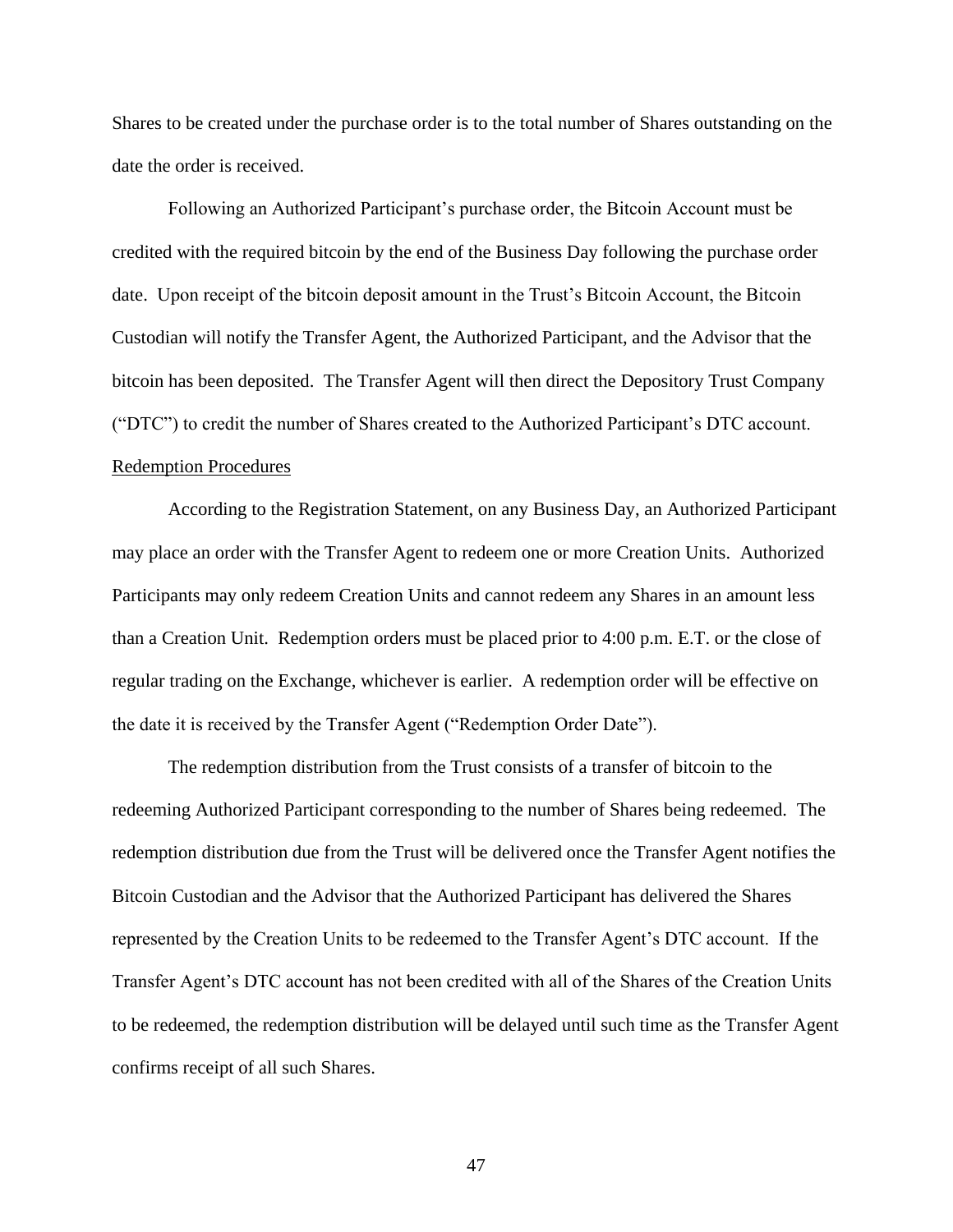Once the Transfer Agent notifies the Bitcoin Custodian and the Advisor that the Shares have been received in the Transfer Agent's DTC account, the Advisor will instruct the Bitcoin Custodian to transfer the redemption distribution from the Trust's Bitcoin Account to the Authorized Participant.

The redemption distribution from the Trust will consist of a transfer to the redeeming Authorized Participant of an amount of bitcoin that is determined in the same manner as the determination of Creation Unit Deposits, as discussed above. The redemption distribution due from the Trust will be delivered to the Authorized Participant on the first Business Day following the Redemption Order Date if, by 9:00 a.m. E.T. on such Business Day, the Transfer Agent's DTC account has been credited with the Creation Units to be redeemed. If the Transfer Agent's DTC account has not been credited with all of the Creation Units to be redeemed by such time, the redemption distribution will also be delayed.

## Availability of Information

The Trust's website (https://www.ftportfolios.com) will include quantitative information on a per Share basis updated on a daily basis, including (i) the current NAV per Share daily and the prior business day's NAV and the reported closing price; (ii) the mid-point of the bid-ask price<sup>93</sup> in relation to the NAV as of the time the NAV is calculated ("Bid-Ask Price") and a calculation of the premium or discount of such price against such NAV; and (iii) data in chart format displaying the frequency distribution of discounts and premiums of the daily Bid-Ask Price against the NAV, within appropriate ranges, for each of the four previous calendar quarters

<sup>93</sup> The bid-ask price of the Trust is determined using the highest bid and lowest offer on the Consolidated Tape as of the time of calculation of the closing day NAV.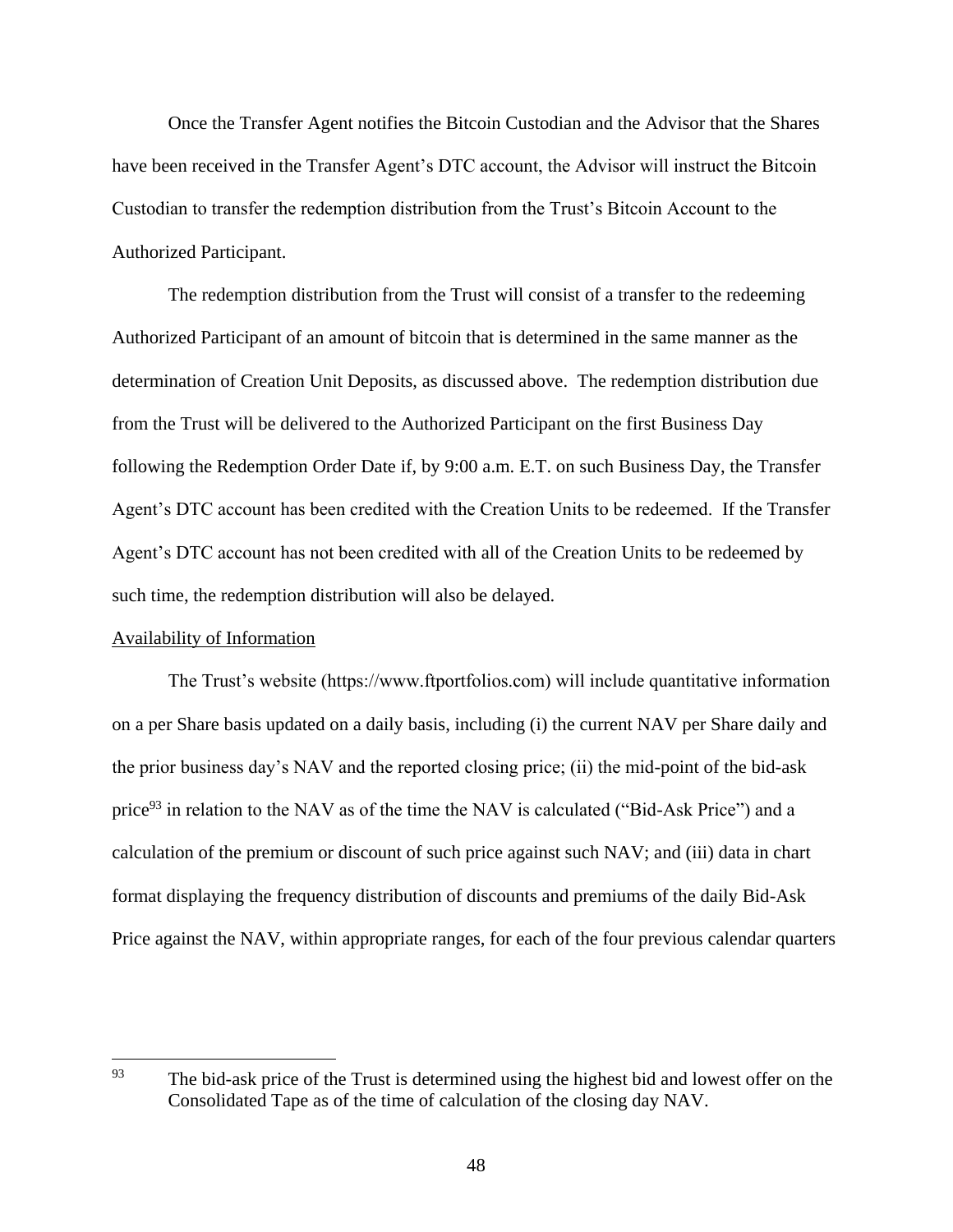(or for the life of the Trust, if shorter). In addition, on each business day the Trust's website will provide pricing information for the Shares.

The Trust's website, as well as one or more major market data vendors, will provide an intra-day indicative value ("IIV") per Share updated every 15 seconds, as calculated by the Exchange or a third party financial data provider during the Exchange's Core Trading Session (9:30 a.m. to 4:00 p.m., E.T.).<sup>94</sup> The IIV will be calculated by using the prior day's closing NAV per Share as a base and updating that value during the NYSE Arca Core Trading Session to reflect changes in the value of the Trust's NAV during the trading day.

The IIV disseminated during the NYSE Arca Core Trading Session should not be viewed as an actual real-time update of the NAV, which will be calculated only once at the end of each trading day. The IIV will be widely disseminated on a per Share basis every 15 seconds during the NYSE Arca Core Trading Session by one or more major market data vendors. In addition, the IIV will be available through on-line information services.

The NAV for the Trust will be calculated by the Sponsor once a day and will be disseminated daily to all market participants at the same time. Quotation and last-sale information regarding the Shares will be disseminated through the facilities of the Consolidated Tape Association ("CTA").

Quotation and last sale information for bitcoin will be widely disseminated through a variety of major market data vendors, including Bloomberg and Reuters. In addition, the complete real-time price (and volume) data for bitcoin is available by subscription from Reuters and Bloomberg. The spot price of bitcoin is available on a 24-hour basis from major market data

<sup>94</sup> The IIV on a per Share basis disseminated during the Core Trading Session should not be viewed as a real-time update of the NAV, which is calculated once a day.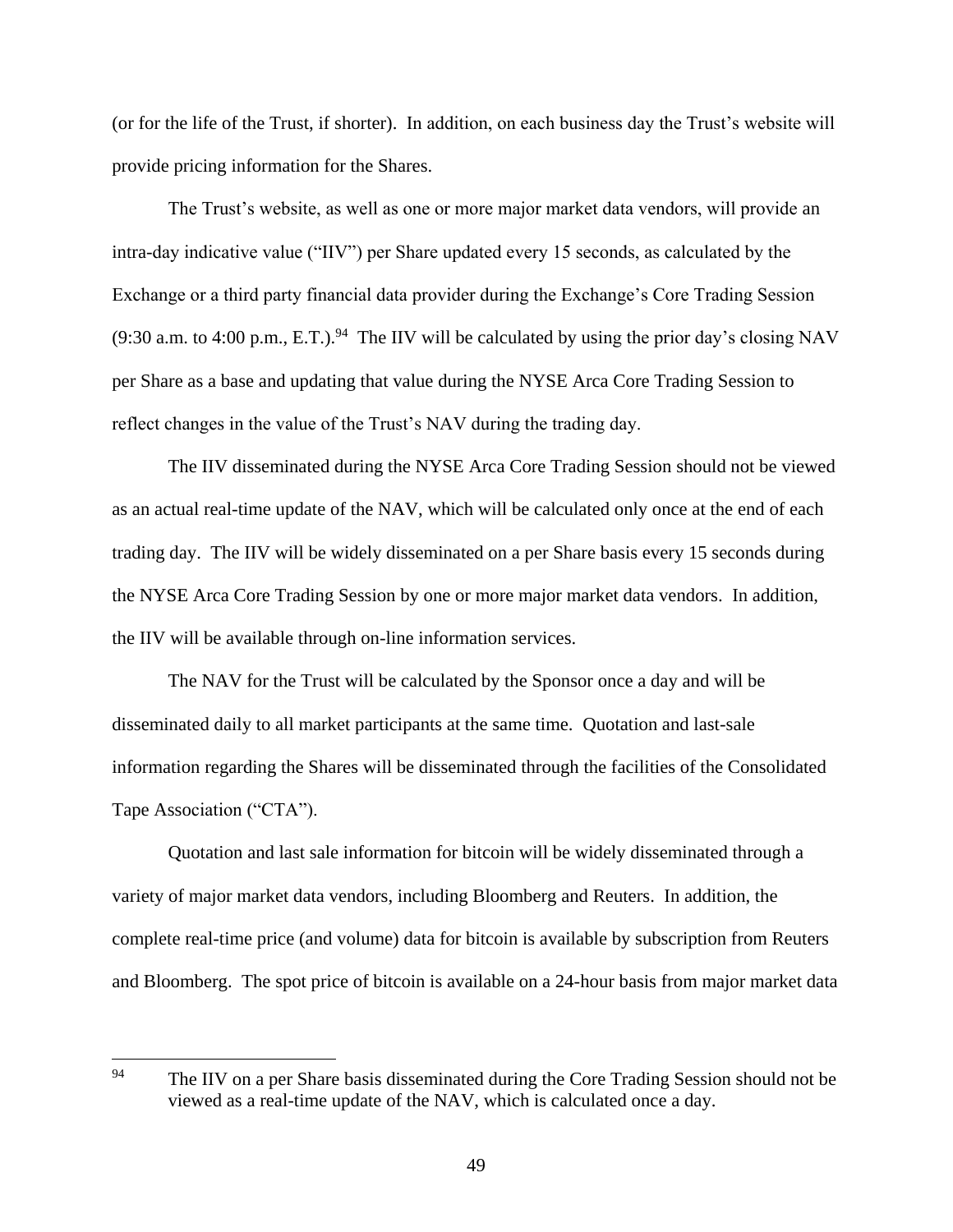vendors, including Bloomberg and Reuters. Information relating to trading, including price and volume information, in bitcoin will be available from major market data vendors and from the exchanges on which bitcoin are traded. The normal trading hours for bitcoin exchanges are 24-hours per day, 365-days per year.

The Sponsor will publish the NAV per Share on the Trust's website as soon as practicable after its determination. The Trust will provide website disclosure of its NAV daily. The website disclosure of the Trust's NAV will occur at the same time as the disclosure by the Sponsor of the NAV to Authorized Participants so that all market participants are provided such information at the same time. Therefore, the same information will be provided on the public website as well as in electronic files provided to Authorized Participants. Accordingly, each investor will have access to the current NAV of the Trust through the Trust's website, as well as from one or more major market data vendors.

## Trading Rules

The Exchange deems the Shares to be equity securities, thus rendering trading in the Shares subject to the Exchange's existing rules governing the trading of equity securities. Shares will trade on the NYSE Arca Marketplace from 4:00 a.m. to 8:00 p.m., E.T. in accordance with NYSE Arca Rule 7.34-E (Early, Core, and Late Trading Sessions). The Exchange has appropriate rules to facilitate transactions in the Shares during all trading sessions. As provided in NYSE Arca Rule 7.6-E, the minimum price variation ("MPV") for quoting and entry of orders in equity securities traded on the NYSE Arca Marketplace is \$0.01, with the exception of securities that are priced less than \$1.00, for which the MPV for order entry is \$0.0001.

The Shares will conform to the initial and continued listing criteria under NYSE Arca Rule 8.201-E. The trading of the Shares will be subject to NYSE Arca Rule 8.201-E(g), which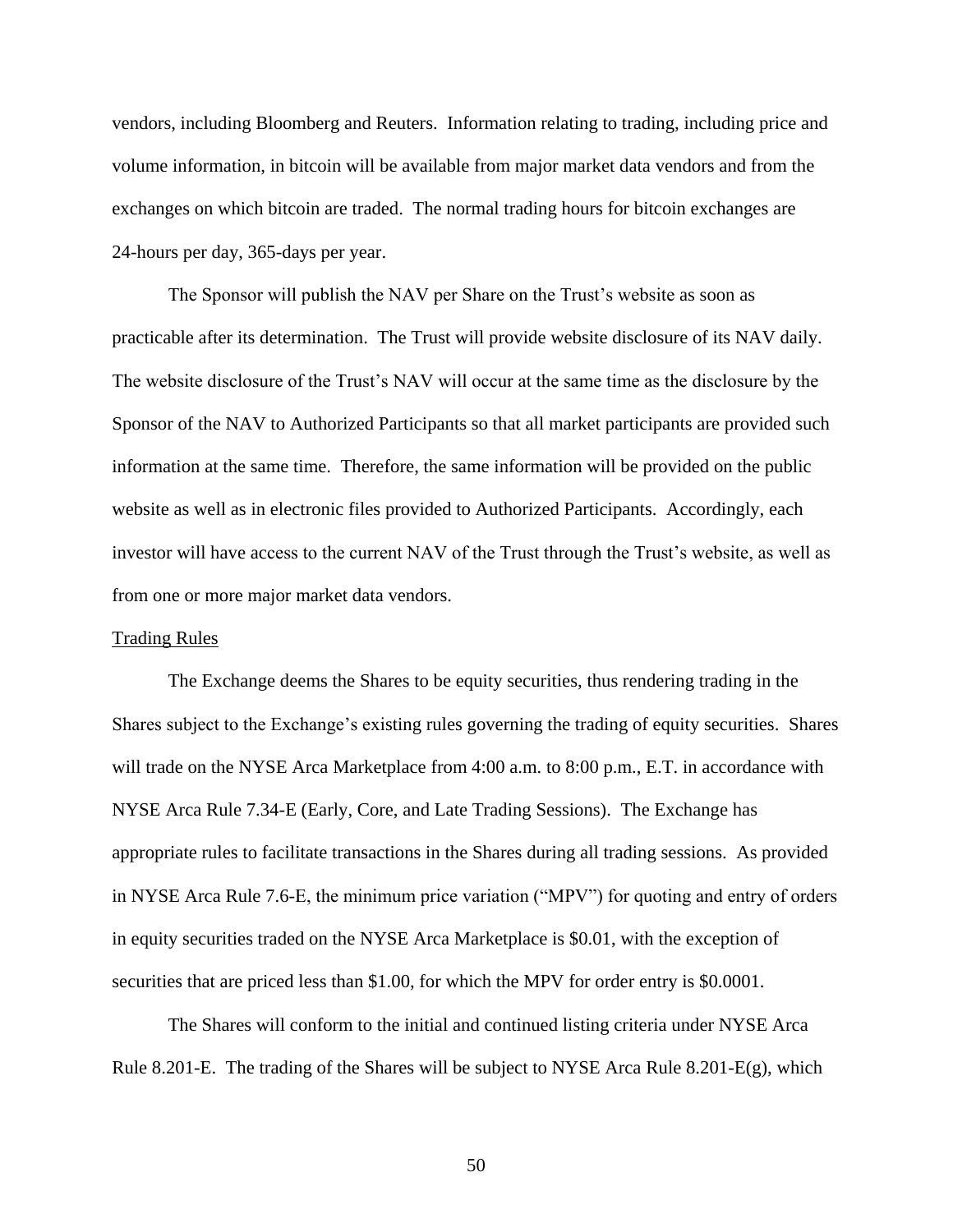sets forth certain restrictions on Equity Trading Permit Holders ("ETP Holders") acting as registered Market Makers in Commodity-Based Trust Shares to facilitate surveillance. The Exchange represents that, for initial and continued listing, the Trust will be in compliance with Rule  $10A-3^{95}$  under the Act, as provided by NYSE Arca Rule 5.3-E. A minimum of  $100,000$ Shares of the Trust will be outstanding at the commencement of trading on the Exchange. Trading Halts

With respect to trading halts, the Exchange may consider all relevant factors in exercising its discretion to halt or suspend trading in the Shares of the Trust.<sup>96</sup> Trading in Shares of the Trust will be halted if the circuit breaker parameters in NYSE Arca Rule 7.12-E have been reached. Trading also may be halted because of market conditions or for reasons that, in the view of the Exchange, make trading in the Shares inadvisable.

The Exchange may halt trading during the day in which an interruption to the dissemination of the IIV occurs. If the interruption to the dissemination of the IIV persists past the trading day in which it occurred, the Exchange will halt trading no later than the beginning of the trading day following the interruption. In addition, if the Exchange becomes aware that the NAV with respect to the Shares is not disseminated to all market participants at the same time, it will halt trading in the Shares until such time as the NAV is available to all market participants. Surveillance

The Exchange represents that trading in the Shares of the Trust will be subject to the existing trading surveillances administered by the Exchange, as well as cross-market surveillances administered by FINRA on behalf of the Exchange, which are designed to detect

 $\overline{a}$ 

<sup>95 17</sup> CFR 240.10A-3.

<sup>96</sup> See NYSE Arca Rule 7.12-E.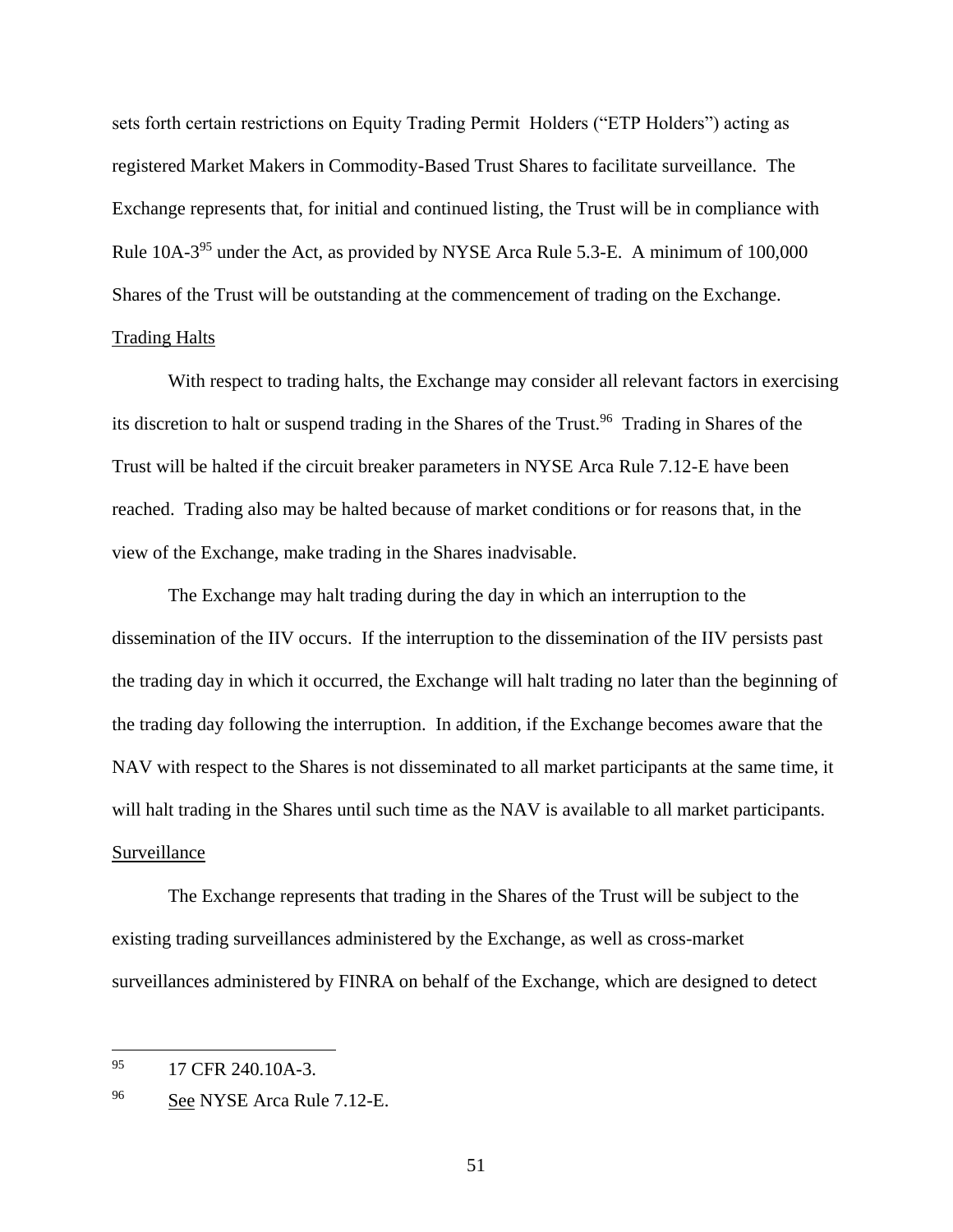violations of Exchange rules and applicable federal securities laws. $97$  The Exchange represents that these procedures are adequate to properly monitor Exchange trading of the Shares in all trading sessions and to deter and detect violations of Exchange rules and federal securities laws applicable to trading on the Exchange.

The surveillances referred to above generally focus on detecting securities trading outside their normal patterns, which could be indicative of manipulative or other violative activity. When such situations are detected, surveillance analysis follows and investigations are opened, where appropriate, to review the behavior of all relevant parties for all relevant trading violations.

The Exchange or FINRA, on behalf of the Exchange, or both, will communicate as needed regarding trading in the Shares with other markets and other entities that are members of the ISG, and the Exchange or FINRA, on behalf of the Exchange, or both, may obtain trading information regarding trading in the Shares from such markets and other entities. In addition, the Exchange may obtain information regarding trading in the Shares from markets and other entities that are members of ISG or with which the Exchange has in place a CSSA.<sup>98</sup> The Exchange is also able to obtain information regarding trading in the Shares in connection with such ETP Holders' proprietary or customer trades which they effect through ETP Holders on any relevant market.

<sup>97</sup> FINRA conducts cross-market surveillances on behalf of the Exchange pursuant to a regulatory services agreement. The Exchange is responsible for FINRA's performance under this regulatory services agreement.

<sup>&</sup>lt;sup>98</sup> For a list of the current members of ISG, see www.isgportal.org. The Exchange notes that not all components of the Trust may trade on markets that are members of ISG or with which the Exchange has in place a CSSA.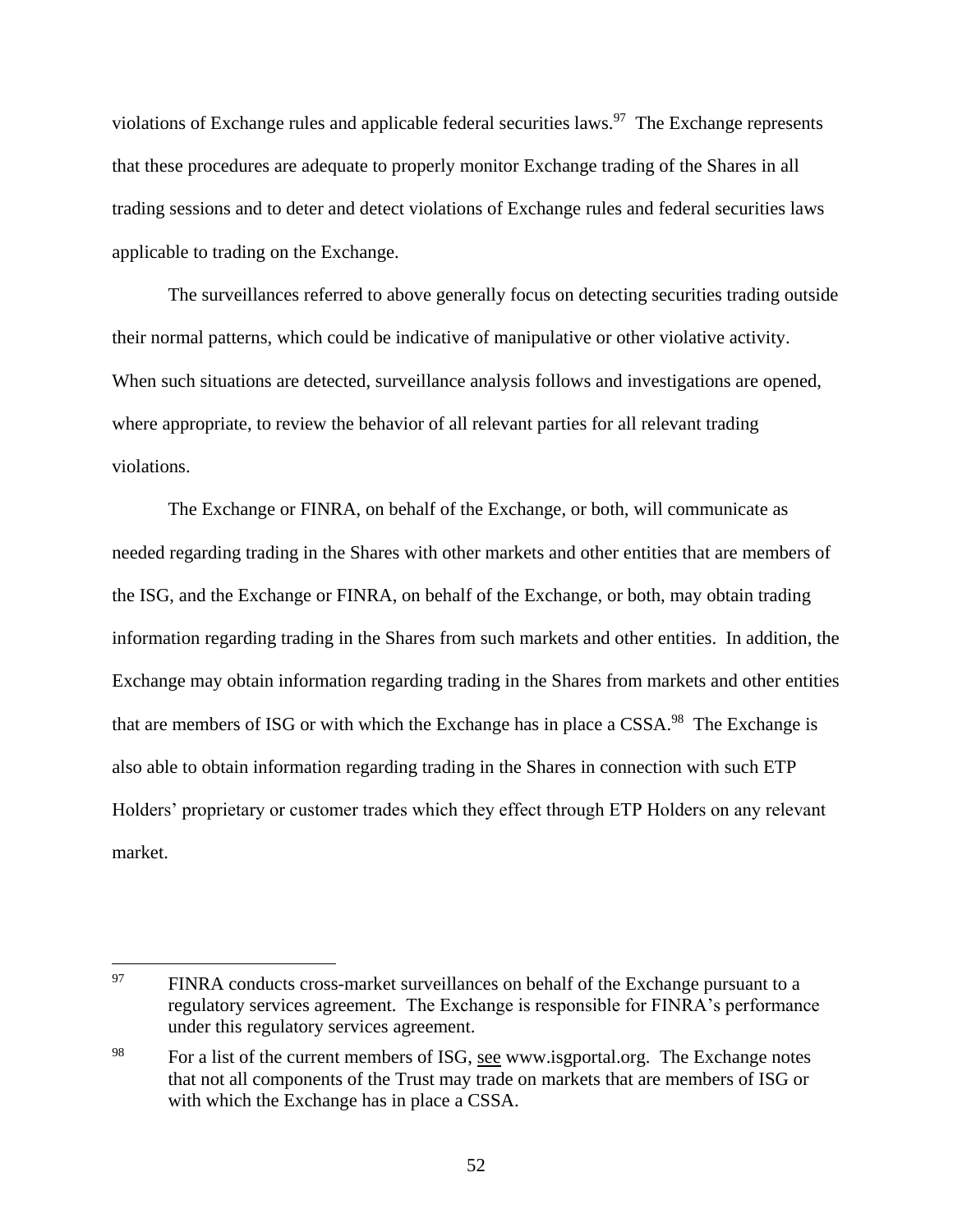In addition, the Exchange also has a general policy prohibiting the distribution of material, non-public information by its employees.

All statements and representations made in this filing regarding (a) the description of the portfolios of the Trust, (b) limitations on portfolio holdings or reference assets, or (c) the applicability of Exchange listing rules specified in this rule filing shall constitute continued listing requirements for listing the Shares on the Exchange.

The Sponsor has represented to the Exchange that it will advise the Exchange of any failure by the Trust to comply with the continued listing requirements, and, pursuant to its obligations under Section  $19(g)(1)$  of the Act, the Exchange will monitor for compliance with the continued listing requirements. If the Trust is not in compliance with the applicable listing requirements, the Exchange will commence delisting procedures under NYSE Arca Rule  $5.5-E(m)$ .

## 2. Statutory Basis

The basis under the Act for this proposed rule change is the requirement under Section 6(b)(5) that an exchange have rules that are designed to prevent fraudulent and manipulative acts and practices, to promote just and equitable principles of trade, to remove impediments to, and perfect the mechanism of a free and open market and, in general, to protect investors and the public interest.<sup>99</sup>

The Exchange believes that the proposed rule change is designed to prevent fraudulent and manipulative acts and practices in that the Shares will be listed and traded on the Exchange pursuant to the initial and continued listing criteria in NYSE Arca Rule 8.201-E. The Exchange has in place surveillance procedures that are adequate to properly monitor trading in the Shares

<sup>99</sup> 15 U.S.C. 78f(b)(5).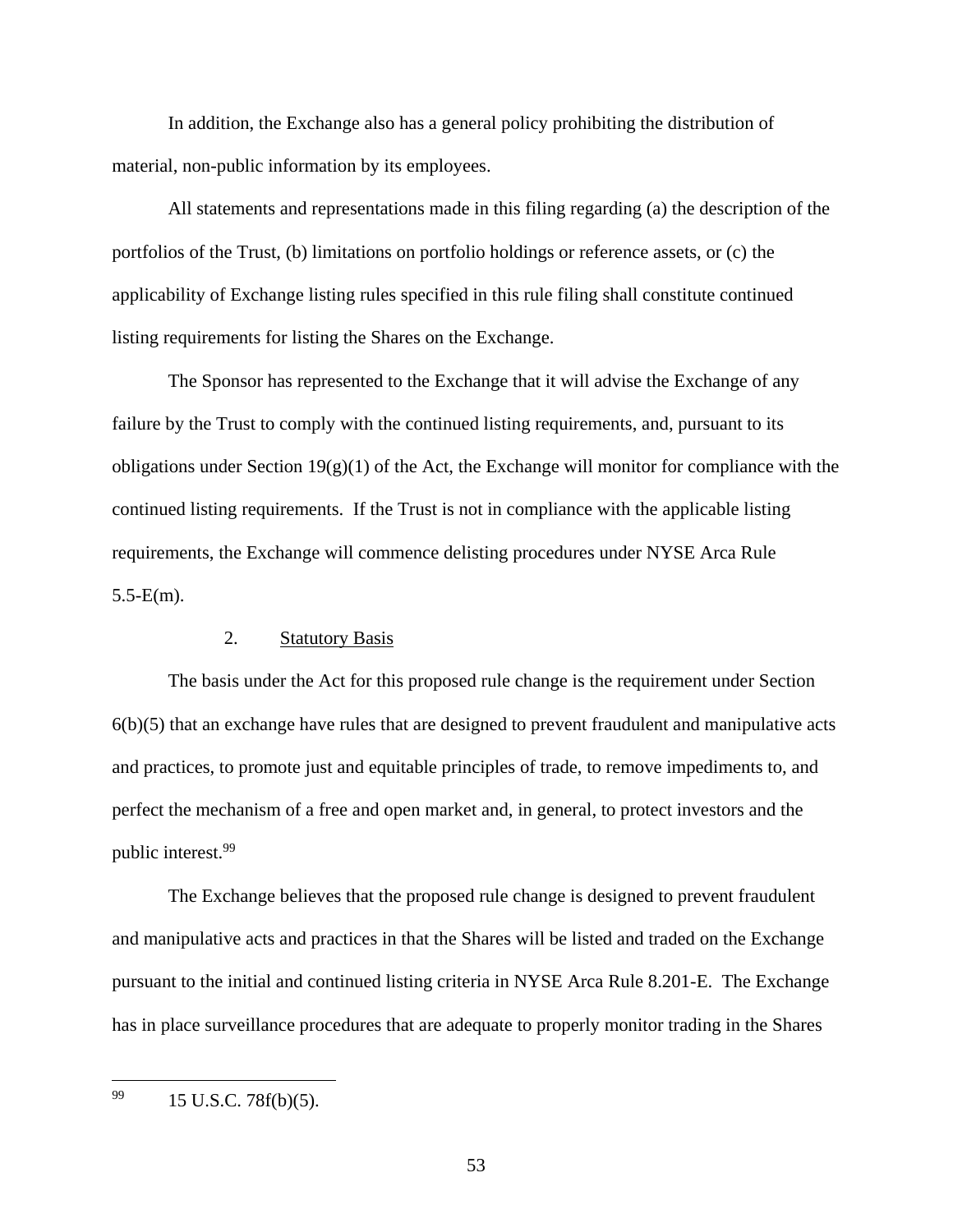in all trading sessions and to deter and detect violations of Exchange rules and applicable federal securities laws. The Exchange or FINRA, on behalf of the Exchange, or both, will communicate as needed regarding trading in the Shares with other markets that are members of the ISG, and the Exchange or FINRA, on behalf of the Exchange, or both, may obtain trading information regarding trading in the Shares from such markets. In addition, the Exchange may obtain information regarding trading in the Shares from markets that are members of ISG or with which the Exchange has in place a CSSA. Also, pursuant to NYSE Arca Rule 8.201-E(g), the Exchange is able to obtain information regarding trading in the Shares and the underlying bitcoin or any bitcoin derivative through ETP Holders acting as registered Market Makers, in connection with such ETP Holders' proprietary or customer trades through ETP Holders which they effect on any relevant market.

The Exchange also believes that the proposed rule change is designed to prevent fraudulent and manipulative acts and practices and to protect investors and the public interest because investing in the Trust will provide investors with exposure to bitcoin in a manner that is more efficient and convenient than the purchase of stand-alone bitcoin, while also mitigating some of the volatility risk typically associated with the purchase of stand-alone bitcoin. As discussed above, the Trust will use the Reference Rate to determine the value of its bitcoin assets and its NAV. While bitcoin is listed and traded on a number of markets and platforms, the Reference Rate is determined exclusively based on its Constituent Platforms, and therefore, use of the Reference Rate would mitigate the effects of potential manipulation of the bitcoin market. Additionally, the capital necessary to maintain a significant presence on any Constituent Platform would make manipulation of the Reference Rate unlikely. Bitcoin trades in a wellarbitraged and distributed market. The linkage between the bitcoin markets and the presence of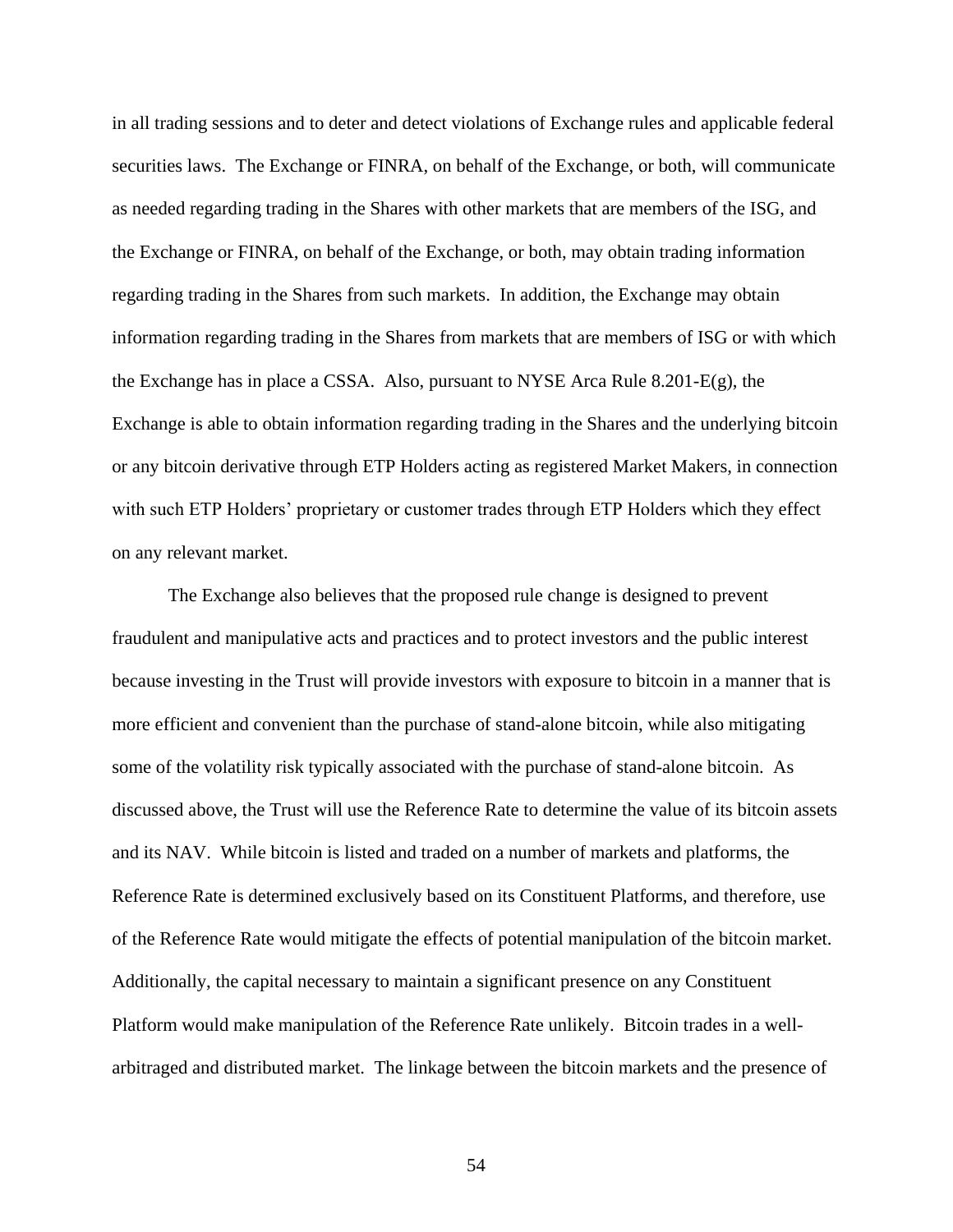arbitrageurs in those markets means that the manipulation of the price of bitcoin on any Constituent Platform would likely require overcoming the liquidity supply of such arbitrageurs who are potentially eliminating any cross-market pricing differences. The proposed rule change is also designed to prevent fraudulent and manipulative acts and practices based on the function of the CME, either alone as the sole market for bitcoin futures or as a group of markets together with the Constituent Platforms, as a "market of significant size" consistent with the Commission's guidance with respect to surveillance sharing agreements. As discussed above, the CME is the primary market for bitcoin futures, is designed to detect and resist potentially manipulative trading activity, and, as a member of ISG, can provide the Exchange with information to assist in detecting and deterring potential fraud or manipulation.

The proposed rule change is also designed to promote just and equitable principles of trade and to protect investors and the public interest in that there is a considerable amount of bitcoin price and market information available on public websites and through professional and subscription services. Investors may obtain, on a 24-hour basis, bitcoin pricing information based on the spot price for bitcoin from various financial information service providers. The closing price and settlement prices of bitcoin are readily available from the bitcoin exchanges and other publicly available websites. In addition, such prices are published in public sources, or on-line information services such as Bloomberg and Reuters. The NAV per Share will be calculated daily and made available to all market participants at the same time. The Trust will provide website disclosure of its NAV daily. One or more major market data vendors will disseminate for the Trust on a daily basis information with respect to the most recent NAV per Share and Shares outstanding. In addition, if the Exchange becomes aware that the NAV with respect to the Shares is not disseminated to all market participants at the same time, it will halt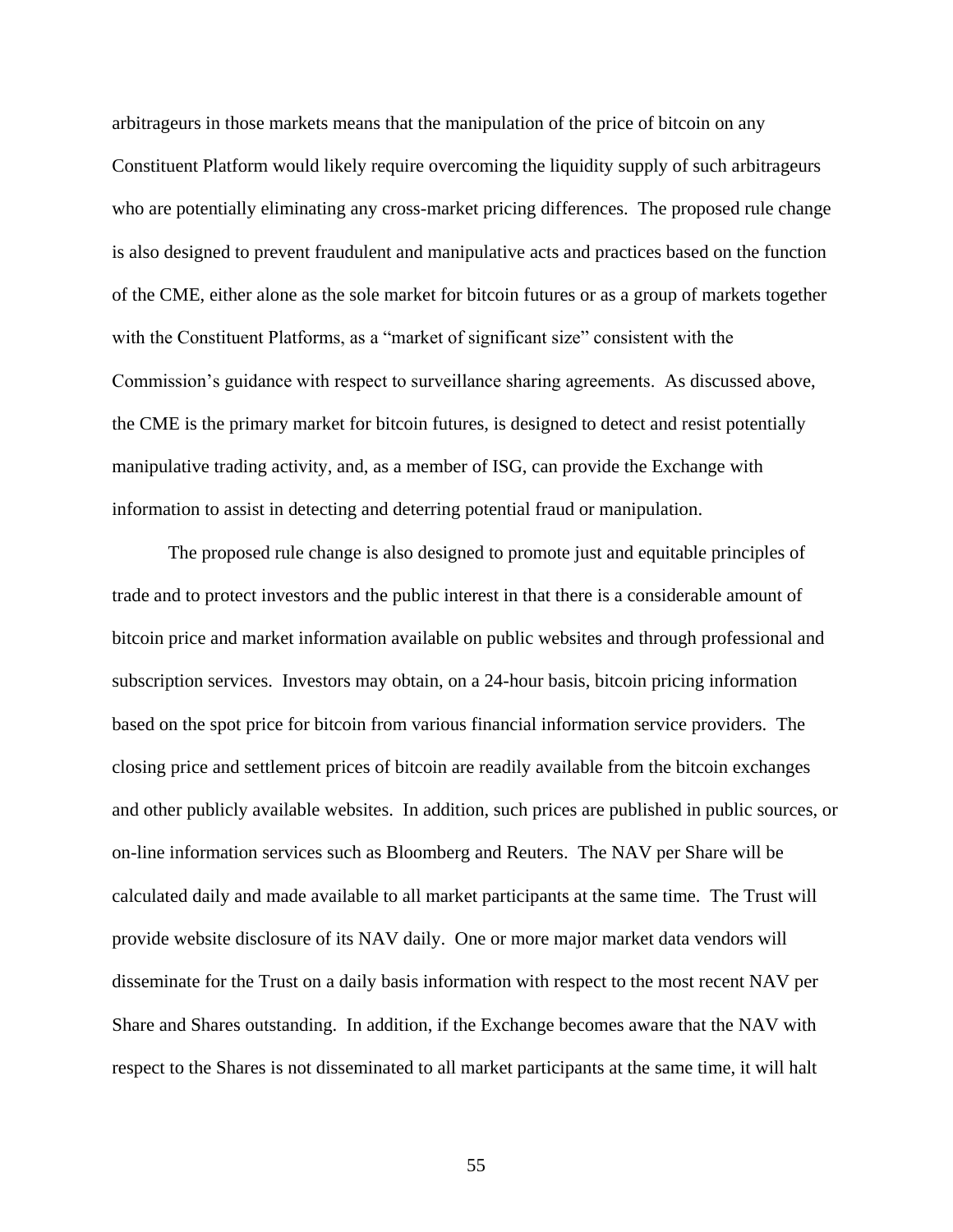trading in the Shares until such time as the NAV is available to all market participants. Quotation and last-sale information regarding the Shares will be disseminated through the facilities of the CTA. The IIV will be widely disseminated on a per Share basis every 15 seconds during the NYSE Arca Core Trading Session (normally 9:30 a.m., E.T., to 4:00 p.m., E.T.) by one or more major market data vendors. In addition, the IIV will be available on the Trust's website and through on-line information services. The Exchange represents that the Exchange may halt trading during the day in which an interruption to the dissemination of the IIV occurs. If the interruption to the dissemination of the IIV persists past the trading day in which it occurred, the Exchange will halt trading no later than the beginning of the trading day following the interruption.

The proposed rule change is designed to perfect the mechanism of a free and open market and, in general, to protect investors and the public interest in that it will facilitate the listing and trading of an additional type of exchange-traded product that will enhance competition among market participants, to the benefit of investors and the marketplace. As noted above, the Exchange has in place surveillance procedures relating to trading in the Shares and may obtain information via ISG from other exchanges that are members of ISG or with which the Exchange has entered into a CSSA. In addition, as noted above, investors will have ready access to information regarding the Trust's NAV, IIV, and quotation and last sale information for the Shares.

## B. Self-Regulatory Organization's Statement on Burden on Competition

The Exchange does not believe that the proposed rule change will impose any burden on competition that is not necessary or appropriate in furtherance of the purposes of the Act. The Exchange notes that the proposed rule change will facilitate the listing and trading of an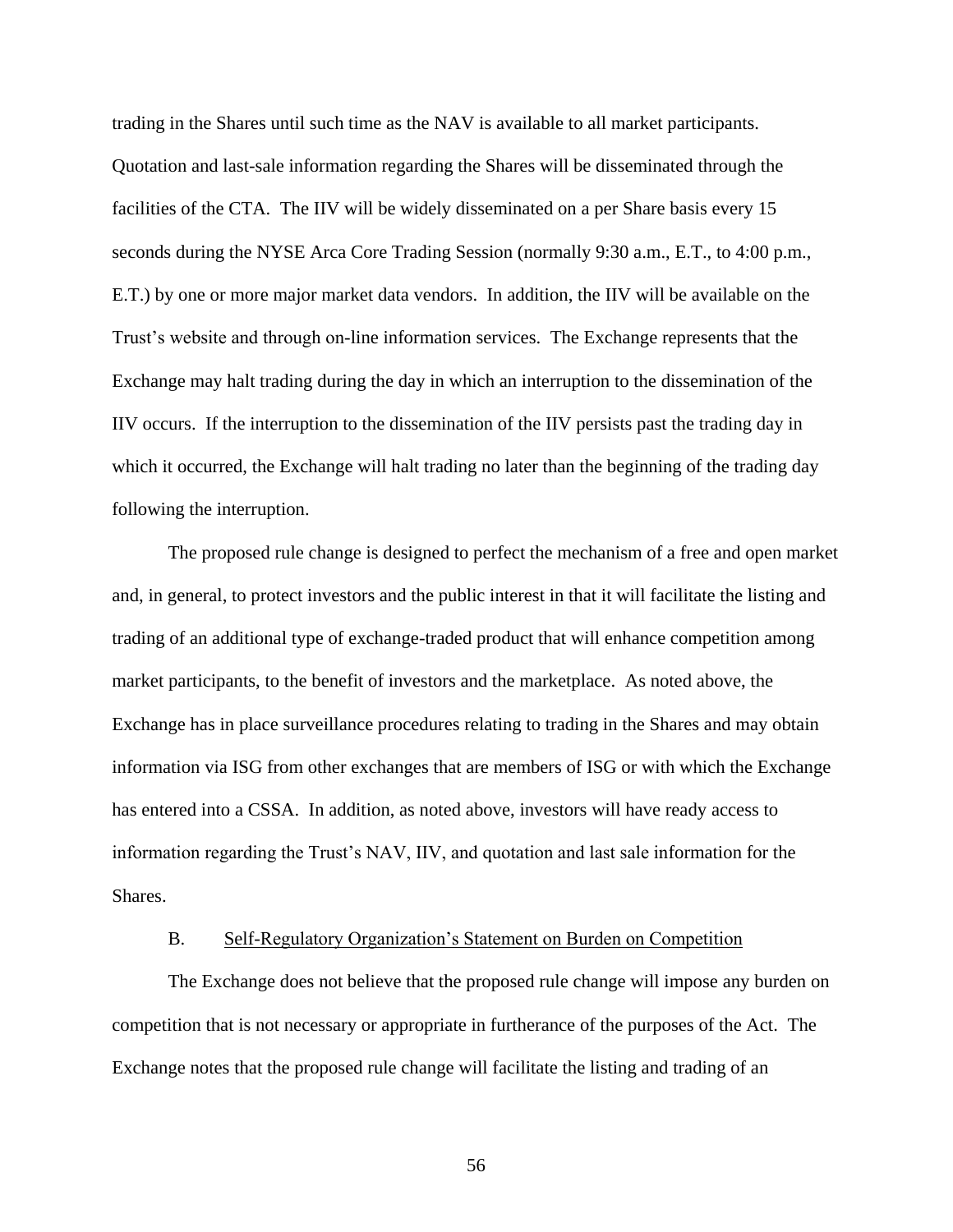additional type of exchange-traded product, which will enhance competition among market participants, to the benefit of investors and the marketplace.

# C. Self-Regulatory Organization's Statement on Comments on the Proposed Rule Change Received from Members, Participants, or Others

No written comments were solicited or received with respect to the proposed rule change.

## III. Date of Effectiveness of the Proposed Rule Change and Timing for Commission Action

Within 45 days of the date of publication of this notice in the Federal Register or up to 90 days (i) as the Commission may designate if it finds such longer period to be appropriate and publishes its reasons for so finding or (ii) as to which the self-regulatory organization consents, the Commission will:

- (A) by order approve or disapprove the proposed rule change, or
- (B) institute proceedings to determine whether the proposed rule change should be disapproved.

## IV. Solicitation of Comments

Interested persons are invited to submit written data, views, and arguments concerning the foregoing, including whether the proposed rule change is consistent with the Act. Comments may be submitted by any of the following methods:

## Electronic comments:

- Use the Commission's Internet comment form (http://www.sec.gov/rules/sro.shtml); or
- Send an email to rule-comments@sec.gov. Please include File Number SR-NYSEArca-2021-37 on the subject line.

## Paper comments:

 Send paper comments in triplicate to: Secretary, Securities and Exchange Commission, 100 F Street, NE, Washington, DC 20549-1090.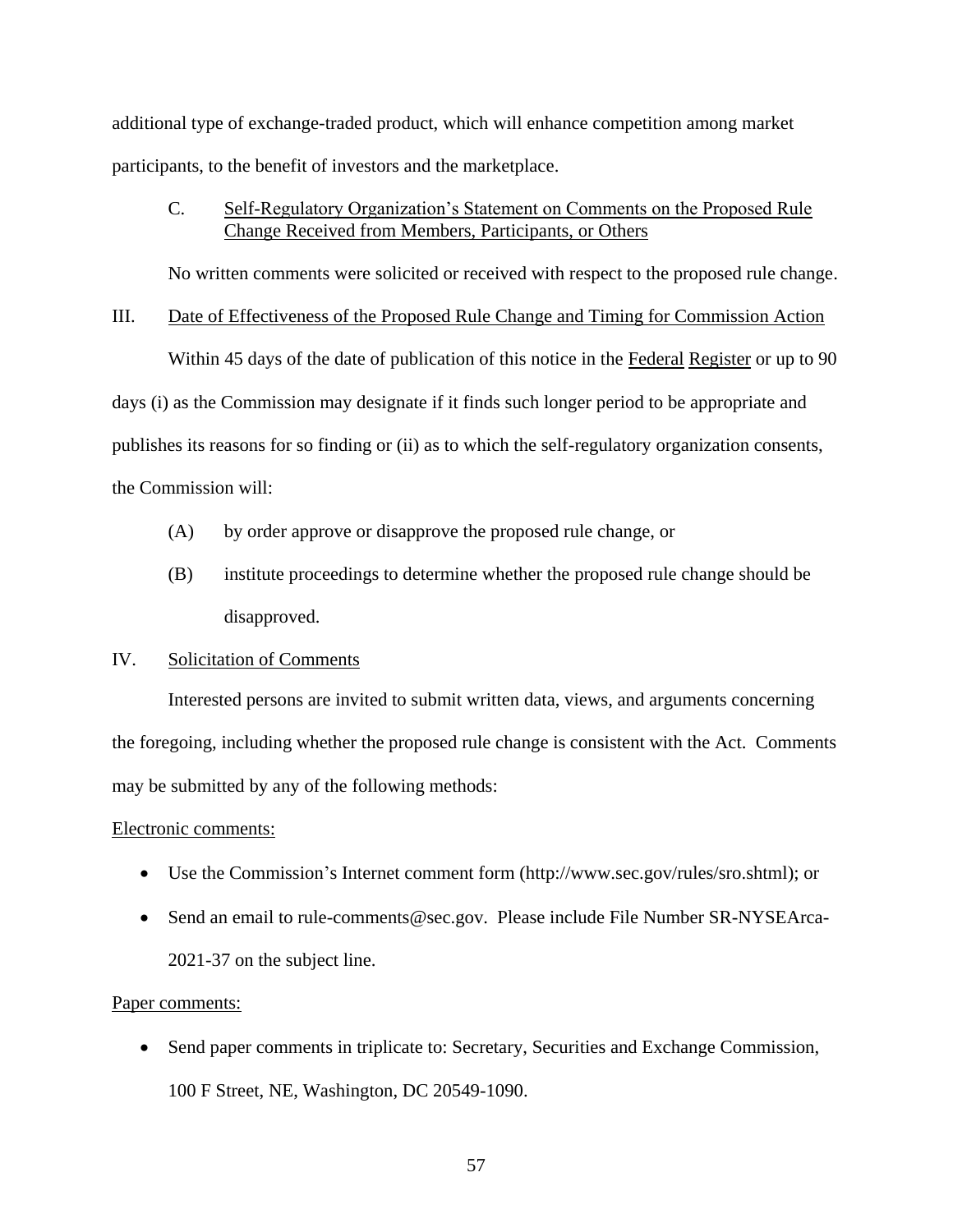All submissions should refer to File Number SR-NYSEArca-2021-37. This file number should be included on the subject line if email is used. To help the Commission process and review your comments more efficiently, please use only one method. The Commission will post all comments on the Commission's Internet website (http://www.sec.gov/rules/sro.shtml). Copies of the submission, all subsequent amendments, all written statements with respect to the proposed rule change that are filed with the Commission, and all written communications relating to the proposed rule change between the Commission and any person, other than those that may be withheld from the public in accordance with the provisions of 5 U.S.C. 552, will be available for website viewing and printing in the Commission's Public Reference Room, 100 F Street, NE, Washington, DC 20549 on official business days between the hours of 10:00 a.m. and 3:00 p.m. Copies of the filing also will be available for inspection and copying at the principal office of the Exchange. All comments received will be posted without change. Persons submitting comments are cautioned that we do not redact or edit personal identifying information from comment submissions. You should submit only information that you wish to